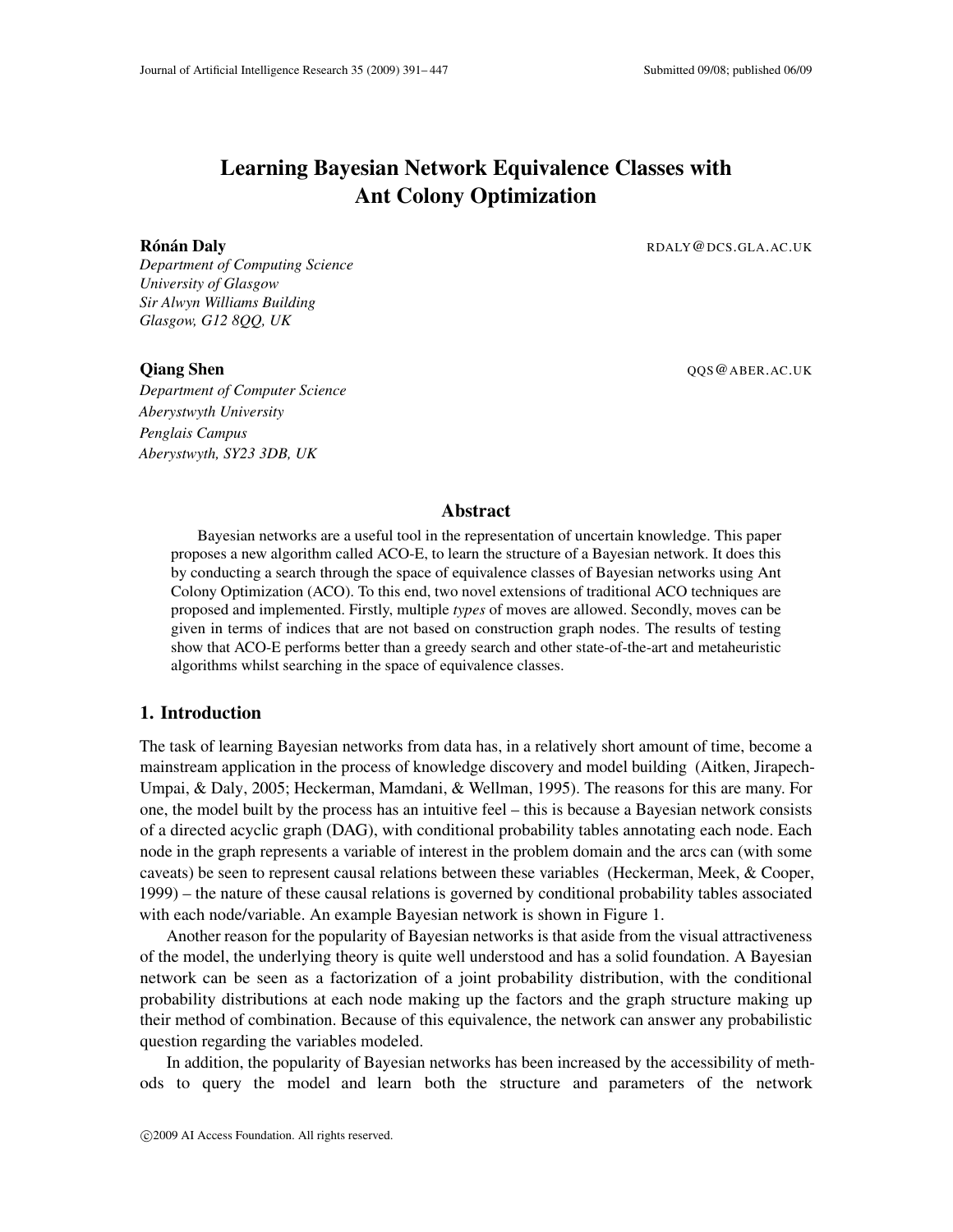

<span id="page-1-0"></span>Figure 1: An example Bayesian network

[\(Daly, Shen, & Aitken,](#page-53-0) [2009\)](#page-53-0). It has been shown that inference in Bayesian networks is NP-complete [\(Dagum & Luby,](#page-53-1) [1993;](#page-53-1) [Shimony,](#page-56-0) [1994\)](#page-56-0), but approximate methods have been found to perform this operation in an acceptable amount of time. Learning the structure of Bayesian networks is also NP-complete [\(Chickering,](#page-52-0) [1996a\)](#page-52-0), but here too, methods have been found to render this operation tractable. These include greedy search, iterated hill climbing and simulated annealing [\(Chickering,](#page-52-1) [Geiger, & Heckerman,](#page-52-1) [1996\)](#page-52-1). Recently however, other heuristics have become popular with the problem of combinatorial optimization in high dimensional spaces. These include approaches such as tabu search [\(Glover,](#page-54-2) [1989,](#page-54-2) [1990\)](#page-54-3), genetic algorithms [\(Mitchell,](#page-55-0) [1996\)](#page-55-0) and – the approach that this paper will investigate – Ant Colony Optimization (ACO).

ACO is a fairly recent, so called metaheuristic, that is used in the solution of combinatorially hard problems [\(Dorigo & Stützle,](#page-54-4) [2004\)](#page-54-4). It is an iterated, stochastic technique that is biased by the results of previous iterations [\(Birattari, Caro, & Dorigo,](#page-51-1) [2002\)](#page-51-1). The method is modeled on the behavior of real-life ants foraging for food.

Many ants secrete a pheromone trail that is recognizable by other ants and which positively biases them to follow that trail, with a stronger trail meaning it is more likely to be biased towards it. Over time this pheromone trail evaporates. When hunting for food, an ant's behavior is to randomly walk about, perhaps by following a pheromone trail, until it finds some food. It then returns in the direction from whence it came. Because the strength of the trail is a factor in choosing to follow it, if an ant is faced with two or more pheromone trails to choose from, it will tend to choose the trails with the highest concentration of pheromone.

With these characteristics, in a situation where there are multiple paths to a food source, ants generally follow the shortest path. This can be explained as follows. Assuming ants start from a nest and no pheromone trails are present, they will randomly wander until they reach a food source and then return home, laying pheromone on the way back. The ant that chooses the shortest path to the food source will return home the quickest, which means their pheromone trail will have the highest concentration, as more pheromone is laid per unit of time. This stronger trail will cause other ants to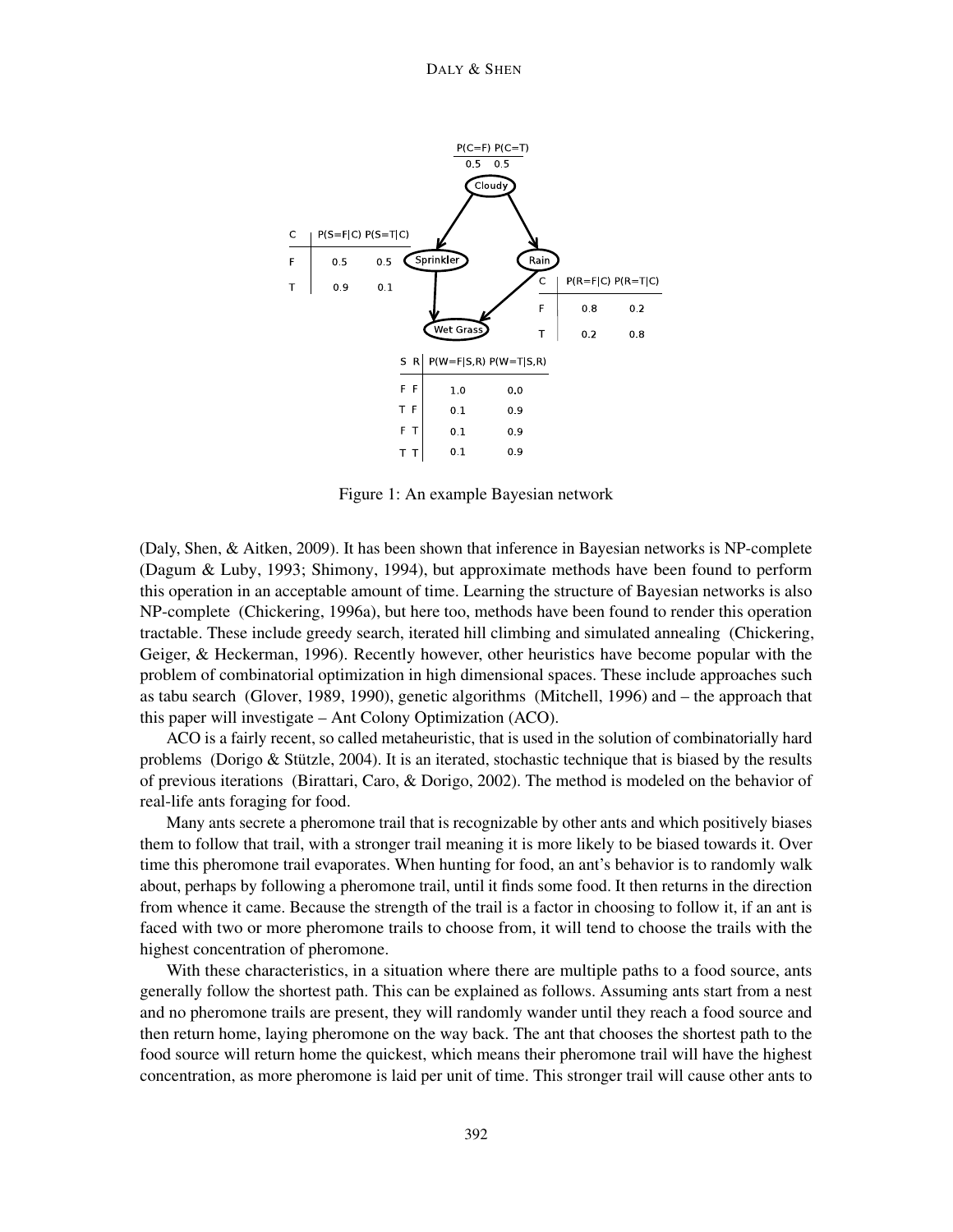prefer it over longer trails. These ants will then leave their own pheromone on this short trail, thereby providing a reinforcing behavior to choose this trail over others.

As a computing technique, ACO is roughly modeled on this behavior. Artificial ants walk around a graph where the nodes represent pieces of a solution. They continue this until a complete solution is found. At each node, a choice of the next edge to traverse is made, depending on a pheromone value associated with the edge and a problem specific heuristic. After a number of ants have performed a traversal of the graph, one of the best solutions is chosen and the pheromone on the edges that were taken is increased, relative to the other edges. This biases the ants towards choosing these edges in future iterations. The search stops when a problem specific criterion is reached. This could be stagnation in the quality of solutions or the passage of a fixed amount of time.

This paper will seek to use the ACO technique in learning Bayesian networks. Specifically, it will be used to learn an equivalence class of Bayesian network structures. To this end, the rest of this paper will be structured in the following fashion. Firstly, there will be a more in-depth study of the problem of searching for an optimum Bayesian network, in both the space of Bayesian networks themselves and of equivalence classes of Bayesian networks. Then, a new method of formulating a search for a Bayesian network structure in terms of the ACO metaheuristic will be introduced. This method is based in part on earlier work done on this topic [\(Chickering,](#page-52-2) [2002a;](#page-52-2) [de Campos,](#page-53-2) [Fernández-Luna, Gámez, & Puerta,](#page-53-2) [2002\)](#page-53-2). Next, results of tests against previous techniques will be discussed and finally, conclusions and possible future directions will be stated.

# <span id="page-2-0"></span>2. Searching for a Bayesian Network Structure

There are, in general, three different methods used in learning the structure of a Bayesian network from data. The first finds conditional independencies in the data and then uses these conditional independencies to produce the structure [\(Spirtes, Glymour, & Scheines,](#page-56-1) [2000\)](#page-56-1). Probably the most well known algorithms that use this method are the PC algorithm by [Spirtes and Glymour](#page-56-2) [\(1990\)](#page-56-2) and the CI and FCI algorithms of [Spirtes, Meek, and Richardson](#page-56-3) [\(1995\)](#page-56-3) that are able to identify latent variables and selection bias. The second uses dynamic programming and optionally, clustering, to construct a DAG [\(Ott, Imoto, & Miyano,](#page-55-1) [2004;](#page-55-1) [Ott & Miyano,](#page-56-4) [2003\)](#page-56-4). The third method – which is to be dealt with here – defines a search on the space of Bayesian networks. This method uses a scoring function defined by the implementer, which says relatively how good a network is compared to others.

Although the classification into three different methods as noted above is useful in differentiating their applicability, the boundaries between them are often not as clear as they may seem. E.g. the score and search approach and the dynamic programming approach are both similar in that they use scoring functions. Indeed, there is a view by [Cowell](#page-53-3) [\(2001\)](#page-53-3) that the conditional independence approach is equivalent to minimizing the Kullback-Leibler (KL) divergence [\(Kullback & Leibler,](#page-55-2) [1951\)](#page-55-2) using the score and search approach. Before discussing how the score and search method works, some definitions and notation will be introduced.

A graph G is given as a pair  $(V, E)$ , where  $V = \{v_1, \ldots, v_n\}$  is the set of vertices or nodes in the graph and *E* is the set of edges or arcs between the nodes in *V*. A directed graph is a graph where all the edges have an associated direction from one node to another. A directed acyclic graph or DAG, is a directed graph without any cycles, i.e. it is not possible to return to a node in the graph by following the direction of the arcs. For illustration, the graph in Figure [2](#page-3-0) is a DAG. The parents of a node  $v_i$ , *Pa*( $v_i$ ), are all the nodes  $v_j$  such that there is an arrow from  $v_j$  to  $v_i$  ( $v_j \rightarrow v_i$ ). The descendants of  $v_i$ ,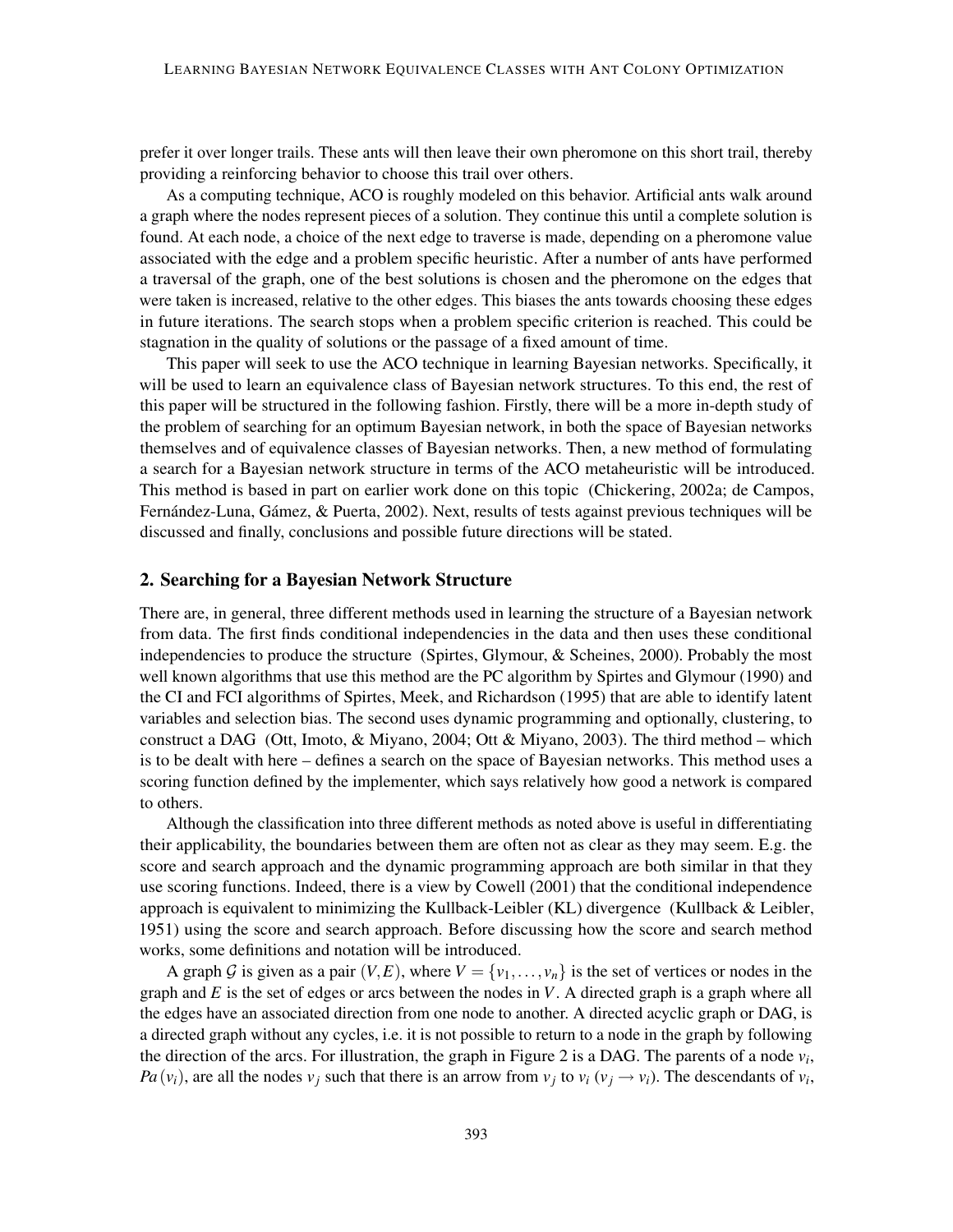

<span id="page-3-0"></span>

Figure 2: A directed acyclic graph Figure 3: The skeleton of the DAG in Figure [2](#page-3-0)

 $D(v_i)$ , are all the nodes (not including  $v_i$ ) reachable from  $v_i$  by following the arrows in a forwards direction repeatedly. The non-descendants of  $v_i$ ,  $ND(v_i)$ , are all the nodes (not including  $v_i$ ) that are not descendants of *v<sup>i</sup>* .

Let there be a graph  $G = (V, E)$  and a joint probability distribution *P* over the nodes in *V*. Let  $I_P(X, Y|Z)$  mean that each of the variables in set *X* is conditionally independent of each of the variables in set *Y* under probability distribution *P* given the variables in set Z. Say also that the following is true

<span id="page-3-1"></span>
$$
\forall v \in V. I_P(\{v\}, ND(v) | Pa(v)).
$$

That is, each node is conditionally independent of its non-descendants, given its parents. Then it is said that G satisfies the Markov condition with P, and that  $(G, P)$  is a Bayesian network. Notice the conditional independencies implied by the Markov condition. They allow the joint distribution *P* to be written as the product of conditional distributions;  $P(v_1|Pa(v_1))P(v_2|Pa(v_2))\cdots P(v_n|Pa(v_n)) =$  $P(v_1, v_2, \ldots, v_n)$ . However, more importantly, the reverse can also be true. Given a DAG G and either discrete conditional distributions or certain types of continuous conditional distributions (e.g. Gaussians), of the form  $P(v_i|Pa(v_i))$  then there exists a joint probability distribution

$$
P(v_1, v_2,..., v_n) = P(v_1|Pa(v_1)) P(v_2|Pa(v_2)) \cdots P(v_n|Pa(v_n)).
$$

This means that if we specify a DAG – known as the structure – and conditional probability distributions for each node given its parents, which are often parameterised, we have a Bayesian network, which is a representation of a joint probability distribution.

In learning a Bayesian network from data, both the structure  $G$  and parameters of the conditional probability distributions Θ must be learned, normally separately. In the case of complete multinomial data, the problem of learning the parameters is easy given certain reasonable assumptions, with a simple closed form formula for Θ [\(Heckerman,](#page-54-5) [1995\)](#page-54-5). However, in the case of learning the structure, no such formula exists and other methods are needed. In fact, learning the optimal structure with discrete variables is an NP-hard problem in almost all circumstances and consequently enumeration and test of all network structures is not likely to succeed [\(Chickering,](#page-52-0) [1996a;](#page-52-0) [Chickering, Heckerman,](#page-52-3) [& Meek,](#page-52-3) [2004\)](#page-52-3). With just ten variables there are roughly  $10^{18}$  possible DAGs. Whilst there exist dynamic programming methods that can handle roughly 30 variables as discussed above, in general, non-exact and heuristic methods are possibly the only tractable solution to anything above this.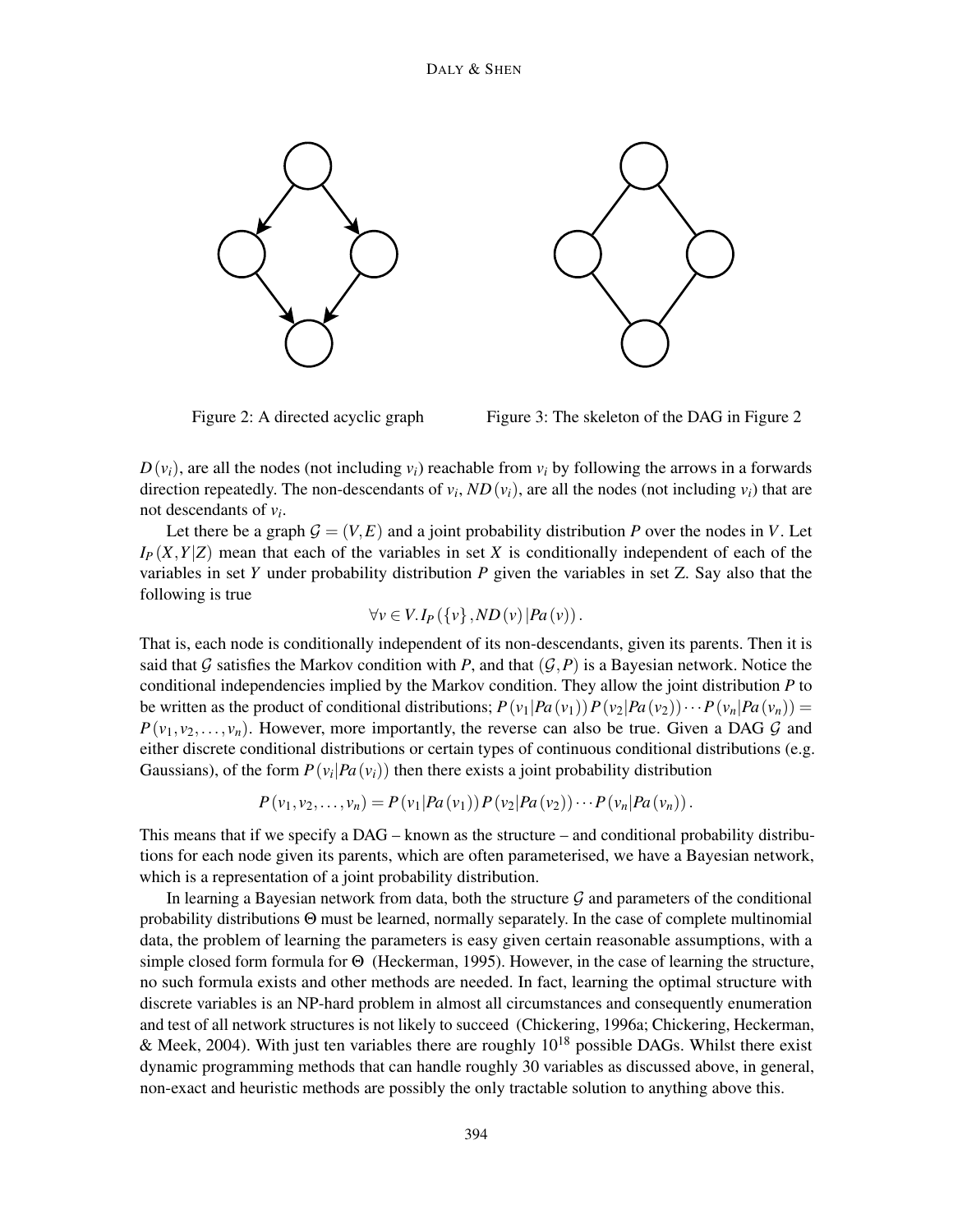In order to create a space in which to search through, three components are needed. Firstly all the possible solutions must be identified as the set of states in the space. Secondly a representation mechanism for each state is needed. Finally a set of operators must be given, in order to move from state to state in the space.

Once the search space has been defined, two other pieces are needed to complete the search algorithm, a scoring function which evaluates the "goodness of fit" of a structure with a set of data and a search procedure that decides which operator to apply, normally using the scoring function to see how good a particular operator application might be. An example of a search procedure is greedy search, which at every stage applies the operator that produces the best change in the structure, according to the scoring function. As for the scoring function, various formulæ have been found to see how well a DAG matches a data sample.

One of these functions is given by computing the relative posterior probability of a structure  $\mathcal G$ given a sample of data *D*, i.e.

$$
S(\mathcal{G}, D) = P(\mathcal{G}, D) = P(D|\mathcal{G})P(\mathcal{G}).
$$

The likelihood term above can take many forms. One popular method is called the Bayesian Dirichlet (BD) metric. Here,

$$
P(D|\mathcal{G}) = \prod_{i=1}^{n} \prod_{j=1}^{q_i} \frac{\Gamma(N'_{ij})}{\Gamma(N'_{ij} + N_{ij})} \cdot \prod_{k=1}^{r_i} \frac{\Gamma(N'_{ijk} + N_{ijk})}{\Gamma(N'_{ijk})}
$$
(1)

In this formula, there are *n* variables in the graph, so the first product is over each variable. There are *q<sup>i</sup>* configurations of the parents of node *i*, so the second product is over all possible parent configurations, i.e. the Cartesian product of the number of possible values each parent variable can take. Each variable *i* can take on one of  $r_i$  possible values. The value  $N_{ijk}$  is the number of times that variable  $i = k$  and the parents of *i* are in configuration *j* in the data sample *D*.  $N_{ij}$  is given as  $\sum_{k=1}^{r_i} N_{ijk}$ , i.e. the sum of  $N_{ijk}$  over all possible values that *i* can take on. With  $N'_{ij} = \sum_{i=1}^{r_i} N'_{ijk}$ , the values  $N'_{ijk}$  are given as parameters that give different variants of the BD metric. E.g. if  $N'_{ijk}$  is set to 1 the K2 metric results, as given by [Cooper and Herskovits](#page-52-4) [\(1992\)](#page-52-4). With  $N'_{ijk}$  set to  $N'/(r_i \cdot q_i)$  (where N', known as the equivalent sample size is a measure of the confidence in the prior network), the BDeu metric results which was proposed by [Buntine](#page-52-5) [\(1991\)](#page-52-5) and further generalised by [Heckerman,](#page-54-6) [Geiger, and Chickering](#page-54-6) [\(1995\)](#page-54-6).

The prior value  $P(G)$  is a measure of how probable a particular structure is before any data is seen. These values can often be hard to estimate because of the massive numbers of graphs, each of them needing a probability. Therefore, the values are often given as uniform over all possible network structures or possibly favouring structures with less arcs.

Other forms used for the scoring function are  $S(G,D) = \log P(D|\mathcal{G},\hat{\Theta}) - \frac{d}{2}$  $\frac{d}{2} \log N$ , known as the Bayesian information criterion (BIC) [\(Schwarz,](#page-56-5) [1978\)](#page-56-5) and  $S(G, D) = \log P(D|\mathcal{G}, \hat{\Theta}) - d$ , known as the Akaike Information Criterion (AIC) [\(Akaike,](#page-51-2) [1974\)](#page-51-2). In these models, the parameters Θ give the maximum likelihood estimate of the likelihood, *d* is the number of free parameters in the structure and *N* is the number of samples in the data *D*.

Traditionally, in searching for a Bayesian network structure, the set of states is the set of possible Bayesian network structures, the representation is a DAG and the set of operators are various small local changes to a DAG, e.g. adding, removing or reversing an arc, as illustrated in Table [1.](#page-5-0) This type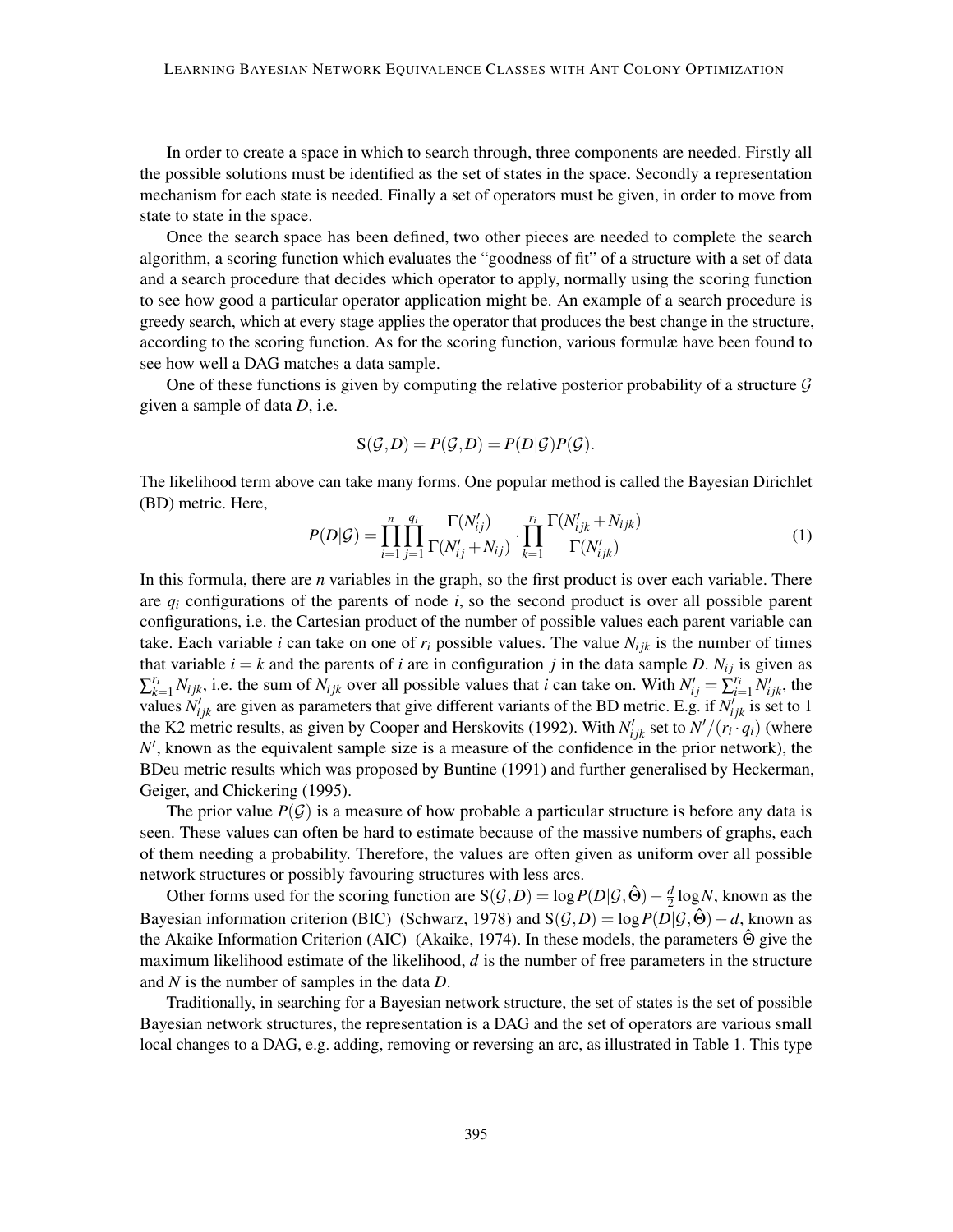

<span id="page-5-0"></span>Table 1: Basic modification operators

of search is convenient because of the decomposition properties of score functions,

$$
S(\mathcal{G}, D) = \prod_{i=1}^{n} s(v_i, Pa^{\mathcal{G}}(v_i), D),
$$

where *s* is a scoring function that takes a node  $v_i$  and the parents of this node in graph  $G$ ,  $Pa^G(v_i)$ . Popular scoring functions such as the BD metric are decomposable in this manner. Successful application of the operators is also dependent on the changed graph being a DAG, i.e. that no cycle is formed in applying the operator.

# 3. Searching in the Space of Equivalence Classes

According to many scoring criteria, there are DAGs that are equivalent to one another, in the sense that they will produce the same score as each other. It has been known for some time that these DAGs are equivalent to one another, in that they entail the same set of independence constraints as each other, even though the structures are different. According to a theorem by [Verma and Pearl](#page-56-6) [\(1991\)](#page-56-6), two DAGs are equivalent if and only if they have the same skeletons and the same set of v-structures. The 'skeleton' is the undirected graph that results in undirecting all edges in a DAG (see Figure [3\)](#page-3-1) and a 'v-structure' (sometimes referred to as a morality), is a head-to-head meeting of two arcs, where the tails of the arcs are not joined. These concepts are illustrated in Figure [4.](#page-6-0) From this notion of equivalence, a class of DAGs that are equivalent to each other can be defined, notated here as  $Class(\mathcal{G})$ .

#### <span id="page-5-1"></span>3.1 Representation of Equivalence Classes

Because of this apparent redundancy in the space of DAGs, attempts have been made to conduct the search for Bayesian network structures in the space of equivalence classes of DAGs (Acid  $\&$ [de Campos,](#page-51-3) [2003;](#page-51-3) [Chickering,](#page-52-6) [1996b,](#page-52-6) [2002a;](#page-52-2) [Munteanu & Bendou,](#page-55-3) [2001\)](#page-55-3). The search set of this space is the set of equivalence classes of DAGs and will be referred to as E-space. To represent the members of this equivalence class, a different type of structure is used, known as a partially directed acyclic graph (PDAG). A PDAG (an example of which is shown in Figure [5\)](#page-6-1) is a graph that may contain both undirected and directed edges and that contains no directed cycles and will be notated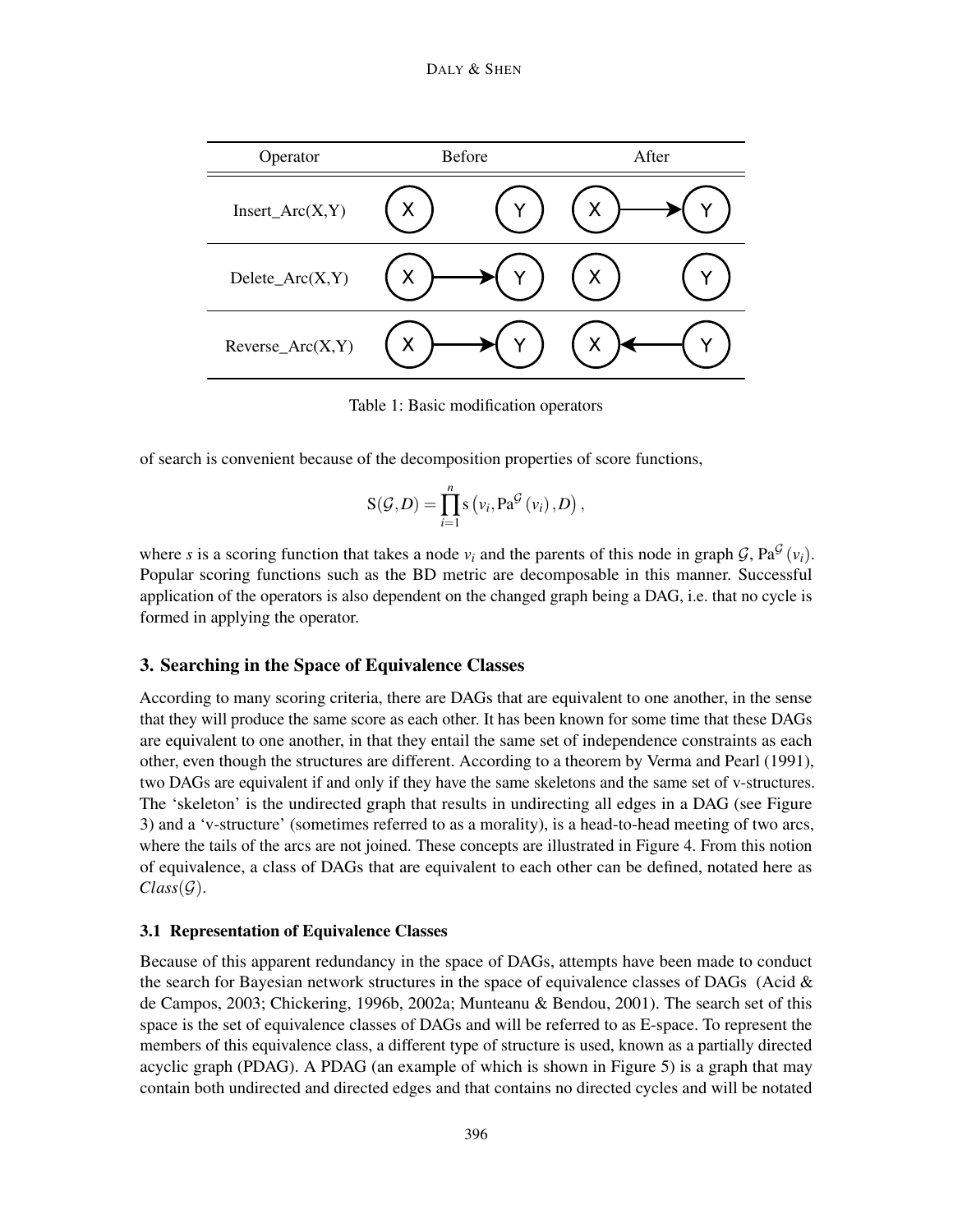



(a)  $(X, Y, Z)$  *is* a v-structure (b)  $(X, Y, Z)$  *is not* a v-structure

<span id="page-6-0"></span>Figure 4: V-Structures





<span id="page-6-1"></span>Figure 5: A partially directed acyclic graph

<span id="page-6-2"></span>Figure 6: A PDAG for which there exists no consistent extension

herein as  $P$ . The equivalence class of DAGs corresponding to a PDAG is denoted as  $Class(P)$ , with a DAG  $\mathcal{G} \in Class(\mathcal{P})$  if and only if  $\mathcal{G}$  and  $\mathcal{P}$  have the same skeleton and same set of v-structures.

Related to this is the idea of a *consistent extension*. If a DAG G has the same skeleton and the same set of v-structures as a PDAG  $\mathcal P$  then it is said that  $\mathcal G$  is a consistent extension of  $\mathcal P$ . Not all PDAGs have a DAG that is a consistent extension of itself. If a consistent extension exists, then it is said that the PDAG *admits* a consistent extension. Only PDAGs that admit a consistent extension can be used to represent an equivalence class of DAGs and hence a Bayesian network. An example of a PDAG that does not have a consistent extension is shown in Figure [6.](#page-6-2) In this figure, directing the edge  $x - y$  either way will create a v-structure that does not exist in the PDAG and hence no consistent extension can exist.

Directed edges in a PDAG can be either: compelled, or made to be directed that way; or reversible, in that they could be undirected and the PDAG would still represent the same equivalence class. From this idea, a completed PDAG (CPDAG) can be defined, where every undirected edge is reversible in the equivalence class and every directed edge is compelled in the equivalence class. Such a CPDAG will be denoted as as  $\mathcal{P}^{\mathcal{C}}$ . It can be shown that there is a one-to-one mapping between a CPDAG  $\mathcal{P}^{\mathcal{C}}$  and *Class*( $\mathcal{P}^{\mathcal{C}}$ ). Therefore, by supplying a CPDAG, one can uniquely denote a set of conditional independencies. For a more in-depth look at this topic, see the papers of [Andersson, Madigan, and](#page-51-4) [Perlman](#page-51-4) [\(1997\)](#page-51-4) and [Chickering](#page-52-7) [\(1995\)](#page-52-7).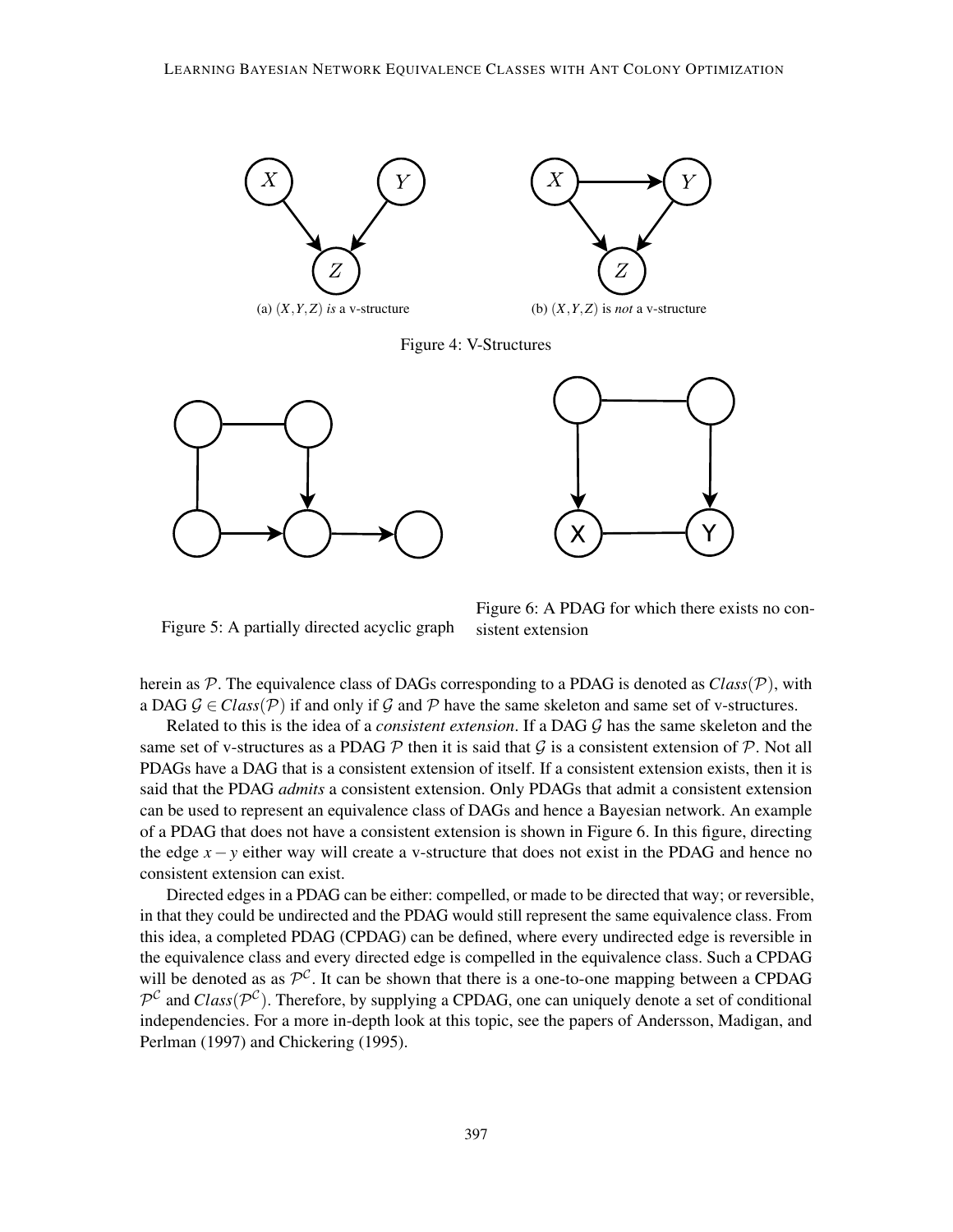#### 3.2 Techniques for Searching through Equivalence Classes

Note that below, a *move* is referred to as an application of an operator to a particular state in the search space.

To be able to conduct a search through the space of equivalence classes, a method must be able to find out whether a particular move is valid and if valid, how good that move is. These tasks are relatively easy whilst searching through the space of DAGs – a check whether a move is valid is equivalent to a check whether a move keeps a DAG acyclic. The goodness of such a move is found out by using the scoring function, but rather than scoring each neighboring DAG in the search space, the decomposability of most scoring criteria can be taken advantage of, with the result that only nodes whose parent sets have changed need to be scored.

However, this task of checking move validity and move score is not as easy in the space of equivalence classes. These classes are often represented by PDAGs, as discussed in the previous section. For one, instead of just checking for cycles, checks also have to be made so that unintended v-structures are not created in a consistent extension of a PDAG. Scoring a move also creates difficulties, as it is hard to know what extension and hence what changes in parent sets of nodes will occur, without actually performing this extension. Also, a local change in a PDAG *might* make a non-local change in a corresponding consistent extension and so force unnecessary applications of the score function.

These problems were voiced as concerns by [Chickering](#page-52-6) [\(1996b\)](#page-52-6). In that paper, validity checking of moves is performed by trying to obtain a consistent extension of the resulting PDAG – if none exists then the move is not valid. Scoring the move was achieved by scoring the changed nodes in the consistent extension given. These methods were very generic, but resulted in a significant slowdown in algorithm execution, compared to search in the space of DAGs.

To alleviate this problem, authors proposed improvements that would allow move validity and move score to be computed without needing to obtain a consistent extension of the PDAG (Acid  $\&$ [de Campos,](#page-51-3) [2003;](#page-51-3) [Chickering,](#page-52-2) [2002a;](#page-52-2) [Munteanu & Bendou,](#page-55-3) [2001\)](#page-55-3). This was done by defining an explicit set of operators, with each operator having a validity test and corresponding score change function, that could be calculated on the PDAG. These changes led to a speedup of the execution time of the algorithm, with the result that search in the space of equivalence classes of Bayesian networks became competitive with search in the space of Bayesian networks. An example of one set of these operators is given in Table [2.](#page-8-0) In this table, the variables *x* and *y* refer to nodes in a graph. As an example, the InsertU operator takes two nodes as arguments, *x* and *y*. It can be seen that all the operators take two arguments, except MakeV, which takes three arguments. Each operator also has a set of validity tests that must be passed in order for the application of the operator with its particular arguments to be valid. Finally, the score difference between the old and new PDAGs is given in the last column.

Note that in this table:

Π*<sup>x</sup>* is the parent set of node *x*, i.e. the set of nodes that have directed arcs going to node *x*;

 $N_x$  is the neighbor set of node *x*, i.e. the set of nodes that have undirected arcs going to node *x*;

 $N_{x,y}$  is the set of shared neighbors of nodes *x* and *y*, i.e.  $N_x \cap N_y$ ; and

 $\Omega_{x,y}$  is the set of parents of *x* that are neighbors of *y*, i.e.  $\Pi_x \cap N_y$ .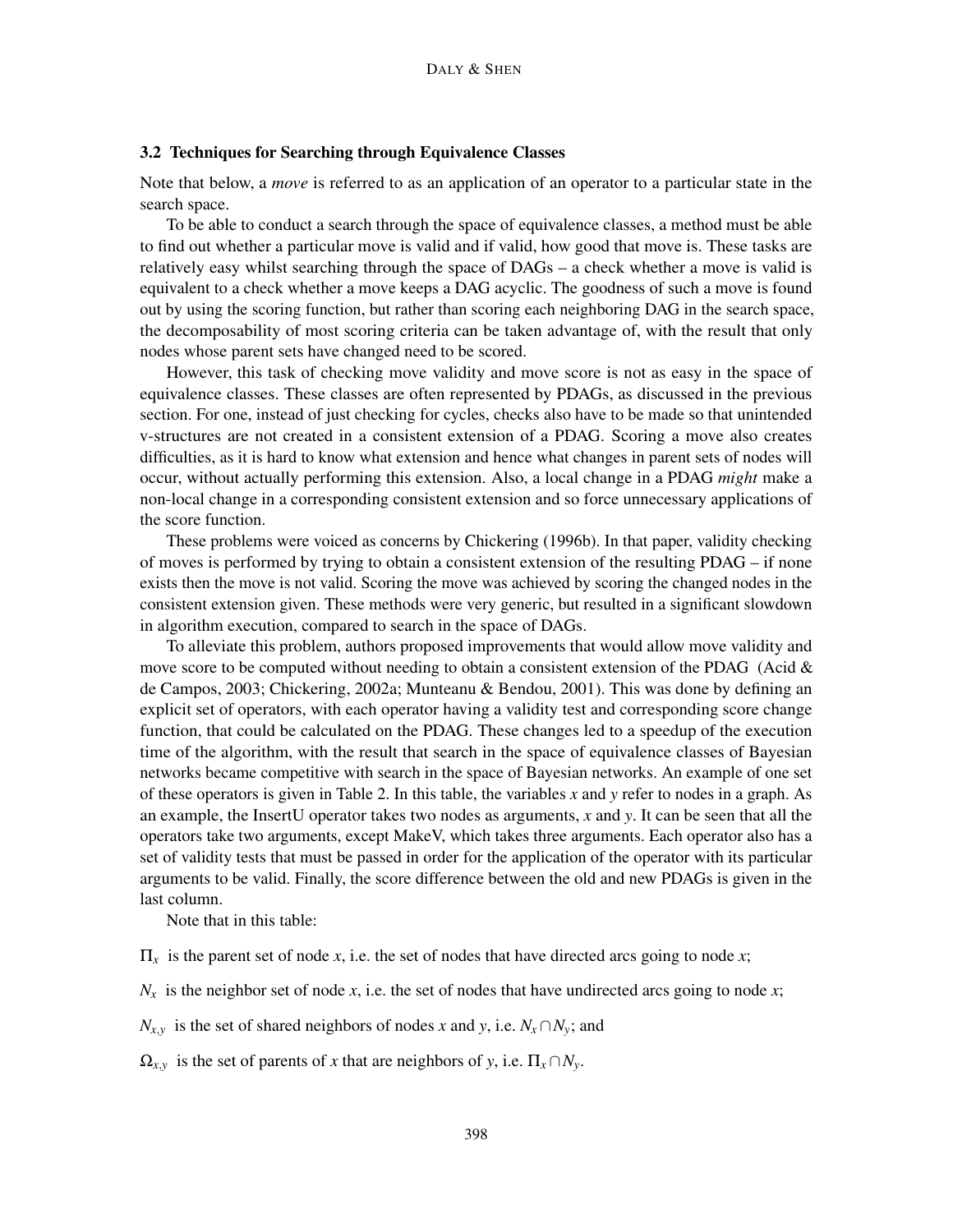| Operator                                | Effect                                               | <b>Validity Tests</b>                                                                                                                                                             | Change in Score                                                                                                                                                    |
|-----------------------------------------|------------------------------------------------------|-----------------------------------------------------------------------------------------------------------------------------------------------------------------------------------|--------------------------------------------------------------------------------------------------------------------------------------------------------------------|
| InsertU<br>$x - y$                      | Add an<br>undirected arc<br>between $x$ and $y$      | 1. Every undirected path from $x$<br>to y contains a node in $N_{x,y}$<br>2. $\Pi_x = \Pi_v$                                                                                      | $s(y, N_{x,y}^{+x} \cup \Pi_{y})$<br>$-s(y, N_{x,y} \cup \Pi_{y})$                                                                                                 |
| DeleteU<br>$x - y$                      | Delete an<br>undirected arc<br>between $x$ and $y$   | $N_{x,y}$ is a clique                                                                                                                                                             | $s(y, N_{x,y} \cup \Pi_{y})$<br>$-s(y, N_{xy}^{+x} \cup \Pi_{y})$                                                                                                  |
| InsertD<br>$x \rightarrow y$            | Add a directed<br>arc from $x$ to $y$                | 1. Every semi-directed path<br>from $y$ to $x$ contains a node<br>in $\Omega_{x,y}$<br>2. $\Omega_{x,y}$ is a clique<br>3. $\Pi_x \neq \Pi_v$                                     | $s(y, \Omega_{x,y} \cup \Pi_{y}^{+x})$<br>$-s(y, \Omega_{x,y} \cup \Pi_{y})$                                                                                       |
| DeleteD<br>$x \rightarrow y$            | Delete a directed<br>arc from $x$ to $y$             | $N_{v}$ is a clique                                                                                                                                                               | $s(y, N_{\nu} \cup \Pi_{\nu}^{-x})$<br>$-s(y, N_{v} \cup \Pi_{v})$                                                                                                 |
| ReverseD<br>$x \rightarrow y$           | Reverse a<br>directed arc from<br>$x$ to $y$         | 1. Every semi-directed path<br>from $x$ to $y$ that does not<br>include the edge $x \rightarrow y$<br>contains a node in $\Omega_{y,x} \cup N_y$<br>2. $\Omega_{v,x}$ is a clique | $s(y,\Pi_{v}^{-x})$<br>$+ s(x, \Pi_{x}^{+y} \cup \Omega_{y,x})$<br>$-s(y,\Pi_{v})$<br>$-s(x,\Pi_x\cup\Omega_{y,x})$                                                |
| MakeV<br>$x \rightarrow z \leftarrow y$ | Direct undirected<br>arcs from $x$ and $y$<br>to $z$ | Every undirected path<br>between $x$ and $y$<br>contains a node in $N_{x,y}$                                                                                                      | $s(z, \Pi_{z}^{+y} \cup N_{x,y}^{-z+x})$<br>$+ s(y,\Pi_{y} \cup N_{x,y}^{-z})$<br>$-s\left(z,\Pi_{z}\cup N_{x,y}^{-z+x}\right)$<br>$-s(y,\Pi_{\nu}\cup N_{x,\nu})$ |

<span id="page-8-0"></span>Table 2: Validity conditions and change in score for each operator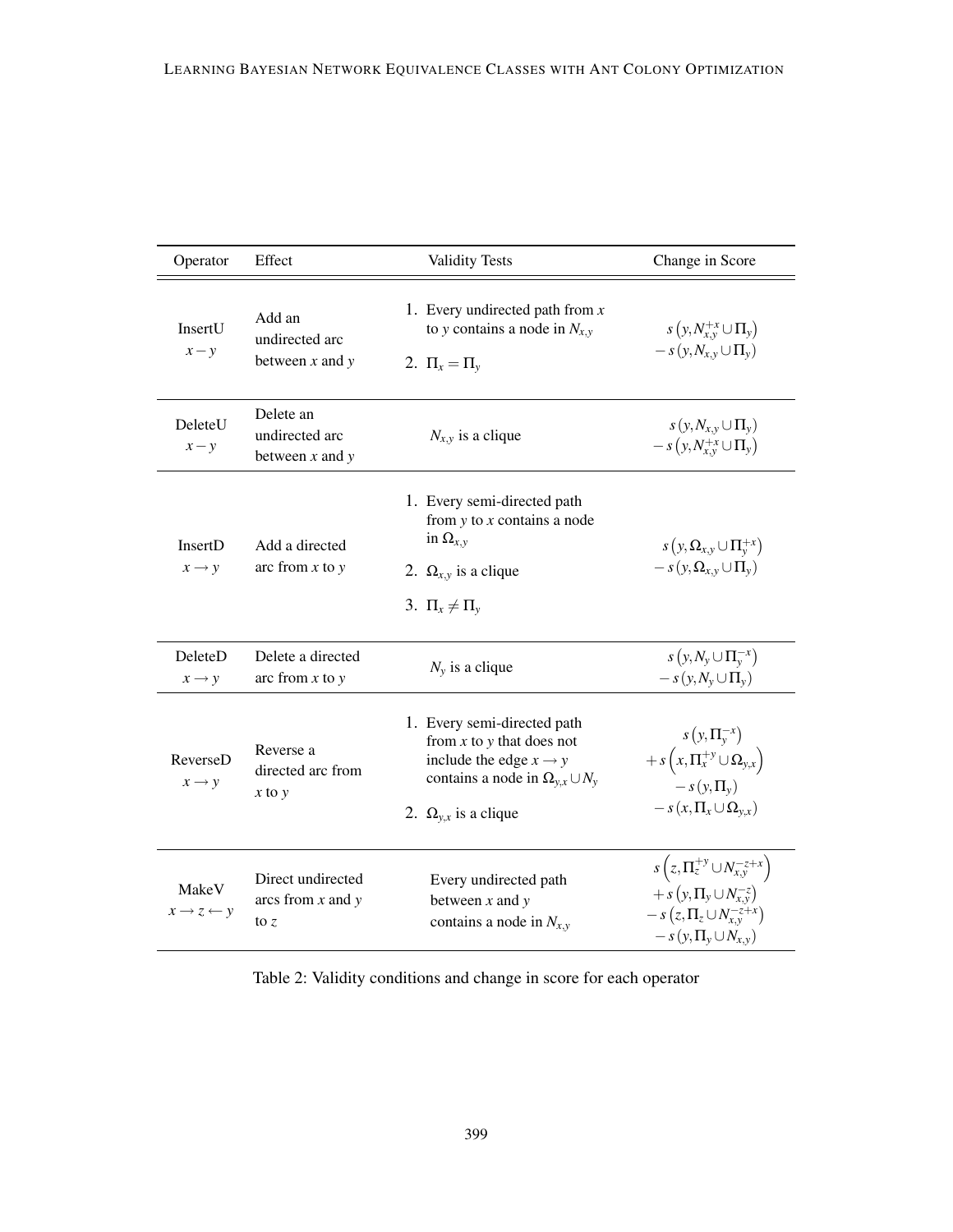Also, as a convenience,  $M^{+x}$  is notation for  $M \cup \{x\}$  and  $M^{-x}$  is notation for  $M \setminus \{x\}$ .

This notation and the set of operators in Table [2](#page-8-0) come from those proposed by [Chickering](#page-52-2) [\(2002a\)](#page-52-2). Other definitions include: an undirected path is a path from one node to another that only follows undirected edges; a semi-directed path is a path from one node to another that only follows undirected edges or directed edges from tail to head; and a set of nodes *N* is a clique, if it is a completely connected subgraph of a graph, (i.e. every node is connected to every other in the subgraph).

#### 3.3 Advantages of Searching in E-space

With this representation of equivalence classes of Bayesian network structures and a set of operators that modify the CPDAGs which represent them (e.g. insert an undirected arc, insert a directed arc etc.), a search procedure can proceed. However, what reasons are there for pursuing this type of search? [Chickering](#page-52-2) [\(2002a\)](#page-52-2) gives a list of reasons, some of which are discussed here.

For one, an equivalence class can represent many different DAGs in a single structure. With a DAG representation, time can be wasted rescoring DAGs that are in the same equivalence class. And with a search in the space of DAGs, the connectivity of the search space can mean that the ability to move to a particular neighboring equivalence class can be constrained by the particular representation given by a DAG. There is also the problem given by the prior probability used in the scoring function. Whilst searching through the space of DAGs, certain equivalence classes can be over represented by this prior, because there are many more DAGs contained in the class. An example can be given in the case of networks with two nodes. In B-space there are 3 possible structures, which with equal priors give  $P(G) = 1/3$ , for each DAG G. However, the two DAGs that are connected represent the same equivalence class, giving it an effective prior of  $\frac{2}{3}$ . In E-space there are 2 possible structures, which with equal priors give  $P(\mathcal{P}) = 1/2$ , for each PDAG  $\mathcal{P}$ . This is not necessarily a problem when performing model *selection*, but becomes much more of an issue when performing model *averaging*.

These concerns have motivated researchers. In particular, recent implementations of algorithms that search through the space of equivalence classes have produced results that show a marked improvement in execution time and a small improvement in learning accuracy, depending on the type of data set [\(Chickering,](#page-52-2) [2002a](#page-52-2)[,b\)](#page-52-8).

#### 4. Ant Colony Optimization

Ant colony optimization is a global optimization technique generally used in the area of combinatorial problems, i.e. problems where the set of solutions is discrete. Since the inception of its present form by [Dorigo](#page-53-4) [\(1992\)](#page-53-4), ACO has been successfully applied to many combinatorially hard problems including the sequential ordering problem [\(Gambardella & Dorgio,](#page-54-7) [2000\)](#page-54-7), the vehicle routing problem [\(Bullnheimer, Hartl, & Strauss,](#page-52-9) [1999\)](#page-52-9), the bin-packing problem [\(Levine & Ducatelle,](#page-55-4) [2004\)](#page-55-4) and many more [\(Costa & Hertz,](#page-52-10) [1997;](#page-52-10) [Gambardella & Dorgio,](#page-54-7) [2000;](#page-54-7) [Maniezzo & Colorni,](#page-55-5) [1999;](#page-55-5) [Stützle,](#page-56-7) [1998\)](#page-56-7). Such a diverse range of applications must ask the question as to what is the nature of the system that can solve them.

The particular form of ACO is of a *metaheuristic* in the field of *swarm intelligence* [\(Bonabeau,](#page-52-11) [Dorigo, & Theraulaz,](#page-52-11) [1999\)](#page-52-11), that is based on the behavior of real-life ants as they forage for food. A metaheuristic is a general purpose heuristic that guides other, more problem specific heuristics, whilst swarm intelligence may be defined as: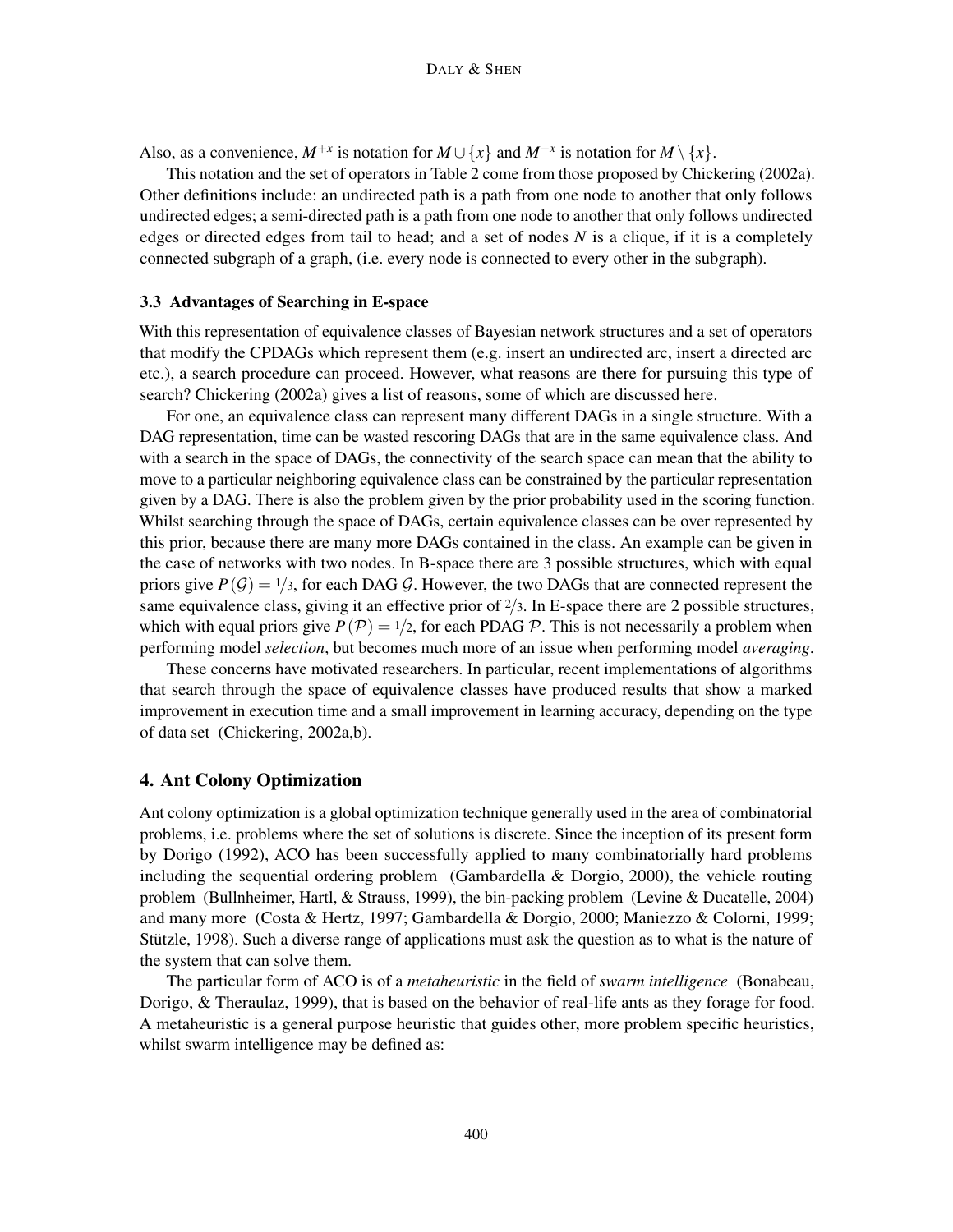'algorithms or distributed problem-solving devices inspired by the collective behaviour of social insect colonies and other animal societies' [\(Bonabeau, Dorigo et al.,](#page-52-11) [1999\)](#page-52-11).

It is in this conceptual framework that ACO is defined.

#### 4.1 Ant Colony Optimization

Ant colony optimization is a swarm intelligence technique that is based on the foraging behavior of real-life ants. In particular, it uses the principle of stigmergy (the indirect communication of agents through the environment) as a communication mechanism. Real-life ants leave a chemical trail behind them as they explore their environment. This trail is known as *pheromone*. In moving around, ants are more likely to follow a path with more pheromone, than a path with less (or no) pheromone. This behavior was investigated by [Deneubourg, Aron, Goss, and Pasteels](#page-53-5) [\(1990\)](#page-53-5), who designed an experiment with a nest of Argentine ants, a food source and two trails between them that could be set to different length. Ants would leave the nest, find the food source and return back with food. When the trails were of the same length, it was found that the ants would eventually settle on a single trail for travel to and from the nest. This behavior can be explained as follows.

When the experiment begins, ants initially choose one of the trails at random. Whilst traversing this trail, they deposit pheromone. This causes following ants to choose the trail the initial ants took more often, and deposit more pheromone on that trail. Again, this causes more ants to choose the initially chosen trail, *to a greater degree than the first set of ants*. Put another way, each ant that chooses a certain trail reinforces the probability that following ants will choose that trail. The trail that initially gets chosen by more ants has more pheromone deposited per unit time and hence a positive feedback or *autocatalytic* process is created, where eventually all ants converge to a single trail.

When the trails start out at different lengths, it is found that ants converge on the shorter trail more often than the longer. This can be explained by more ants being able to traverse the shorter trail to the food source and return to the nest in the same amount of time it would take to traverse the longer trail. With more ants traversing the trail, more pheromone is deposited, and the ants eventually converge to that path.

It is the behavior of the ants when faced with trails of different lengths that ACO is modeled upon. Instead of real-life ants, artificial ants are conceived as a computing unit. Instead of trails, these ants traverse a construction graph. The paths the ants take on this graph are solutions to the problem being looked at – the idea is to reinforce the pheromone on better solutions. However, the fundamental idea of laying down pheromone is kept, with ants depositing it on arcs as they traverse from node to node. Also, ants are programmed to follow arcs with stronger pheromone more often than arcs with weaker pheromone.

Artificial ants can be more useful than real-life ants in that they can be given a memory. This can stop ants looping around and helps when laying pheromone on the return journey. Also they can be programmed to use problem dependent heuristics, which can guide the search towards better solutions. All of these ideas and more will now be discussed.

# <span id="page-10-0"></span>4.2 The ACO Metaheuristic

Nowadays, ACO algorithms tend to be defined in terms of the ACO metaheuristic [\(Dorigo & Di](#page-54-8) [Caro,](#page-54-8) [1999\)](#page-54-8). A metaheuristic is a general purpose heuristic that guides other, more problem specific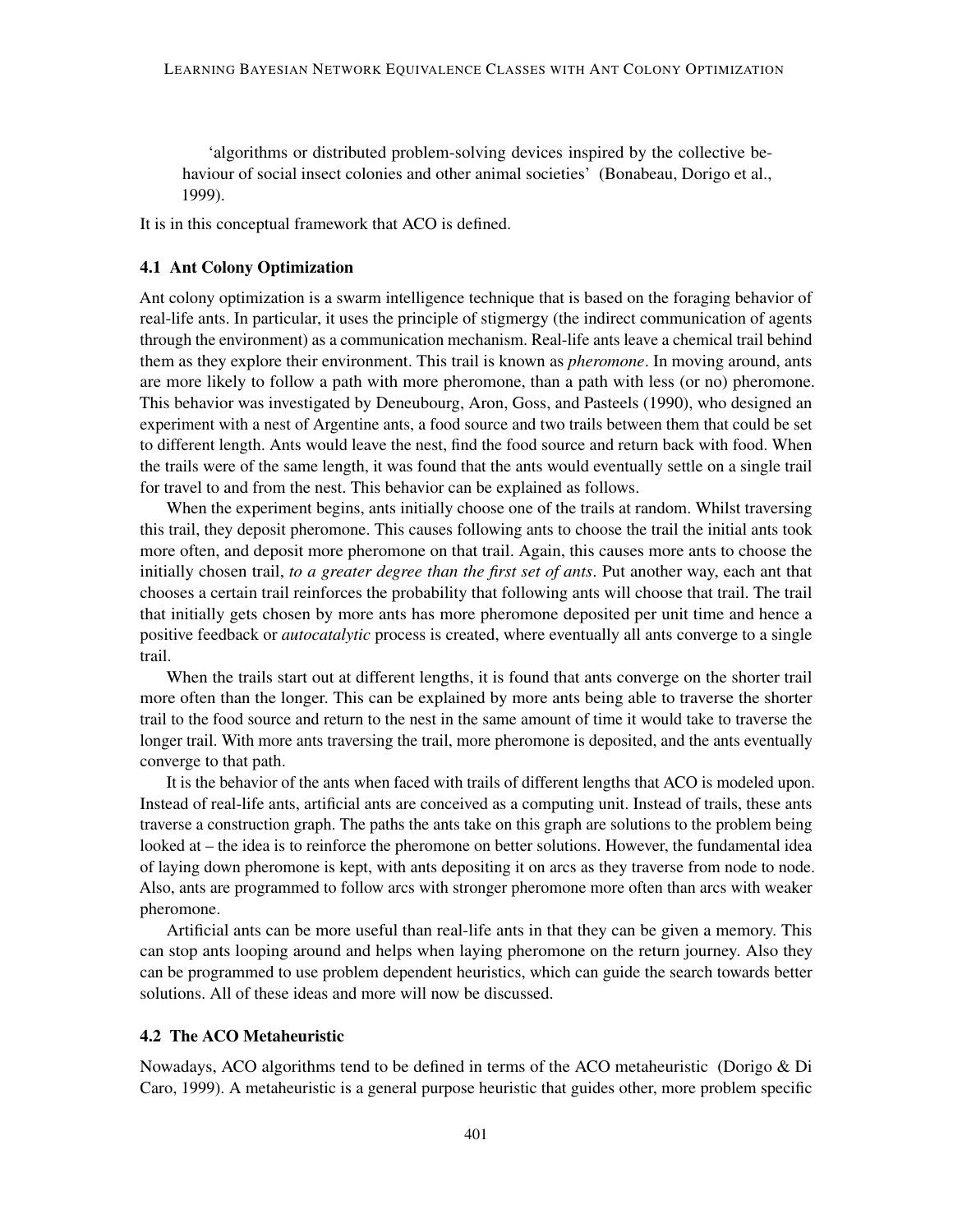heuristics. Examples of metaheuristics include simulated annealing [\(Kirkpatrick, Gelatt, & Vecchi,](#page-55-6) [1983\)](#page-55-6), tabu search [\(Glover,](#page-54-2) [1989,](#page-54-2) [1990\)](#page-54-3), evolutionary computation etc.

In the ACO metaheuristic, a problem is represented by a triple  $(S, f, \Omega)$ , where S is a set of candidate solutions,  $f : S \times T$  is an objective or scoring function that measures a solution's quality at a particular time  $t \in T$  and  $\Omega$  : *T* is a set of constraints at time  $t \in T$ , used in a solution's construction. The range of f and  $\Omega$  is dependent on the particular instance of the metaheuristic. In trying to map a combinatorial optimization problem onto this representation, the following framework is used.

- There should be a finite set of solution components  $C = \{c_1, c_2, \ldots, c_{N_c}\}\.$  These are the building blocks of candidate solutions.
- The problem states are represented by sequences of solution components  $x = \langle c_i, c_j, \dots \rangle$ . The set of all possible sequences is given as  $X$ .
- S the set of candidate solutions as mentioned above is a subset of X, i.e.  $S \subseteq \mathcal{X}$ .
- There is a set of feasible states  $\tilde{\mathcal{X}}$ , with  $\tilde{\mathcal{X}} \subseteq \mathcal{X}$ . A feasible state  $x \in \tilde{\mathcal{X}}$  is a state where it is possible to add components from *C* to *x* to create a solution satisfying the constraints  $\Omega$ .
- Each candidate solution  $s \in S$  has a cost  $g(s,t)$ . Normally  $g(s,t) \equiv f(s,t)$ ,  $\forall s \in \tilde{S}$ , where  $\tilde{\mathcal{S}} = \mathcal{S} \cap \tilde{\mathcal{X}}$  is the set of feasible candidate solutions. However, this might not always be the case; if *f* is very expensive to compute, *g* might be an easier to compute function that is broadly similar to *f* and that can be used in the generation of solutions.
- The set of optimal solutions  $S^*$  should be non-empty, with  $S^* \subseteq \tilde{S}$ .
- Sometimes it may also be possible to associate a cost  $J(x,t)$  to a state  $x \in \mathcal{X}$  that is not a candidate solution.

With this framework, solutions to the problem  $(S, f, \Omega)$  can be generated by having artificial ants perform a *random walk* on the complete graph *G* defined on the components in *C*. This graph *G* is known as the *construction graph*. A random walk on a graph is a series of moves from node to node of the graph, with each move being random to some degree. If the walk is *Markovian*, then the next move is always completely random; if not then then next move is influenced by the previous moves. Hence, using this terminology ACO is non-Markovian. The walk that the ant makes is generally biased by two things – a heuristic value  $\eta$  ( $\eta_i$  if the heuristic is associated with the individual nodes of *G*,  $\eta_{ij}$  if it is associated with the edges of *G*) and a pheromone trail  $\tau$  (again,  $\tau_i$  if the pheromone is associated with the individual nodes of  $G$ ,  $\tau_{ij}$  if the pheromone is associated with the edges of *G*). The way the heuristic and pheromone are implemented are problem dependent, but in general the heuristic  $\eta$  is a measure of the 'goodness' of taking a particular move on the construction graph as defined by some local measure. The pheromone  $\tau$  is a measure of the 'goodness' of taking a particular move as defined by the aggregate behavior of ants selecting that move and the quality of solutions that these ants generate.

Finally, each artificial ant *k* has the following properties in order to fully specify how the random walk will proceed:

**Memory** – Each ant *k* has a memory  $\mathcal{M}^k$  that stores information about the path it has so far followed.

**Start State** – Each ant *k* has a start state  $x_s^k$  and a non-empty set of termination conditions  $e^k$ .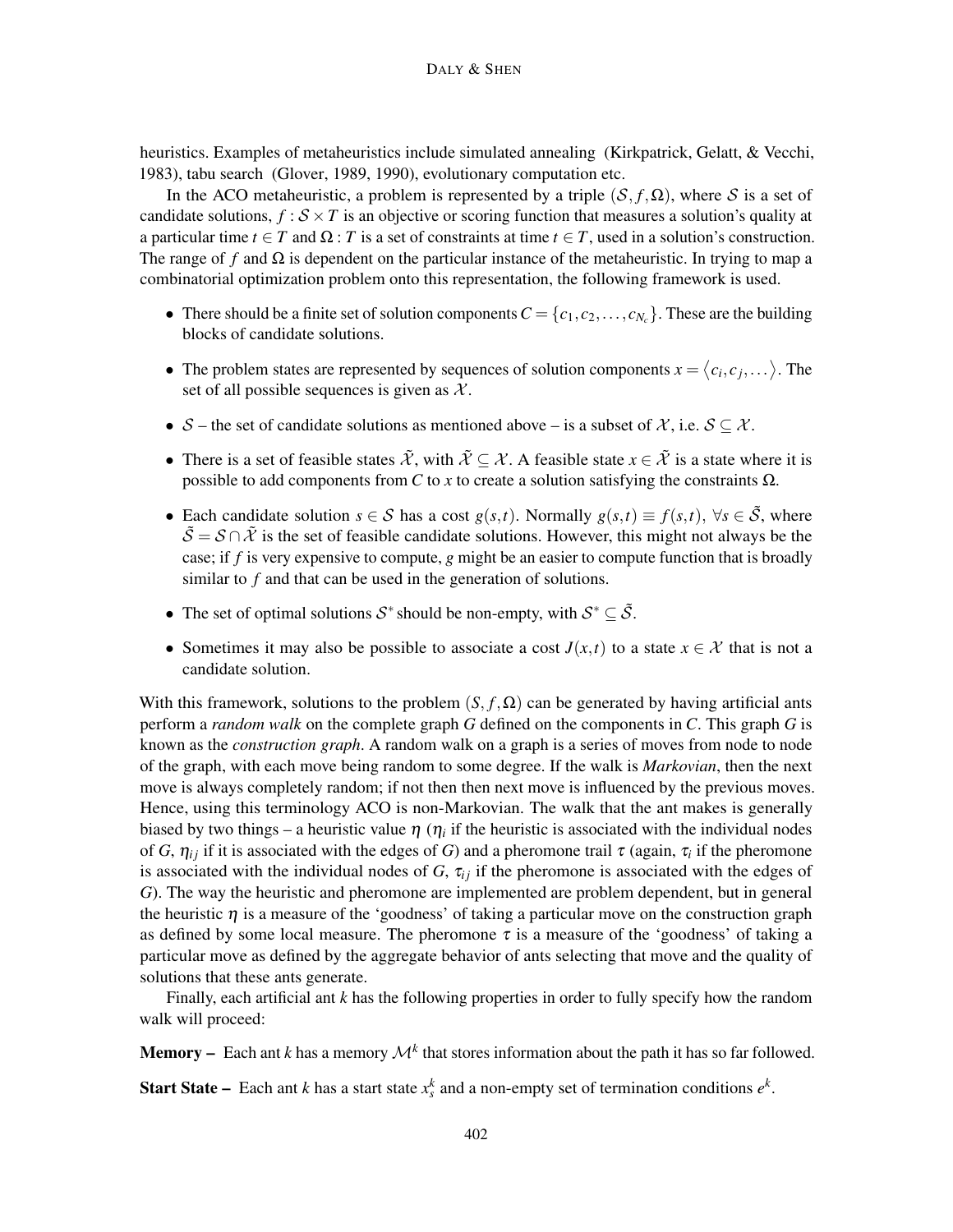- Termination Criteria When an ant is in a state *x*, it checks if one of the termination criteria in *e k* is satisfied. If not, it moves to a node  $j \in \mathcal{N}^k(x)$ .  $\mathcal{N}^k$  is a function that returns the neighborhood of a node *x*, i.e. all the nodes on the construction graph *G* that can be reached from the current state, given the constraints  $\Omega$ .
- Decision Rule An ant chooses the node *j* according to a probabilistic decision rule, which is a function of the pheromone  $\tau$  and the heuristic  $\eta$ . The specification of these rules is problem dependent, but is usually a random choice biased towards moves with a higher heuristic and pheromone value.
- **Pheromone Update** The pheromone of a path can be modified by an ant as it is traversing it, or on the return journey, when it returns to the start. Again, this is problem dependent, but a standard formulation is to increase the pheromone on good solutions and decrease the pheromone on bad solutions, good and bad being given by the specific formulation.

In terms of algorithmic actions, an ACO algorithm can normally be broken down into three parts. These are:

- ConstructAntsSolutions This part of the algorithm is concerned with sending ants around the construction graph according to the rules given above.
- UpdatePheromones This part is concerned with changing the values of the pheromones, by both depositing and evaporating. Parts of this task might be performed during an ant's traversal of the graph, when an ant's traversal is finished or after an iteration of all the ants' traversals.
- DaemonActions This part of the algorithm performs tasks not directly related to the ants. E.g. a local search procedure might be performed after each ant finishes its traversal.

Given the above framework, multiple artificial ants are released to perform a random walk. This procedure is repeated a number of times, with the pheromone gradually increasing on the best parts of the solution.

There have been many implementations of the above metaheuristic. The first was the original ACO system designed by [Dorigo, Maniezzo, and Colorni](#page-54-9) [\(1996\)](#page-54-9) known as Ant System. This was used to study the traveling salesman problem, with the construction graph defined by the distances between cities. Another extension to Ant System is the Ant Colony System (ACS) [\(Dorigo & Gambardella,](#page-54-10) [1997\)](#page-54-10). Here, the search is biased towards the best-so-far path, with a pseudo-random proportional decision rule that takes the best solution component most of the time and the normal random proportional decision rule the rest of the time. Also, only the best-so-far ant deposits pheromone. ACS is based on a system known as ANT-Q designed by [Gambardella and Dorigo](#page-54-11) [\(1995\)](#page-54-11), that is itself inspired by the reinforcement learning technique of Q-learning [\(Sutton & Barto,](#page-56-8) [1998\)](#page-56-8). The ACS is particularly interesting in this context, as it is the system on which the new work described in later sections has been modeled. This is because this work is inspired by a previous approach to learning Bayesian networks using ACO (described in Section [5.1\)](#page-13-0) which used ACS as its form of ACO.

#### <span id="page-12-0"></span>5. Using Ant Colony Optimization in Learning an Equivalence Class

To date, many state-based search algorithms that create a Bayesian network structure have relied on simple techniques such as greedy-based searches. These can produce good results, but have the ever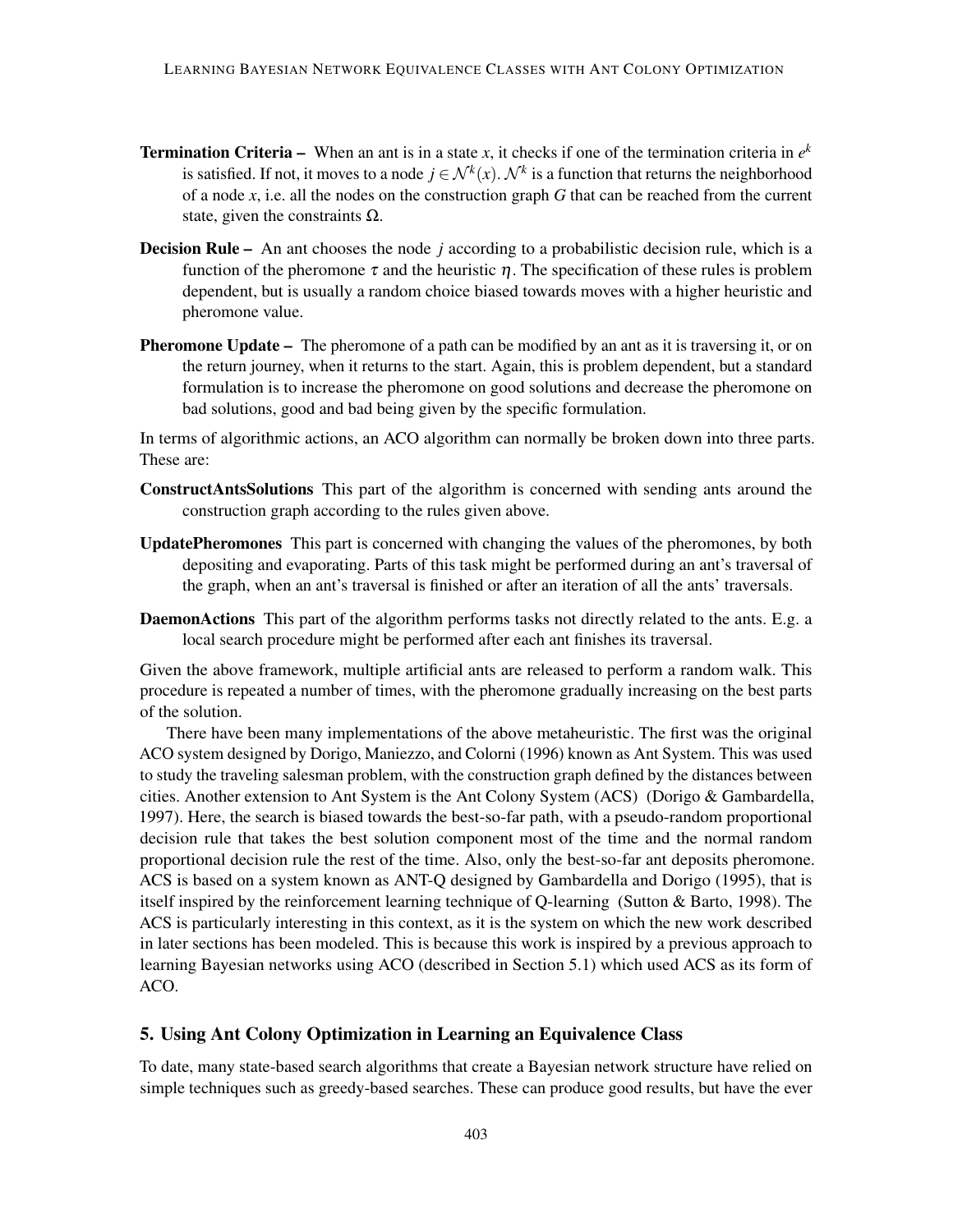prevalent problem of getting caught at local minima. More sophisticated heuristics have been applied, such as iterated hill climbing and simulated annealing [\(Chickering, Geiger et al.,](#page-52-1) [1996\)](#page-52-1), but so far, none of these have been applied to E-space. A related approach, by [Acid and de Campos](#page-51-3) [\(2003\)](#page-51-3) applied tabu search to a space of restricted partially directed acyclic graphs (RPDAGs), a halfway house between the spaces given by DAGs and CPDAGs.

This paper seeks to apply the ACO metaheuristic to E-space, the space of equivalence classes of DAGs. To this end, two extensions are made to the basic metaheuristic. The first is to allow multiple *types* of moves. This is to allow more than one operator to be used in traversing the state space. This is needed, because in general, more than one type of operator is used whilst searching in E-space. The second is to allow the pheromone to be accessed by arbitrary values – normally it is accessed by a single index or two indices. Again this is needed because of the operators used in E-space – the MakeV operator takes three nodes as arguments.

The proposed algorithm, ACO-E, is based in large part on the work of [de Campos, Fernández-](#page-53-2)[Luna et al.](#page-53-2) [\(2002\)](#page-53-2), which is described in the next section.

### <span id="page-13-0"></span>5.1 Other ACO Algorithms for Learning Bayesian Network Structures

Whilst ACO has been applied to many problems in the area of combinatorial optimization, to date there has not been much research on using the technique to learn Bayesian network structures. Two alternate methods have been defined by [de Campos, Fernández-Luna et al.](#page-53-2) [\(2002\)](#page-53-2) and [de Campos,](#page-53-6) [Gámez, and Puerta](#page-53-6) [\(2002\)](#page-53-6). The first conducts a search in the space of orderings of DAGs, whilst the second searches in the space of DAGs. Since a main topic of this work is on this problem, a description of both of these will be given here, in order to examine the early work done on the subject and see how it can inform future studies.

# <span id="page-13-1"></span>5.1.1 ACO-K2SN

In the first technique, known as ACO-K2SN, searching over the space of orderings of DAGs, the various problem components, as taken from Section [4.2](#page-10-0) can be defined as follows:

- Construction Graph There is one node for each attribute in the data, with an extra dummy node from which the search starts.
- Constraints The only constraints are that the tour is a Hamiltonian path.
- **Pheromone Trails** The pheromone is associated with each arc on the graph. Each arc in the graph is intialised to a initial small value.
- **Heuristic Information** The heuristic on each arc is set to the inverse of the negative log likelihood score that is explained below.
- **Solution Construction** The ants work on a system very similar to the ACS system. Beginning at the dummy node, the ants construct a complete path that defines an ordering of the nodes.
- **Pheromone Update** This works exactly as in ACS, with local pheromone updates and global update on the best-so-far solution.
- Local Search A version of local search on orderings known as HCSN [\(de Campos & Puerta,](#page-53-7) [2001a\)](#page-53-7). This is used on the last iteration of the run.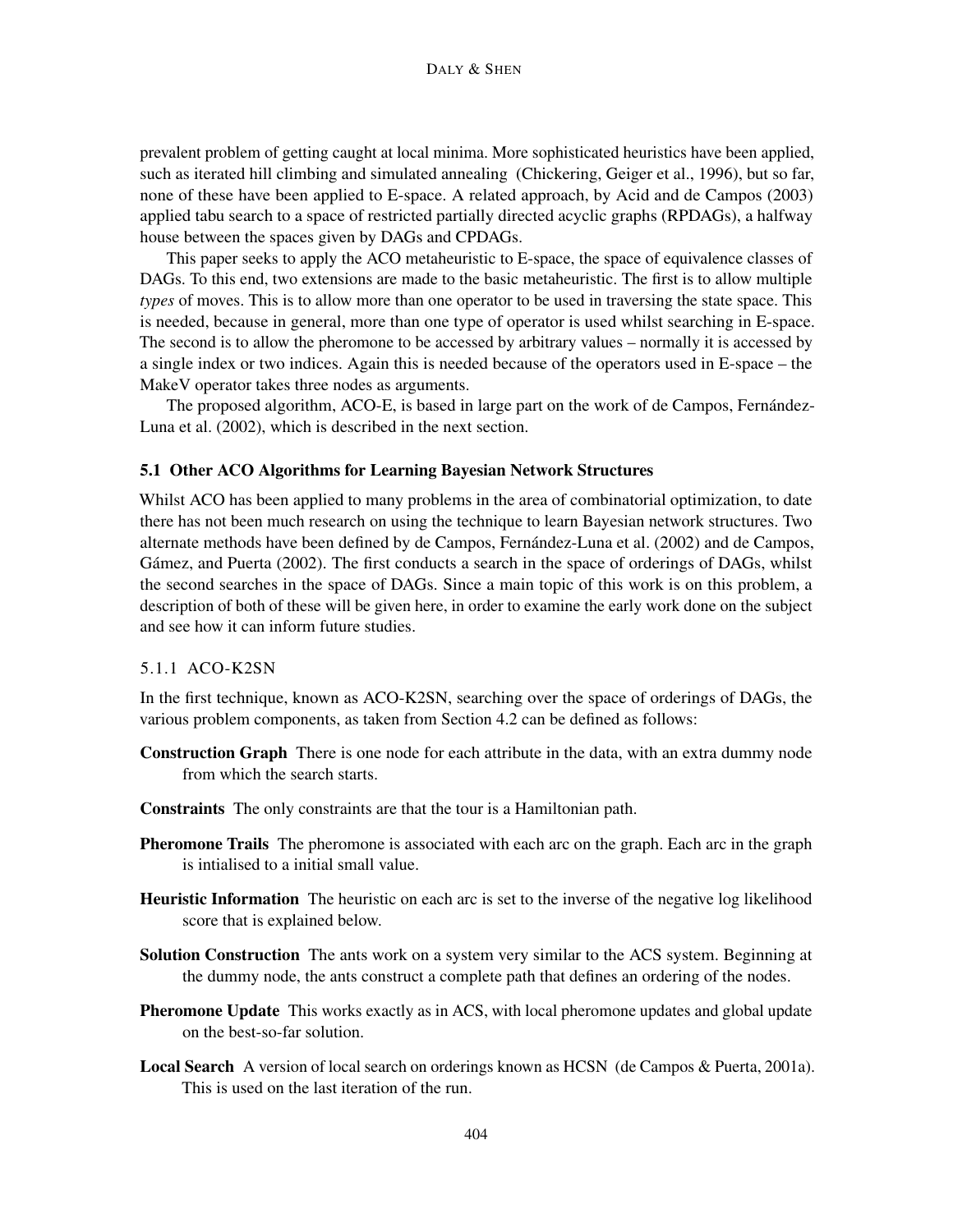Given the above components, the search for an ordering proceeds as follows. Starting at the dummy node an ant decides which node to go to next. This will be the first node in the ordering. To choose a node, heuristic information and pheromone is used. The heuristic for the arc from *i* to *j* is given by

$$
\eta_{ij} = \frac{1}{\left|f\left(x_j, Pa\left(x_j\right)\right)\right|},\,
$$

where f is the scoring metric being used and  $Pa(x_i)$ , the parents of  $x_i$  are found by the K2 algorithm, with possible parents being the nodes already visited. The initial pheromone value  $\tau_0$  is given by

$$
\tau_0 = \frac{1}{n\left|f\left(S_{K2SN}\right)\right|},
$$

where  $S_{K2SN}$  is the structure given by the K2SN algorithm of [de Campos and Puerta](#page-53-8) [\(2001b\)](#page-53-8). The update value for the pheromone is given by

$$
\Delta \tau_{ij} = \frac{1}{|f(S^+)|},
$$

where  $S^+$  is the best-so-far structure.

<span id="page-14-0"></span>5.1.2 ACO-B

The second algorithm given by [de Campos, Fernández-Luna et al.](#page-53-2) [\(2002\)](#page-53-2) is the ACO-B algorithm. The components for this algorithm are:

Construction Graph There is one node for each possible directed arc between each pair of attributes (excluding self directed arcs). There is also a dummy node that the ants start from.

Constraints The only constraints are that the DAG must be acyclic at each step.

- Pheromone Trails The pheromone is associated with each node on the graph. The pheromone at node  $(i, j)$  corresponds to the directed arc  $j \rightarrow i$ .
- **Heuristic Information** The heuristic on each node  $(i, j)$  is the gain in score that would occur in adding an arc  $j \rightarrow i$ .
- Solution Construction The ants work on a system very similar to the ACS system. Beginning at the dummy node, the ants construct a path that defines which arcs are added to the DAG. This process ends when there is no gain in score.
- **Pheromone Update** This works exactly as ACS, with local pheromone updates and global update on the best so far solution.
- Local Search A standard greedy search with arc addition, deletion and reversal is carried out on the current candidate DAG. This is done every 10 iterations.

As opposed to the ACO-K2SN algorithm given in Section [5.1.1,](#page-13-1) the search is over the space of DAGs, not orderings of DAGs. Otherwise, there are some similarities in the definitions of parts of the algorithm. The heuristic is given by

$$
\eta_{ij} = f\left(x_i, Pa\left(x_i\right) \cup \left\{x_j\right\}\right) - f\left(x_i, Pa\left(x_i\right)\right),\,
$$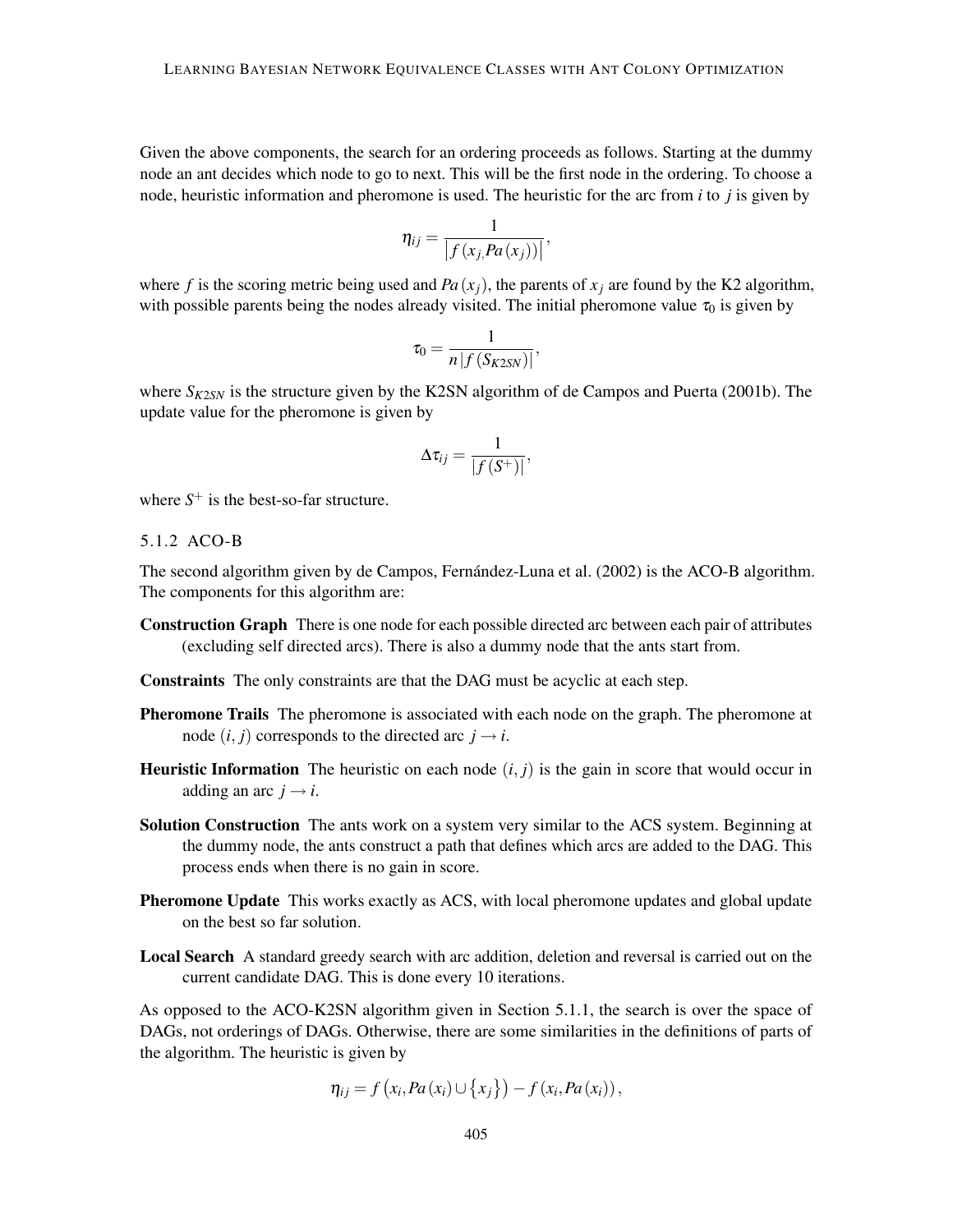that is, the change in score by adding an arc from *j* to *i* in the candidate DAG. The initial pheromone is given by

$$
\tau_0 = \frac{1}{n\left|f\left(S_{K2SN}\right)\right|},
$$

i.e. it is the same as the heuristic in ACO-K2SN. Also, the pheromone update value is the same as in ACO-K2SN, i.e.

$$
\Delta \tau_{ij} = \frac{1}{|f(S^+)|}
$$

# 5.1.3 PERFORMANCE COMPARISON

In the results given by both [de Campos, Gámez et al.](#page-53-6) [\(2002\)](#page-53-6) and [de Campos, Fernández-Luna et al.](#page-53-2) [\(2002\)](#page-53-2), the ACO-B algorithm performs slightly better in terms of accuracy than ACO-K2SN across the ALARM [\(Beinlich, Suermondt, Chavez, & Cooper,](#page-51-5) [1989\)](#page-51-5) and INSURANCE [\(van der Putten &](#page-56-9) [van Someren,](#page-56-9) [2004\)](#page-56-9) gold-standard networks. It also contains an order of magnitude less statistical tests and so should always be faster. There are more comparisons of ACO-B against other algorithms by [de Campos, Fernández-Luna et al.](#page-53-2) [\(2002\)](#page-53-2). Here, it is compared against ILS, an iterative local search algorithm with random perturbations of a local maximum and two estimation of distribution (EDA) genetic algorithms, the univariate marginal distribution algorithm (UMDA) by [Mühlenbein](#page-55-7) [\(1997\)](#page-55-7) and the population-based incremental learning algorithm (PBIL) by [Baluja](#page-51-6) [\(1994\)](#page-51-6). Compared across the ALARM, INSURANCE and BOBLO [\(Rasmussen,](#page-56-10) [1995\)](#page-56-10) networks, ACO-B performed better than the other methods.

# <span id="page-15-0"></span>5.2 Relation of ACO-E to the ACO Metaheuristic

The proposed algorithm, ACO-E, is based in large part, on the work of [de Campos, Fernández-Luna](#page-53-2) [et al.](#page-53-2) [\(2002\)](#page-53-2). In that work, an ACO algorithm called ACO-B was applied to learning Bayesian networks. This current work differs in that it searches in E-space, uses more than one operator (add an arc) and does not constrain itself to using matrices to store pheromone. The algorithm is shown in Algorithm [1.](#page-16-0)

In this section, the relation of the various parts of the algorithm to the ACO framework will be given. The problem of learning a Bayesian network structure can be stated as the triple  $(S, f, \Omega)$ , where

- $S$ , the set of all candidate solutions, is the set of all CPDAGs on the nodes of the Bayesian network. This set has a massive cardinality, being super-exponential in the number of nodes.
- *f*, the objective function is the function used to score a candidate DAG. This function would generally be one of the scoring criteria mentioned in Section [2.](#page-2-0)
- $\Omega$ , the set of constraints, makes sure that only PDAGs that have consistent extensions are generated as solutions. An explanation of the idea of a consistent extension of a PDAG is given in Section [3.1.](#page-5-1) In the formulation being presented, the constraints are implicit in the operators that will be used to move from state to state.

Given this statement of the problem, the ACO-E algorithm can be described by the following properties. These properties relate to the ACO metaheuristic described in Section [4.2.](#page-10-0)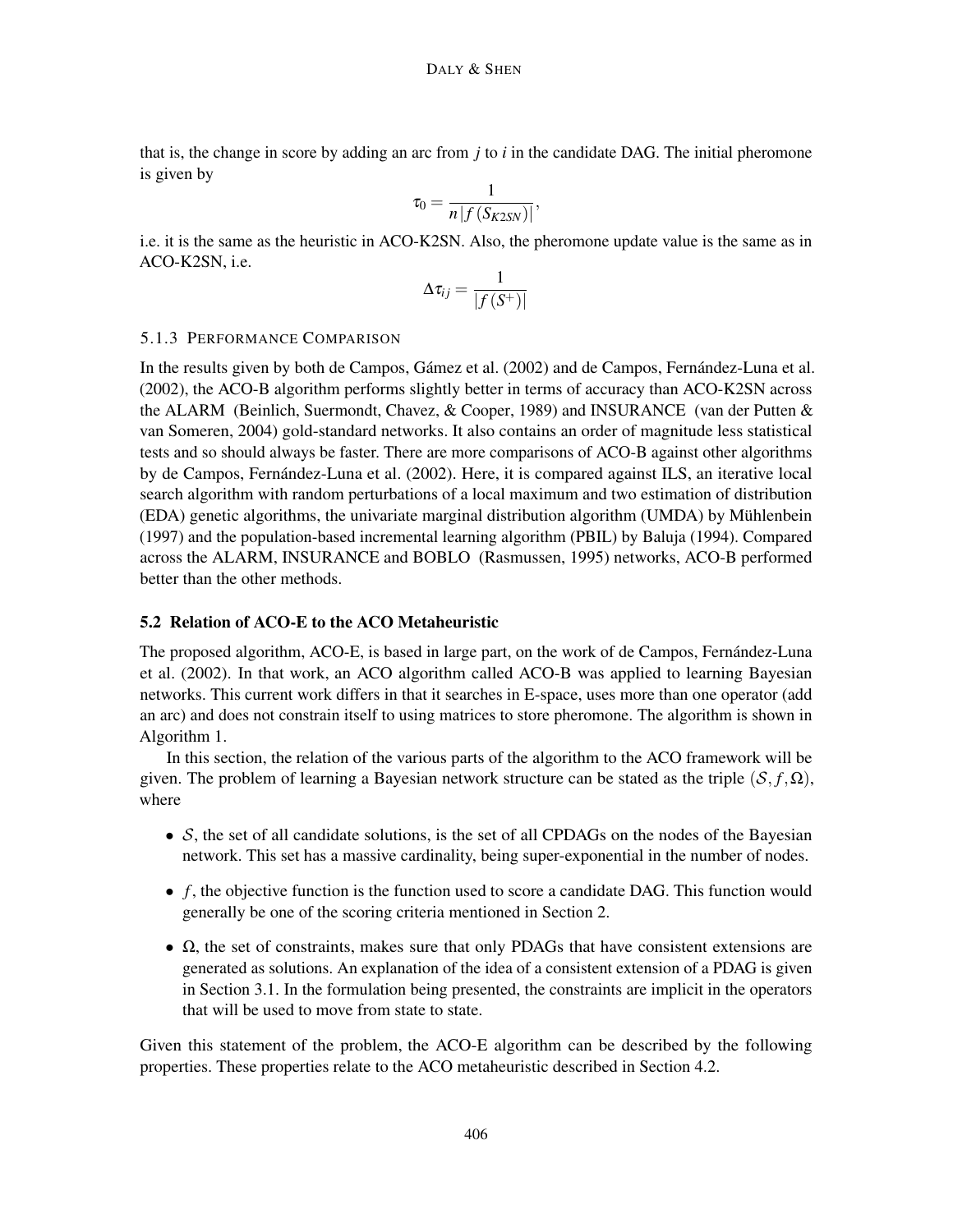<span id="page-16-0"></span>Algorithm 1 ACO-E

```
Input: Operators O, tmax, tstep, m, ρ, q0, β, n
Output: PDAG \mathcal{P}^+(\mathcal{P}^+, \mathit{Path}^+) \leftarrow GREEDY-E(\mathcal{P}^{empty}, \mathit{Path}^{empty})
    \tau_0 \leftarrow 1/n |\text{score}(\mathcal{P}^+)|for each operator o in O do
        for each possible move m in o on \mathcal{P}^{empty} do
            \tau_m \leftarrow \tau_0end for
   end for
   for t \leftarrow 1 to t_{max} do
       for k \leftarrow 1 to m do
            (\mathcal{P}^k, \text{Path}^k) \leftarrow \text{ANT-E}(O, q_0, \rho, \beta, \tau_0)if (t \mod t_{step} = 0) then
                (\mathcal{P}^k, \text{Path}^k) \leftarrow \text{GREEDY-E}(\mathcal{P}^k, \text{Path}^k)end if
        end for
        b \leftarrow \arg \max_{k=1}^{m} \text{SCORE} (\mathcal{P}^k)if score(\mathcal{P}^b) > score(\mathcal{P}^+) then
            \mathcal{P}^+ \leftarrow \mathcal{P}^bPath<sup>+</sup> \leftarrow Path<sup>b</sup>end if
       for each move m in Path+ do
            \tau_m \leftarrow (1-\rho) \tau_m + \rho / |\text{SCORE}(\mathcal{P}^+)|end for
   end for
    return \mathcal{P}^+
```
#### 5.2.1 THE CONSTRUCTION GRAPH

The construction graph in an ACO algorithm describes the mechanism by which solutions can be assembled. It is specified as the complete graph given over the solution components. As such, these components play a crucial part in the viability of the algorithm.

In the ACO-E algorithm, the components *C* of the construction graph are the various moves that may be made, i.e. each *move* is an *instantiation* of a supplied operator; in the experiments presented in this paper, the six operators in Table [2](#page-8-0) are used. These operators are used as they have been verified to work correctly and effectively by [Chickering](#page-52-2) [\(2002a\)](#page-52-2). Designing correct operators is difficult, as [Chickering](#page-52-2) showed by finding counter examples to the validity of the operators of [Munteanu and](#page-55-8) [Cau](#page-55-8) [\(2000\)](#page-55-8). Each ant constructs a solution by walking the construction graph. This corresponds to applying a sequence of moves to a CPDAG. In order for the procedure to begin, a starting state must be specified. In ACO-E this is given as the empty graph.

As usual, the states of the problem are sequences of moves. However, because every state can be a candidate solution,  $S = \mathcal{X}$  in the ACO metaheuristic framework. This does not imply that all states are *feasible* candidate solutions, but only that candidate solutions can be of any length. This also means that  $\tilde{S} = \tilde{X}$ . Another way to view the state of an ant is to consider the empty graph  $P$  (the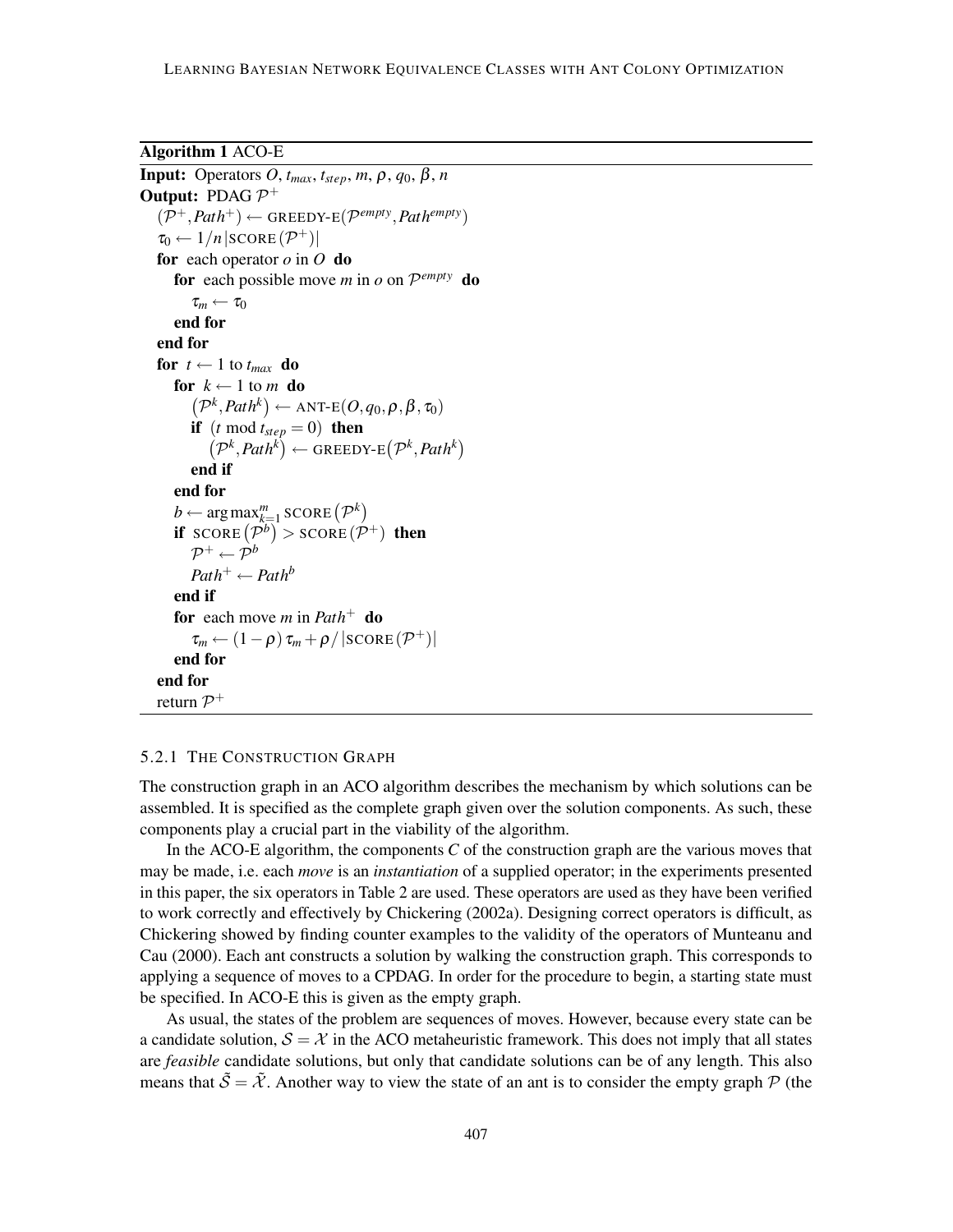starting state) and the current state as a sequence of moves (components)  $x = \langle c_i, \ldots, c_j \rangle$ . Applying each move  $c \in x$  in order to P will give a CPDAG that is another representation of the current state.

It should be noted that the constraints  $\Omega$  are implicitly taken care of by the operators, i.e. the validity tests on the operators satisfy the constraint that each state is a valid PDAG. It should also be stated that the usual definition of

$$
g(s,t) \equiv f(s,t), \,\forall s \in \tilde{\mathcal{S}}
$$

applies, and that there is no function  $J(x,t)$ , since all x are candidate solutions and adding a solution component can decrease the cost.

#### 5.2.2 THE PROBLEM HEURISTIC

In an ACO algorithm, the heuristic is used to guide the search to good solutions. It often does this implicitly in terms of a cost associated with choosing a particular component to add to the current state; adding a component with the least cost is often a useful way of proceeding in constructing a solution.

In ACO-E, the heuristic is used in the same manner, with the addition that the cost for adding a component can be negative, i.e. adding a component to the current state can improve the cost function *g*. The heuristic is dynamic in that it depends on the current state of the ant. Also, it is associated with each component  $c \in C$  as opposed to the arcs  $c_i - c_j$  between components.

The value of the heuristic  $\eta_i$  is given by the score gain for each move  $c_i \in C$  that is possible given the current state. In essence it corresponds to the change in score given by performing a particular move on the current CPDAG. For the operators being used in this article, this means the values in Table [2.](#page-8-0)

#### <span id="page-17-1"></span>5.2.3 THE PROBLEM PHEROMONE

The pheromone in an ACO algorithm guides the search based on the results of previous searches. In many instances, it is associated with the arcs on the construction graph, but in ACO-E it is associated with the nodes of the construction graph. This gives pheromone values  $\tau_i$  for each  $c_i \in C$ .

The pheromone for each  $\tau_i$  is initialised to a value  $\tau_0$  given by

<span id="page-17-0"></span>
$$
\tau_0 = \frac{1}{n \left| \text{SCORE}(\mathcal{P}^+) \right|}.\tag{2}
$$

In this formula, *n* is the number of variables that are in the data, SCORE is the objective function f, as defined in Section [5.2](#page-15-0) and  $\mathcal{P}^+$  is the best-so-far solution. At the start of the algorithm, this is initialised to that found by a greedy search starting from the empty graph.

In order that the pheromone may change to reflect the tours of ants, pheromone update rules are given. Similar to ACS, there is a local evaporation rule, whereby pheromone is removed from a path as an ant traverses it

$$
\tau_m \leftarrow (1-\rho) \tau_m + \rho \tau_0
$$

This shows the effect of the parameter  $\rho$ , which is the pheromone evaporation and deposition rate. With this formula, there are implicit bounds on how high and low the pheromone at each component can get. Also similar to ACS, there is a global pheromone update rule that deposits new pheromone on the best-so-far path  $+2$  +  $+2$  +  $+2$ 

$$
\tau_m \leftarrow (1-\rho) \tau_m + \rho / |\text{SCORE}(\mathcal{P}^+)|
$$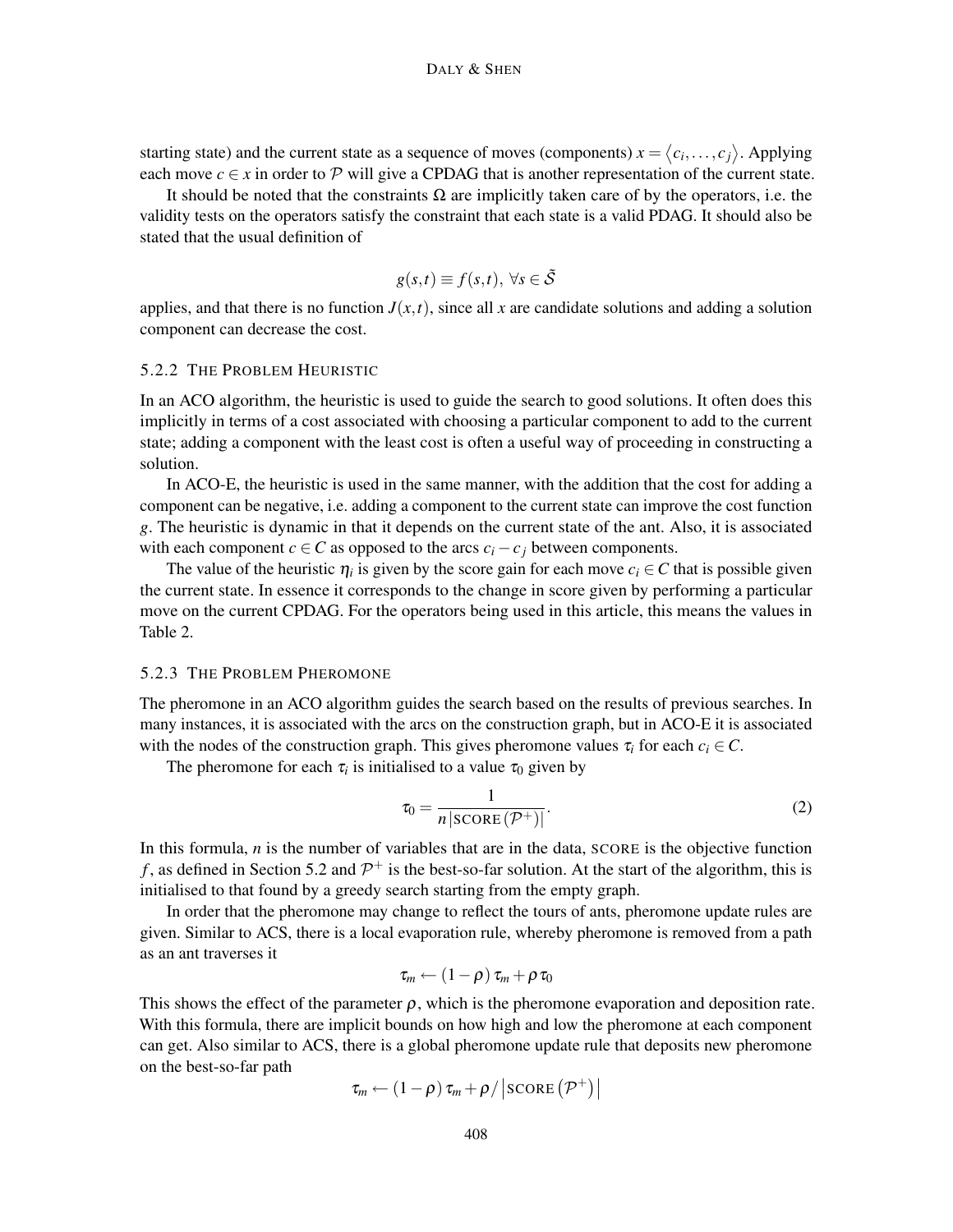This occurs at the end of a run of ants. Again, SCORE and  $\mathcal{P}^+$  are defined as in Equation [2.](#page-17-0) Also again, this formula implements implicit limits on the values that pheromone can take.

#### <span id="page-18-0"></span>5.2.4 PROBABILISTIC TRANSITION RULE

In choosing which component to visit next given a particular state, an ACO algorithm utilises a probabilistic transition rule. This rule normally uses values given by the heuristic and pheromone to inform the choice of which node to pick. The actual choice is random and is based on a distribution given by the heuristic and pheromone of each possible choice. In ACO-E, the probabilistic choice rule is given by a pseudo random proportional choice rule, very similar to the one used in ACS. This type of rule allows the balance between exploration and exploitation to be varied. Being able to change this balance is important, as it has been shown to produce quite different results (Dorigo  $\&$ [Stützle,](#page-54-4) [2004\)](#page-54-4). An ant chooses component  $c_m$ , where *m* is given by

$$
m \leftarrow \begin{cases} \arg \max_{m \in \mathcal{N}(x)} \tau_m [\eta_m]^{\beta}, & \text{if } q \le q_0 \\ \text{random proportional}, & \text{otherwise.} \end{cases}
$$

In this formula,  $\mathcal{N}(x)$  is the set of components that an ant at state *x* can move to, given the problem constraints Ω. The rule is *pseudo*-random proportional, because it sometimes behaves in a manner that is not random. A random number *q* is drawn uniformly in the range [0, 1]. If this number is less than or equal to a parameter  $q_0$ , then the rule behaves greedily; the best move possible is taken dependent on the value of  $\tau_m[\eta_m]^{\beta}$  for each component  $c_m$ . Here,  $\tau_m$  and  $\eta_m$  are the pheromone and heuristic as explained previously and  $\beta$  is a parameter that says how much to favour the heuristic over the pheromone.

If the number *q* is greater than  $q_0$  than a random proportional rule is used to select which component to visit next. The probability that the ant will visit component  $c_m$  is given by  $p_m$ , where

<span id="page-18-1"></span>
$$
p_m = \frac{\tau_m \left[\eta_m\right]^{\beta}}{\sum_{\mu \in \mathcal{N}(x)} \tau_{\mu} \left[\eta_{\mu}\right]^{\beta}}, \quad \forall m \in \mathcal{N}(x). \tag{3}
$$

It can be seen that the probability that an ant moves to component  $c_m$  is directly given by  $\tau_m[\eta_m]^{\beta}$ , normalised over the other possible moves so that it is in the range [0,1].

## 5.2.5 PROPERTIES OF ANTS

In terms of the ants used to construct solutions, the following properties of ant *k* should be noted:

- The memory  $\mathcal{M}^k$  can be equated to the current state of the problem given by ant *k*. From this, the current CPDAG can be constructed in order to implement the constraints  $\Omega$ , compute the heuristic values  $\eta$ , evaluate the current solution and lay pheromone on the tour. In practice, the current CPDAG is normally kept in order to avoid having to recompute it at every step.
- The start state  $x_s^k$  is given by the empty sequence  $\langle \rangle$ , i.e. the empty CPDAG.
- The single termination condition  $e^k$ , is to stop the tour when no improvement in score is possible.
- The neighborhood  $\mathcal{N}^k(x)$  is the set of all valid moves given the current CPDAG.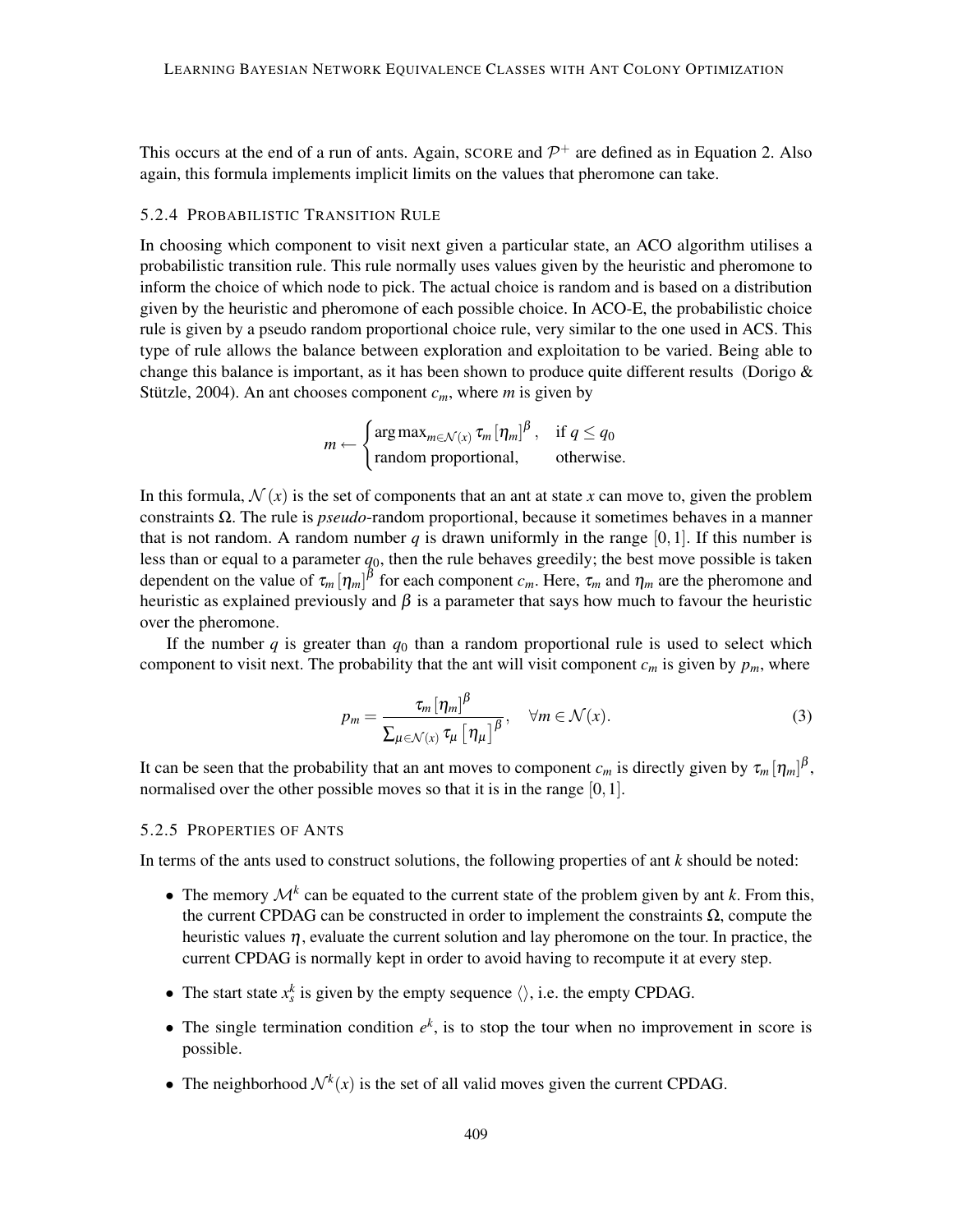# 5.2.6 LOCAL SEARCH PROCEDURE

As is often the case with ACO algorithms, ACO-E can use a local search procedure at intermediate points throughout the run of the algorithm and at the end. This local search procedure can be used to quickly bring a solution to a local maximum. With the current heuristic and the standard local search that would be used in these circumstances – greedy search with the operators defined in Table [2,](#page-8-0) known here as GREEDY-E – local search would provide no additional benefit over the solution found by an ant. Nevertheless, the local search was put in the algorithm in the case that the problem heuristic was implemented differently. An example of this would be a static heuristic obtained by scoring operations on an empty graph. Since this is invariant over the algorithm run, it would only need to be calculated once at the start of the run.

# 5.3 Description of ACO-E

This section will focus on giving an algorithmic description of ACO-E. This is done in conjunction with the pseudo code given in Algorithms [1](#page-16-0) and [2.](#page-20-0) ACO-E takes as input a number of parameters and returns the best PDAG found, according to a scoring criterion SCORE, that is defined as the objective function *f*. It is assumed that scoring criteria generally give negative values; the higher the value, the better the model. This is the case of most of the standard criteria as discussed in Section [2.](#page-2-0) The meaning of the parameters is as follows:

- *O* This is a set of operators that can modify the current PDAG state in the search. Examples of these are the ones given in Table [2,](#page-8-0) e.g. InsertU, DeleteU, etc. However, other operators could be used, e.g. those of [Munteanu and Cau](#page-55-8) [\(2000\)](#page-55-8) and [Munteanu and Bendou](#page-55-3) [\(2001\)](#page-55-3).
- *tmax* This is the number of iterations of the algorithm to run. At each iteration, a number of ants construct solutions. Pheromone deposition happens after all the ants have finished their tours.
- *tstep* This is the gap, in iterations, between which local search procedures are run. If set so that  $t_{step} > t_{max}$ , then local search only happens at the end of the algorithm run.
- *m* This is the number of ants that run at each iteration.
- $\rho$  This, a value in [0,1], is the rate at which pheromone evaporates and is deposited. It is used in both the pheromone evaporation and pheromone deposition rules in Section [5.2.3.](#page-17-1)
- $q_0$  This, a value in [0,1], gives the preference of exploitation over exploration. It is used in the pseudo-random probabilistic transition rule as explained in Section [5.2.4.](#page-18-0)
- $\beta$  This exponent gives the relative importance of the heuristic over the pheromone levels in deciding the chance that a particular trail will be followed. It is used in the pseudo-random probabilistic transition rule in Section [5.2.4.](#page-18-0)
- *n* This is the number of nodes in the PDAG.

There are also other variables in the algorithm. These include:

 $\mathcal{P}^+$  the best-so-far PDAG;

*Path*<sup>+</sup> the best-so-far path;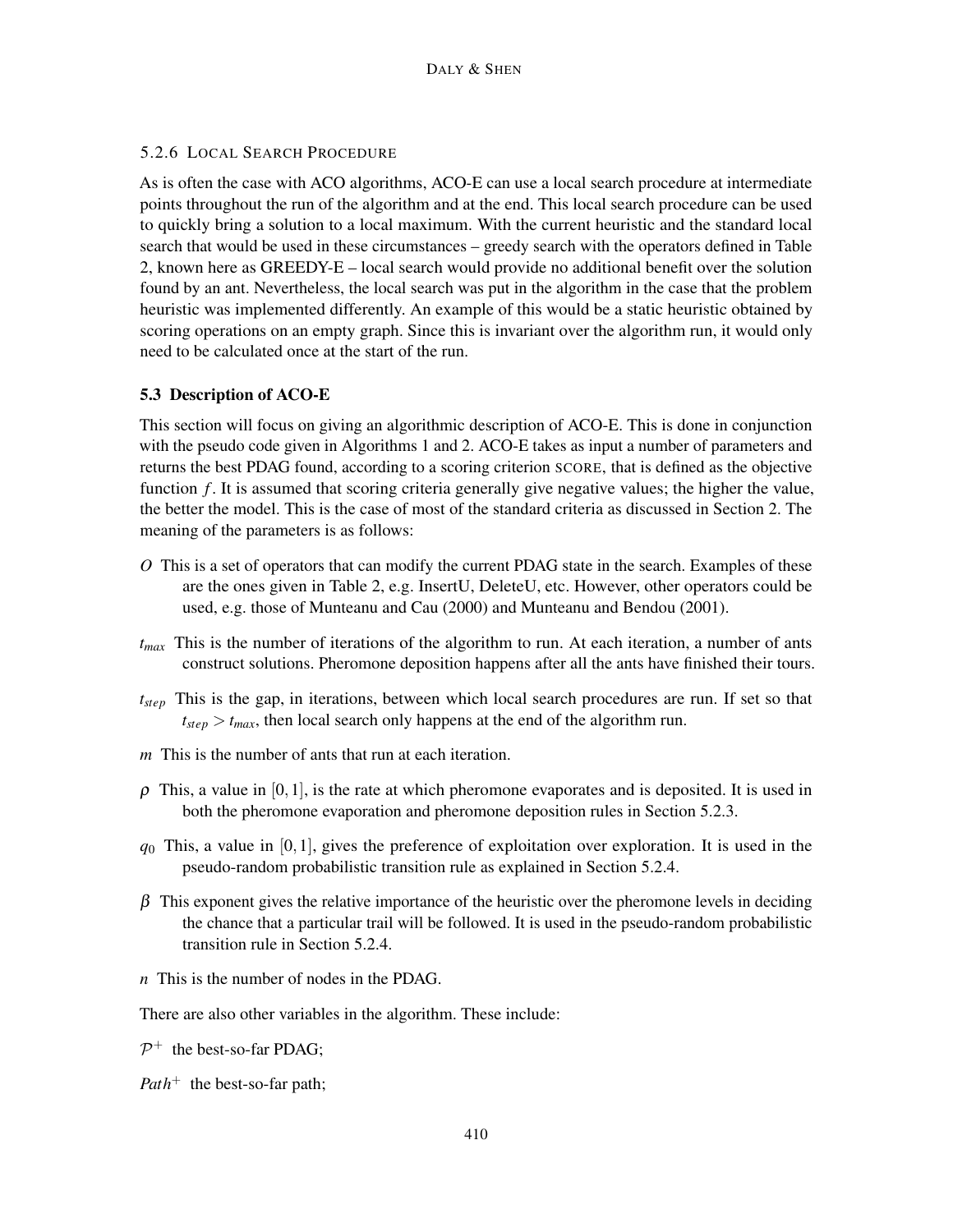<span id="page-20-0"></span>Algorithm 2 ANT-E

```
Input: Operators O, ρ, q_0, βOutput: PDAG P, Path Path
  Empty PDAG P, Empty path Path
  while true do
     M \leftarrow All possible moves from P using O
     if |M| = 0 \vee max<sub>l∈M</sub> TOTAL-SCORE(l, \beta) \leq 0 then
        return (P,Path)
     end if
     q \leftarrow random number in [0, 1]
     if q \leq q_0 then
        l \leftarrow \arg \max_{l \in M} \text{TOTAL-SCORE}(l)else
        l \leftarrow3
     end if
     \tau_m \leftarrow (1-\rho) \tau_l + \rho \tau_0P \leftarrow apply l to PPath \leftarrow append l to Path
  end while
```
P *empty* the empty PDAG; and

*Path<sup>empty</sup>* the empty path, i.e. the path with no entries.

In starting the algorithm, a greedy search (called GREEDY-E) is performed. This is a search through the space of equivalence classes using the framework and operators given by [Chickering](#page-52-2) [\(2002a\)](#page-52-2) and shown in Table [2.](#page-8-0) It gives a starting best-so-far graph and path from which the search can proceed. Pheromone levels for each solution component are then initialised to  $\tau_0 = 1/n |\text{score}(\mathcal{P}^+)|$ . The main loop of the algorithm then begins for *tmax* iterations. At each iteration, *m* ants perform a search, given by algorithm ANT-E, shown in Algorithm [2.](#page-20-0) Also, for every *tstep* iterations, a local search is performed on the PDAGs returned from ANT-E, to try and improve results. Using local search as part of an ACO algorithm is a very common technique [\(Dorigo & Stützle,](#page-54-4) [2004\)](#page-54-4), as it is a easy way to obtain good results with little effort. After the *m* ants have traversed the graph, the best graph

<span id="page-20-1"></span>

| <b>return</b> s such that $s = \begin{cases} \tau_l(\eta_l)^\beta & \text{if } \eta_l > 0 \\ 0 & \text{otherwise} \end{cases}$ |
|--------------------------------------------------------------------------------------------------------------------------------|
|                                                                                                                                |

and path are selected from the best-so-far graph and path and the ones found by each of the ants in the current iteration. Finally, the global pheromone update lays and evaporates pheromone on the best-so-far path.

The ANT-E algorithm creates a PDAG by examining the various states that may be proceeded to from the current state, given a set of operators that may act on the current PDAG. It then selects a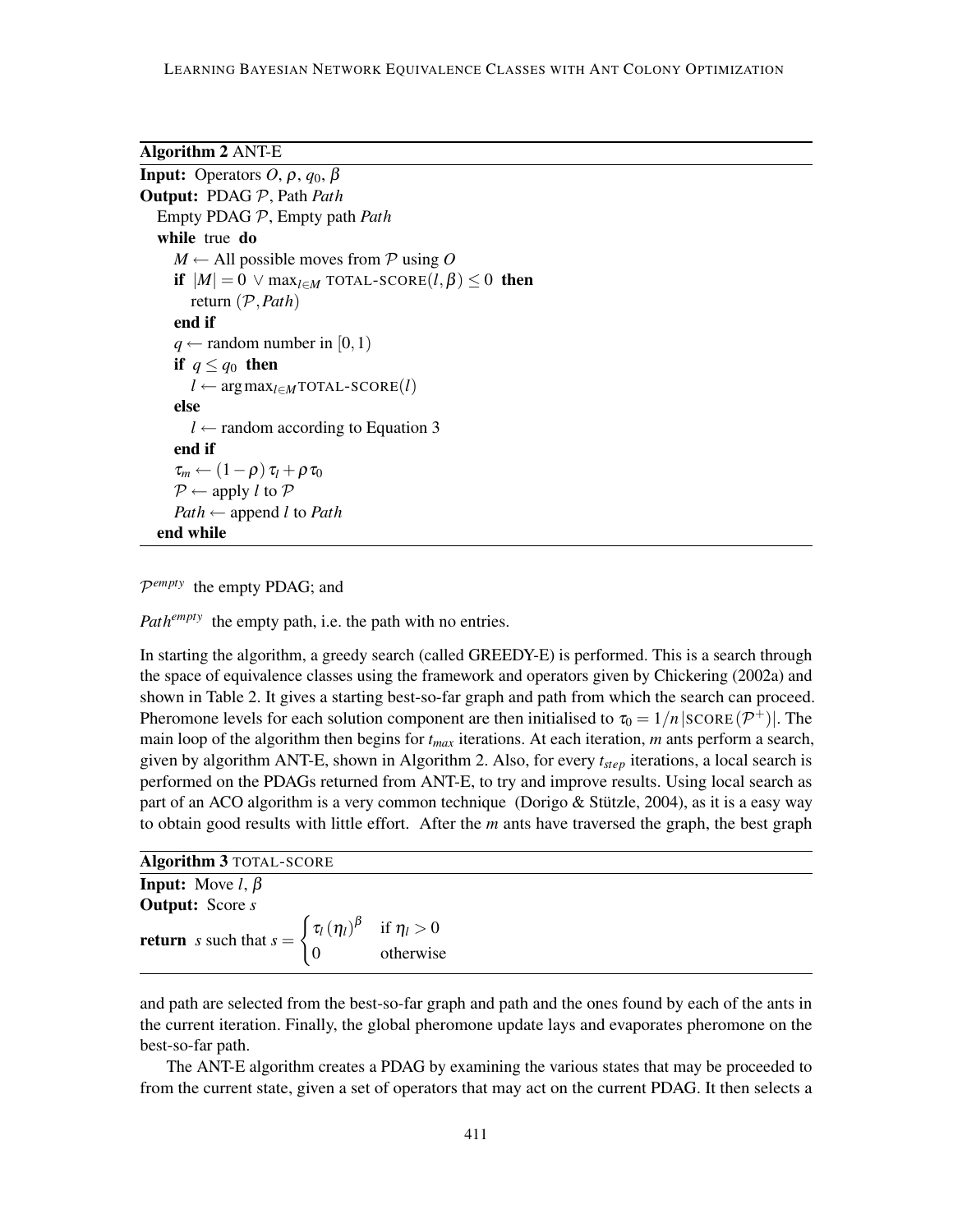

<span id="page-21-0"></span>Figure 7: Bayesian network used in sample trace

new state based on a random-proportional choice rule. The parameters to the function have the same description as the ones to the ACO-E function.

Starting out, the algorithm constructs an empty PDAG. Then at each stage a move is made to a new PDAG, which can be reached by applying one of the operators in *O*. Initially, a number is given to each move by TOTAL-SCORE, shown in Algorithm [3.](#page-20-1) This number represents a weight given to each move *l* depending on the current pheromone associated with making that move  $\tau_l$ , and the heuristic associated with making the move  $\eta_l$ . This heuristic is given by the increase in score obtained by taking that move, higher overall scores meaning better solutions. If there can be no increase in the score, the ant stops and returns the solution  $P$  and the path followed. Otherwise there is a possible move and the ant decides how to make it. Firstly a random number *q* is obtained. If it is less than a specified value  $q_0$ , then the best move is taken. If it is greater than  $q_0$ , then a random proportional choice is made, with the probability of better moves being higher. After this, a local pheromone update is applied to the path just taken, the path is updated with the new location at the end and the current state is updated to become the new state given by *l*. Note that applying a move to a CPDAG to change state implies that the resulting PDAG will be extended to a DAG by a suitable method (e.g., that of [Dor & Tarsi,](#page-53-9) [1992\)](#page-53-9) and this DAG be changed back to a CPDAG. Details can be found in the article of [Chickering](#page-52-2) [\(2002a\)](#page-52-2).

# 5.4 Trace of Algorithm Execution

As a simple example of the execution of the ACO-E algorithm, a trace of its behavior during an actual execution will be given during this section. Consider the Bayesian network in Figure [7.](#page-21-0) This network is fully specified, with a DAG structure and parameters given in the form of conditional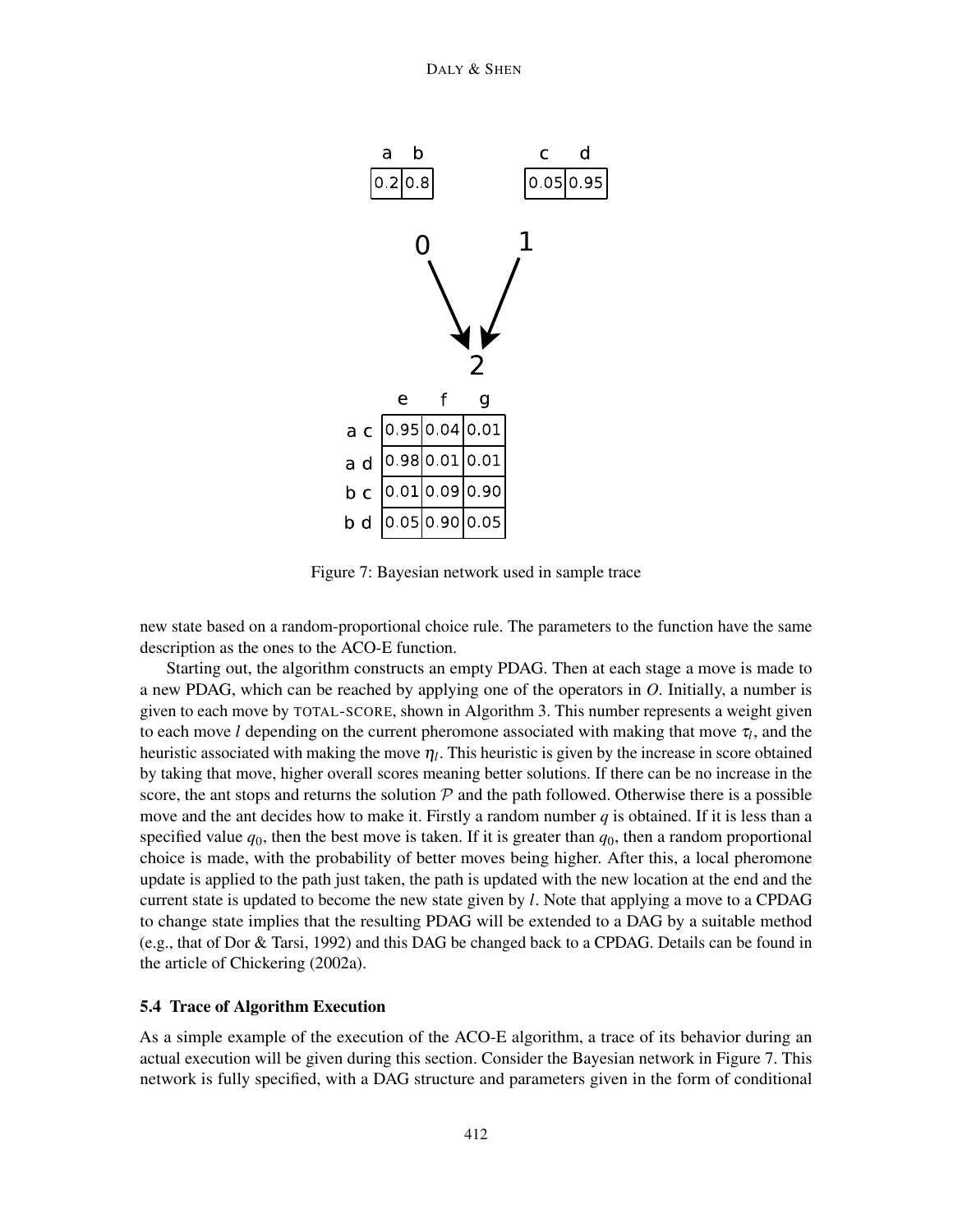|     | 'n |    | $t_{max}$ | m |
|-----|----|----|-----------|---|
| 0.1 | 01 | 10 |           |   |

<span id="page-22-0"></span>Table 3: Parameters for sample trace

|   | Move            | $\tau$  | η          |             |               |         |            |
|---|-----------------|---------|------------|-------------|---------------|---------|------------|
|   | InsertU(0,1)    | 0.00312 | $-0.21565$ |             | Move          | τ       | η          |
| 1 | Insert $U(0,2)$ | 0.00312 | 34.6527    |             | InsertU(0,1)  | 0.00312 | $-0.21565$ |
|   | Insert $U(1,2)$ | 0.00312 | 11.2204    |             | DeleteD(0,2)  | 0.00312 | $-35.2457$ |
|   | InsertU(0,1)    | 0.00312 | $-0.21565$ | 4 (Ant 1)   | DeleteD(1,2)  | 0.00312 | $-11.8134$ |
| 2 | Insert $U(1,2)$ | 0.00312 | 11.2204    |             | ReverseD(0,2) | 0.00312 | $-0.59306$ |
|   | DeleteU(0,2)    | 0.00312 | $-34.6527$ |             | ReverseD(1,2) | 0.00312 | $-0.59307$ |
|   | InsertU(0,1)    | 0.00312 | 0.37742    |             | DeleteU(0,1)  | 0.00312 | $-0.47742$ |
|   | DeleteU(0,2)    | 0.00312 | $-34.6527$ | $4$ (Ant 2) | DeleteU(0,2)  | 0.00312 | $-35.2457$ |
| 3 | DeleteU(1,2)    | 0.00312 | $-11.2204$ |             | DeleteU(1,2)  | 0.00312 | $-11.8134$ |
|   | MakeV(0,1,2)    | 0.00312 | 0.59307    |             |               |         |            |

<span id="page-22-1"></span>Table 4: Values corresponding to the moves in Figure [8](#page-23-0)

probability tables. As can be seen, the variable 0 can take on the values a and b, the variable 1 can take on the values c and d and the variable 2 can take on the values e, f and g.

For the purposes of this demonstration, 90 data were sampled from this Bayesian network. The ACO-E algorithm was then started with the parameters set as in Table [3.](#page-22-0) The PDAG found from the initial GREEDY-E run was the same as the sample Bayesian network structure.  $\mathcal{P}^+$  was then set to this PDAG. The score of this PDAG was 106.918.  $\tau_0$  was then set to 0.00312. Because  $t_{max}$  was set to 1, there was only one iteration of the algorithm. On this iteration, two ants constructed solutions using the ANT-E procedure. The trace of how these ants proceeded is shown in Figure [8](#page-23-0) and Table [4.](#page-22-1) In the diagram, the sequence of moves can be seen along with the value of *q* at each step. The score of the final network for each ant is also shown. In the table, the possible moves at each point for each ant are shown, along with the pheromone  $\tau$  and heuristic value  $\eta$ . It should be noted that the pheromone is the same for all moves, as this was the very start of the ACO-E algorithm and no pheromone deposition had occurred. At each move, pheromone evaporation occurs, but once more, no difference is found because all the pheromone values are equal to  $\tau_0$ .

After the two ants finish their run, the best solution is chosen as variable *b*. In this case it is that of Ant 1, with a score of -106.918. This is then compared to the score of  $\mathcal{P}^+$ . Because the two structures are the same, there is no score difference and hence no change occurs. Pheromone deposition then occurs on the moves that made up  $\mathcal{P}^+$ , i.e. the moves in *Path*<sup>+</sup>. In this case, the pheromone for InsertU(0,2), InsertU(1,2) and MakeV(0,1,2) got updated to  $(1-0.1) \cdot 0.00312 + 0.1/|-106.918| =$ 0.00374. Since  $t_{max}$  was set to 1, there are no more iterations and the algorithm returns  $\mathcal{P}^+$ .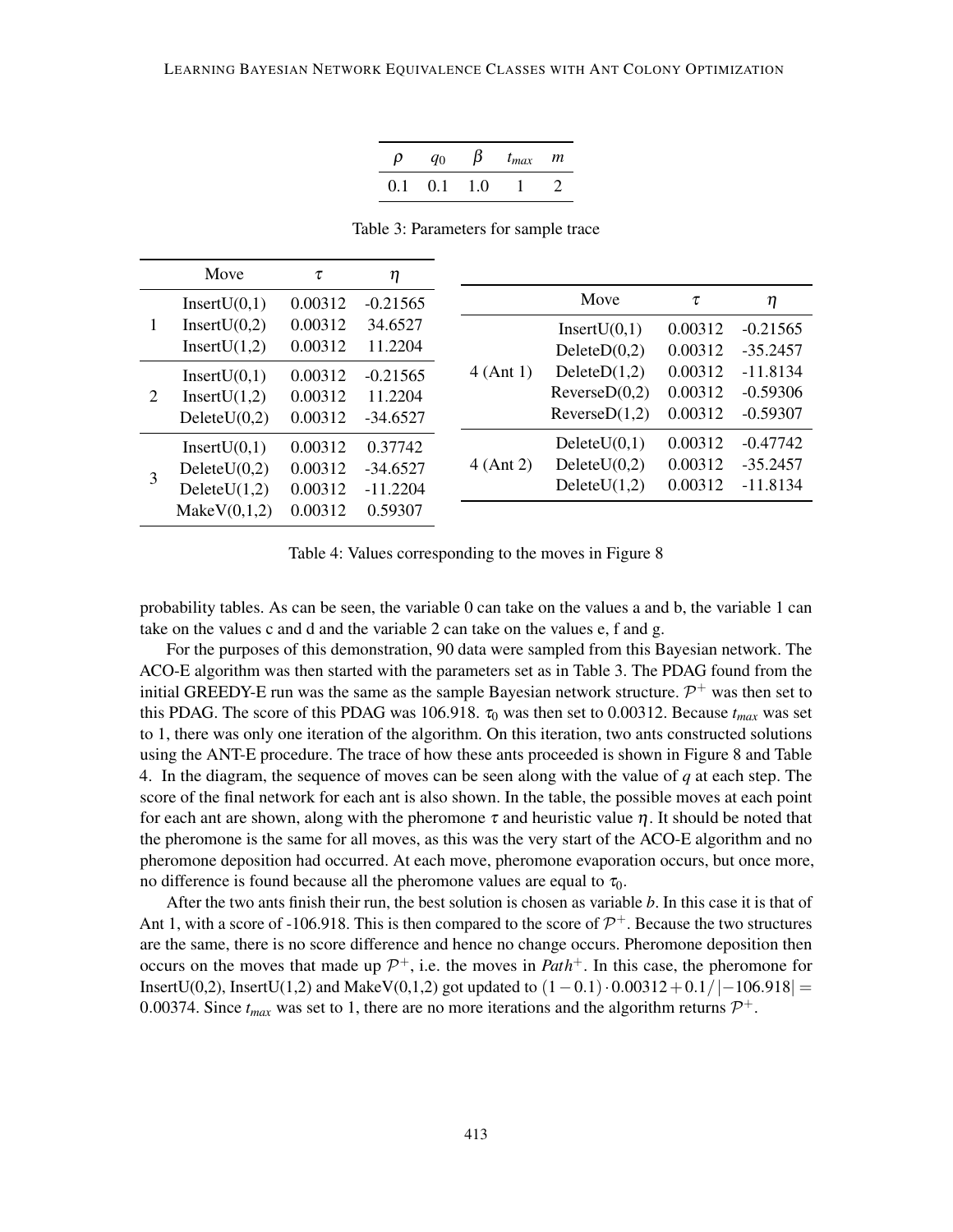

Score: -106.918

Score: -107 133

<span id="page-23-0"></span>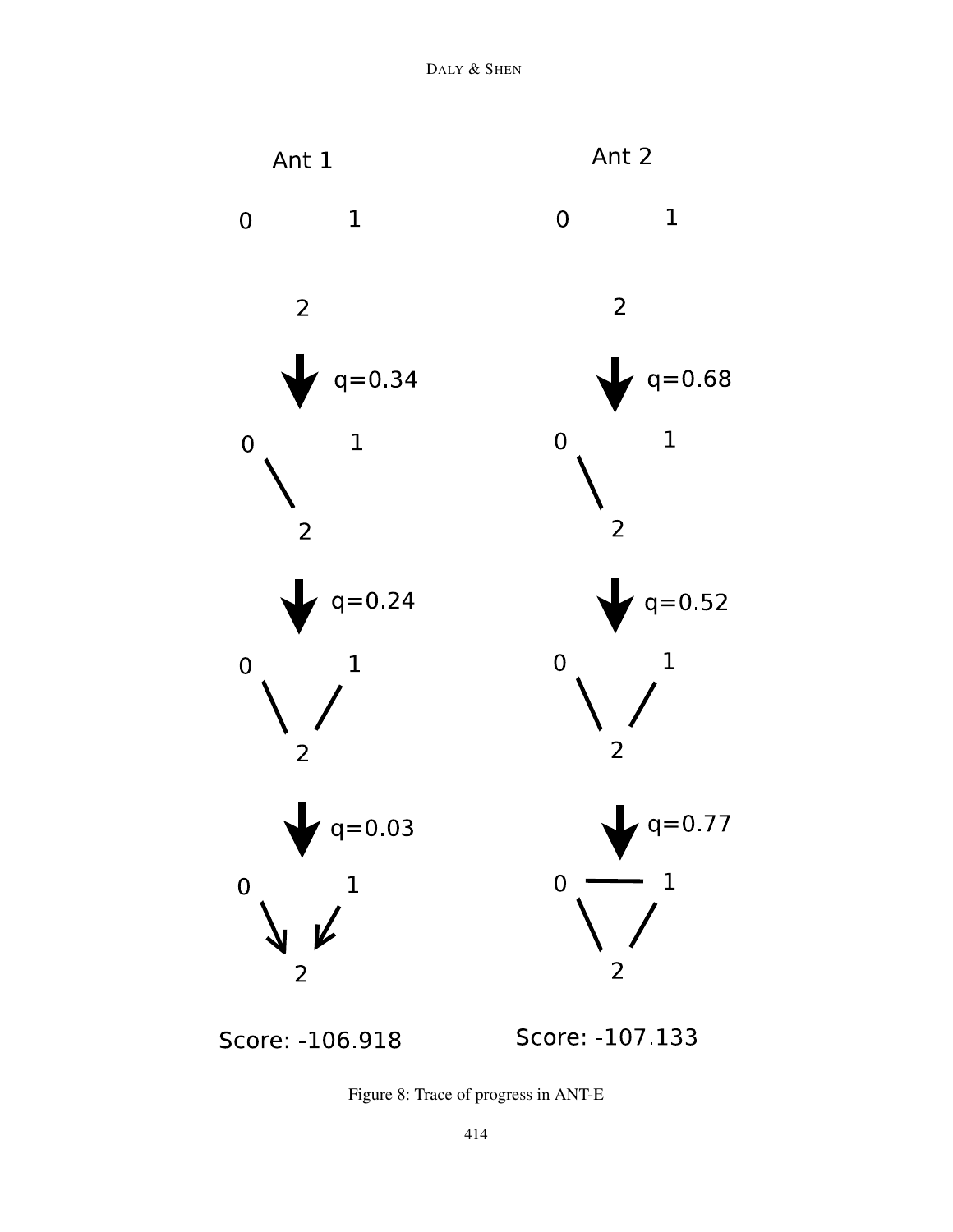#### 5.5 Implementation Issues

In implementing the algorithms given in this paper, care must be taken to avoid long run times. Firstly, caching the score of a node given it's parents is a simple technique that can greatly improve performance. Secondly, caching the results of the validity tests needed to check which moves are applicable at a certain state, can again increase performance dramatically. However this technique is not as easy to implement as it might appear [\(Daly, Shen, & Aitken,](#page-53-10) [2006\)](#page-53-10).

Care must also be taken in implementing the pheromone for the moves. Traditionally, matrices of values are used, which allow fast access and updating. However in the case of the MakeV operator, which takes three indices, a three dimensional matrix would be needed. This would quickly become infeasible as the problem size grew, especially as only some of the entries would be used. This would be due to the algorithm never getting to those states. Instead a structure such as a map can store this information. A map can scale linearly with the number of elements actually being used. If the map is implemented as a tree, entries can be accessed in logarithmic time and if a hash table is used, access can be in constant time.

# 6. Experimental Methodology

This section is concerned with testing the ACO-E algorithm presented in Section [5](#page-12-0) and the evaluation of the results produced. In order to facilitate understanding of the experimental methodology used, the section will be structured as follows.

Firstly, an account will be given of the objects on which the testing will be performed. These objects are six gold-standard Bayesian networks that are well known in the field. The various properties of the networks will be discussed. From these networks data can be sampled and it is this data that can be used as input to the algorithms.

Then, experiments using the ACO-E algorithm will be shown. The methodology used in running the experiments will be defined, along with a description of the various evaluation criteria. These involve criteria well known in the field. Two different sets of experiments will be presented, one focused on the comparison of ACO-E against similar algorithms, the other a comparison of ACO-E against state-of-the-art algorithms. Also, the behavior of the ACO-E algorithm for different parameters will be shown.

#### 6.1 Standard Bayesian Networks

In this section a set of six gold-standard Bayesian networks will be presented. These networks will be the basis of the testing that will be showcased later. Various properties of the networks will be given, covering: the number of nodes of the structure, the number of edges in the structure, the average number of in edges etc.

#### <span id="page-24-0"></span>6.1.1 SIX GOLD-STANDARD NETWORKS

In the experiments shown in the next section, six gold-standard networks are used. These are the ALARM [\(Beinlich, Suermondt et al.,](#page-51-5) [1989\)](#page-51-5), Barley [\(Kristensen & Rasmussen,](#page-55-9) [2002\)](#page-55-9), Diabetes [\(Andreassen, Hovorka, Benn, Olesen, & Carson,](#page-51-7) [1991\)](#page-51-7), HailFinder [\(Abramson, Brown, Edwards,](#page-51-8) [Murphy, & Winkler,](#page-51-8) [1996\)](#page-51-8), Mildew [\(Jensen,](#page-54-12) [1995\)](#page-54-12) and Win95pts networks [\(Microsoft Research,](#page-55-10) [1995\)](#page-55-10). These networks were chosen because they covered a wide range of domains, were easily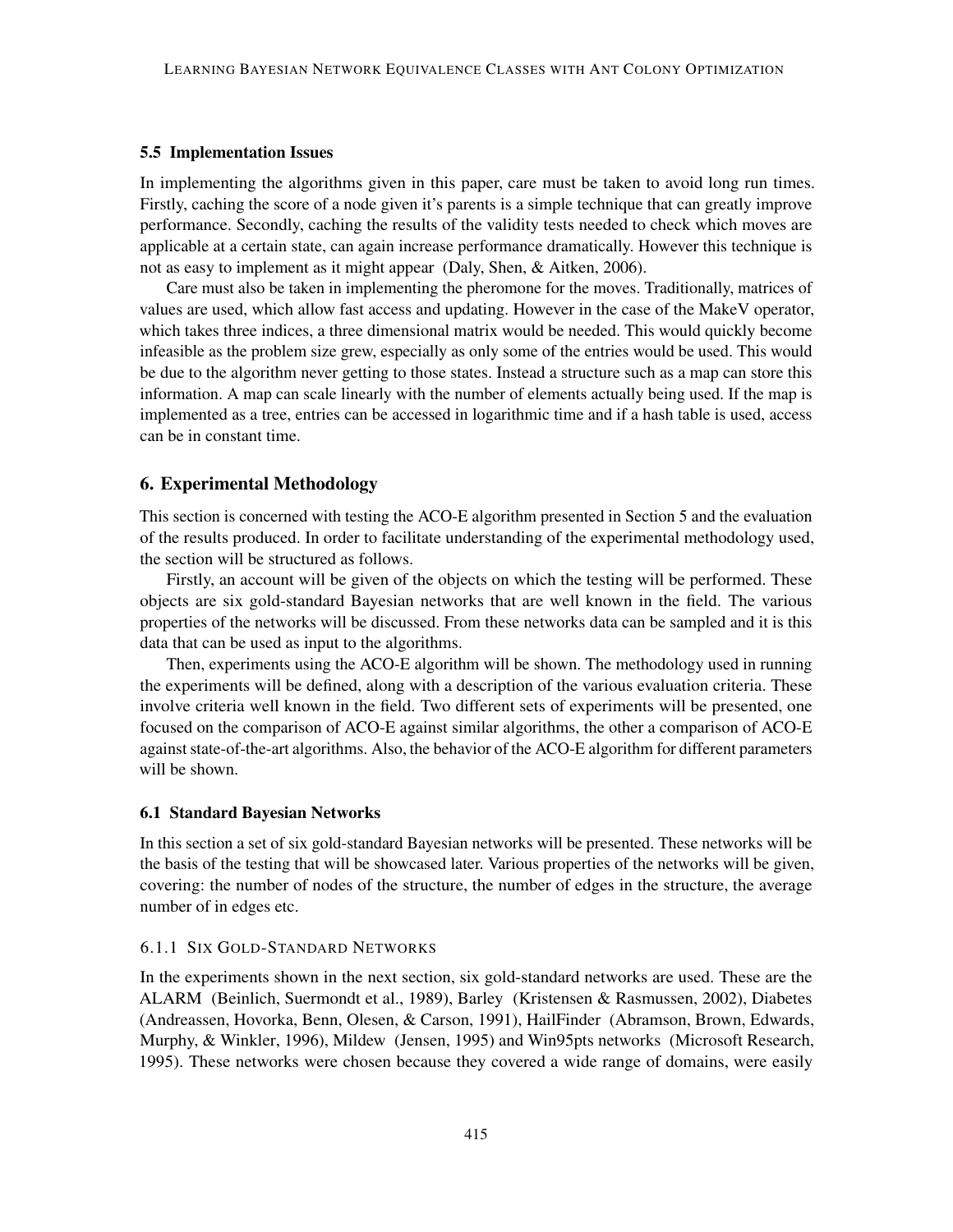|                | Alarm | Barley |      | Diabetes HailFinder Mildew |      | Win95pts |
|----------------|-------|--------|------|----------------------------|------|----------|
| <b>Nodes</b>   | 37    | 48     | 36   | 56                         | 35   | 76       |
| Edges          | 46    | 84     | 48   | 66                         | 46   | 112      |
| Mean In-Degree | 1.24  | 1.75   | 1.33 | 1.18                       | 1.31 | 1.47     |
| V-Structures   | 26    | 66     | 21   | 37                         | 37   | 135      |
| V-Struct/Nodes | 0.70  | 1.38   | 0.58 | 0.66                       | 1.06 | 1.78     |

<span id="page-25-0"></span>Table 5: Bayesian network properties

available and all contained discrete attributes. The last property was important because the scoring criterion that would be used in the experiments is implemented over multinomial random variables.

Various properties of these Bayesian networks are shown in Table [5.](#page-25-0) In this table, *Nodes* and *Edges* specify the number of nodes and edges respectively in the graph. The *Mean In-Degree* is the average number of arcs coming into a node in the graph. This is equal to the Mean Out-Degree and the number of edges divided by the number of nodes. Finally, *V-Structures* and *V-Struct/Nodes* show the amount of v-structures in the graph and the amount of v-structures divided by the number of nodes.

# <span id="page-25-1"></span>6.2 Methodology

This section contains details of the experiments performed using the ACO-E algorithm described in Section [5.](#page-12-0) Firstly, the methodology used in running the experiments will be presented. This includes an analysis of the needed outcomes, the design of five experimental conditions and an explanation of the evaluation criteria.

# <span id="page-25-2"></span>6.2.1 EXPERIMENTAL DESIGN

In designing an experimental methodology to test the efficacy of the ACO-E algorithm, three different outcomes were desired.

- The first was to analyze the behavior of the algorithm as a function of the parameters and the test networks. This is needed in order to try and understand the range of values in which parameters might be useful and to show the effect of the ACO behavior on outcomes.
- The next desired outcome was to test ACO-E against other similar algorithms. To this end, ACO-E was tested against another ACO algorithm and algorithms that searched in the space of equivalence classes.
- Finally the last desired outcome was to test ACO-E against state-of-the-art algorithms from the literature. These tests would show the comparative usefulness of ACO-E against other well-known and good-performing methods.

In order to obtain these outcomes, various experimental conditions were designed, which will be explained below.

**The Scoring Function** For these experiments, it was decided to use the BDeu criterion invented by [Buntine](#page-52-5) [\(1991\)](#page-52-5) and described in Section [2.](#page-2-0) According to the study by [Shaughnessy and Livingston](#page-56-11)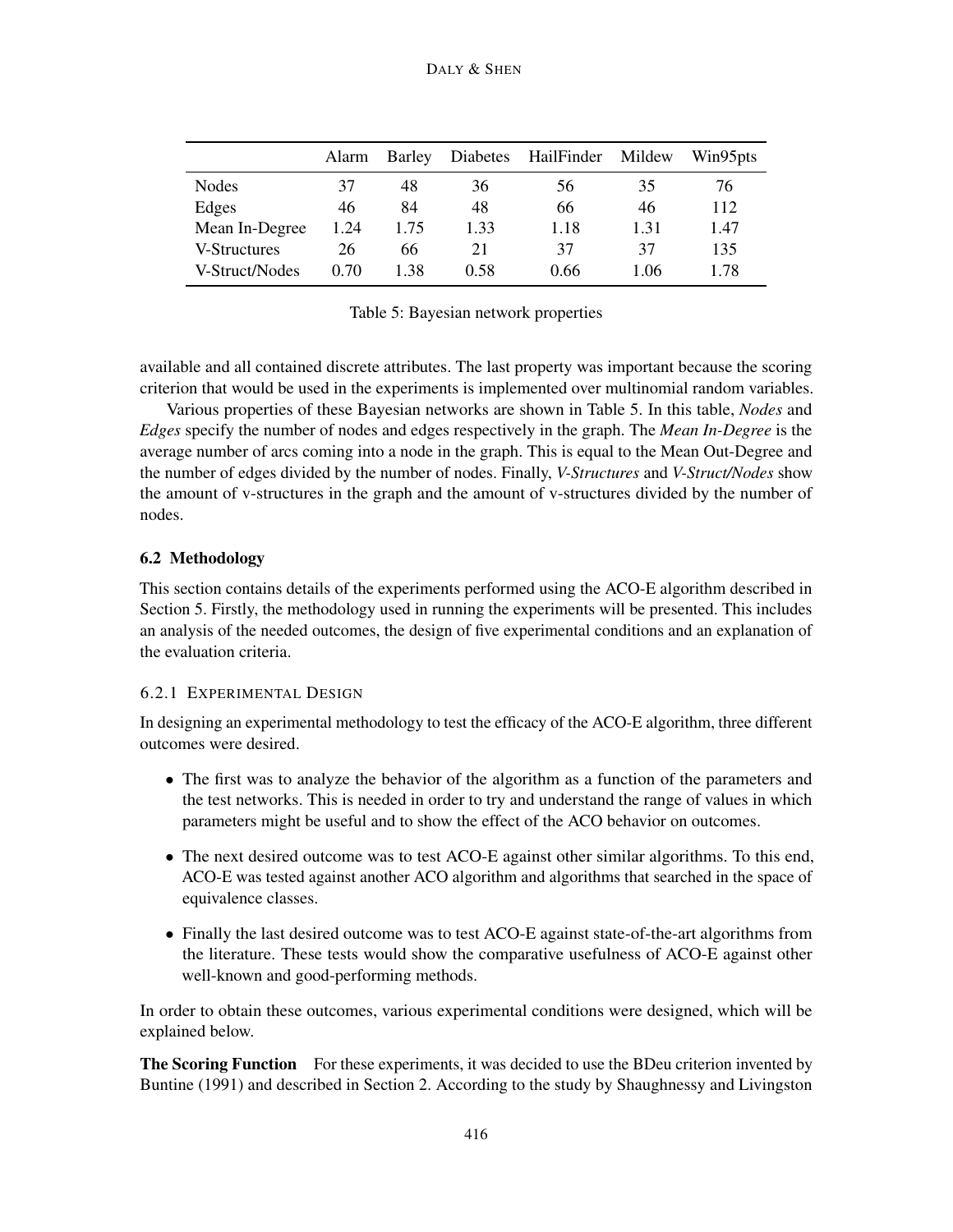[\(2005\)](#page-56-11), BDeu had the best tradeoff between precision and recall of edges (confusingly BDeu is called BAYES in their study, with BDeu in their study meaning the K2 metric). This criterion gives a fully Bayesian score, with the assumption of Dirichlet parameter priors and a uniform prior over all possible states of the joint distribution given the prior network.To fully specify the BDeu criterion, two pieces of information are needed. First is a prior on structures  $P(G)$ . This could be a uniform prior, such that all structures have the same  $P(G)$ . Another method shown by [Heckerman, Geiger](#page-54-6) [et al.](#page-54-6) [\(1995\)](#page-54-6) was to have an expert specify a structure, and have a method that penalises differences between the expert's structure and a candidate structure.

The second piece of information needed is the 'equivalent sample size',  $N'$ , a parameter that encodes the confidence in the prior parameters and prior structure. Selecting this value can be troublesome [\(Silander, Kontkanen, & Myllymaki,](#page-56-12) [2007;](#page-56-12) [Steck & Jaakkola,](#page-56-13) [2003\)](#page-56-13), but 'reasonable' values in the range [1,10] often work well.

In recognition that simpler structures are often more appealing, the prior was specified by the method shown by [Heckerman, Geiger et al.](#page-54-6) [\(1995\)](#page-54-6). In their formulation, two objects are specified; a prior structure  $\mathcal{G}_{prior}$  and the prior distribution given as:

$$
P(\mathcal{G})=c\kappa^{\delta},
$$

where *c* is a normalisation constant that can be ignored,  $\kappa$  is a parameter that needs to be specified and  $\delta$  is given by the formula

$$
\delta=\sum_{i=1}^n\delta_i,
$$

where  $\delta_i$  is the symmetric difference of the parent set for node *i* between  $\mathcal{G}_{prior}$  and  $\mathcal{G}$ .

Condition 1 Experimental condition 1 was designed to analyze the behavior of ACO-E across different parameters and to compare against other similar algorithms. These algorithms were ACO-B [\(de Campos, Fernández-Luna et al.,](#page-53-2) [2002\)](#page-53-2), EPQ [\(Cotta & Muruzábal,](#page-53-11) [2004;](#page-53-11) [Muruzábal &](#page-55-11) [Cotta,](#page-55-11) [2004\)](#page-55-11) and a greedy search in the space of equivalence classes using Chickering's operators [\(Chickering,](#page-52-2) [2002a\)](#page-52-2) (called GREEDY-E here). A description of these will now be given.

- ACO-B ACO-E is based in part on the construction of this algorithm and so there are some similarities. ACO-B is an ACO based algorithm that provides a search through the space of DAGs, with each of its moves being the addition of a directed arc to the current DAG. A more detailed description is given in Section [5.1.2.](#page-14-0)
- EPQ This method uses an evolutionary programming algorithm that performs a search over the space of equivalence classes of DAGs. Like [Chickering](#page-52-2) [\(2002a\)](#page-52-2), they explicitly use CPDAGs (defined in Section [3.1\)](#page-5-1) to represent the individuals, i.e. equivalence classes of DAGs. At each generation, from a population of *P*, members of the population are selected using a binary tournament and mutated using the operators of [Chickering.](#page-52-2) The best *P* out of the 2*P* selected are then put forward into the next round, for *T* rounds.
- GREEDY-E This algorithm uses the operators of Chickering to perform a greedy search in the space of CPDAGs. The results of tests performed by Chickering showed that the search generally performed better than search in the space of DAGs.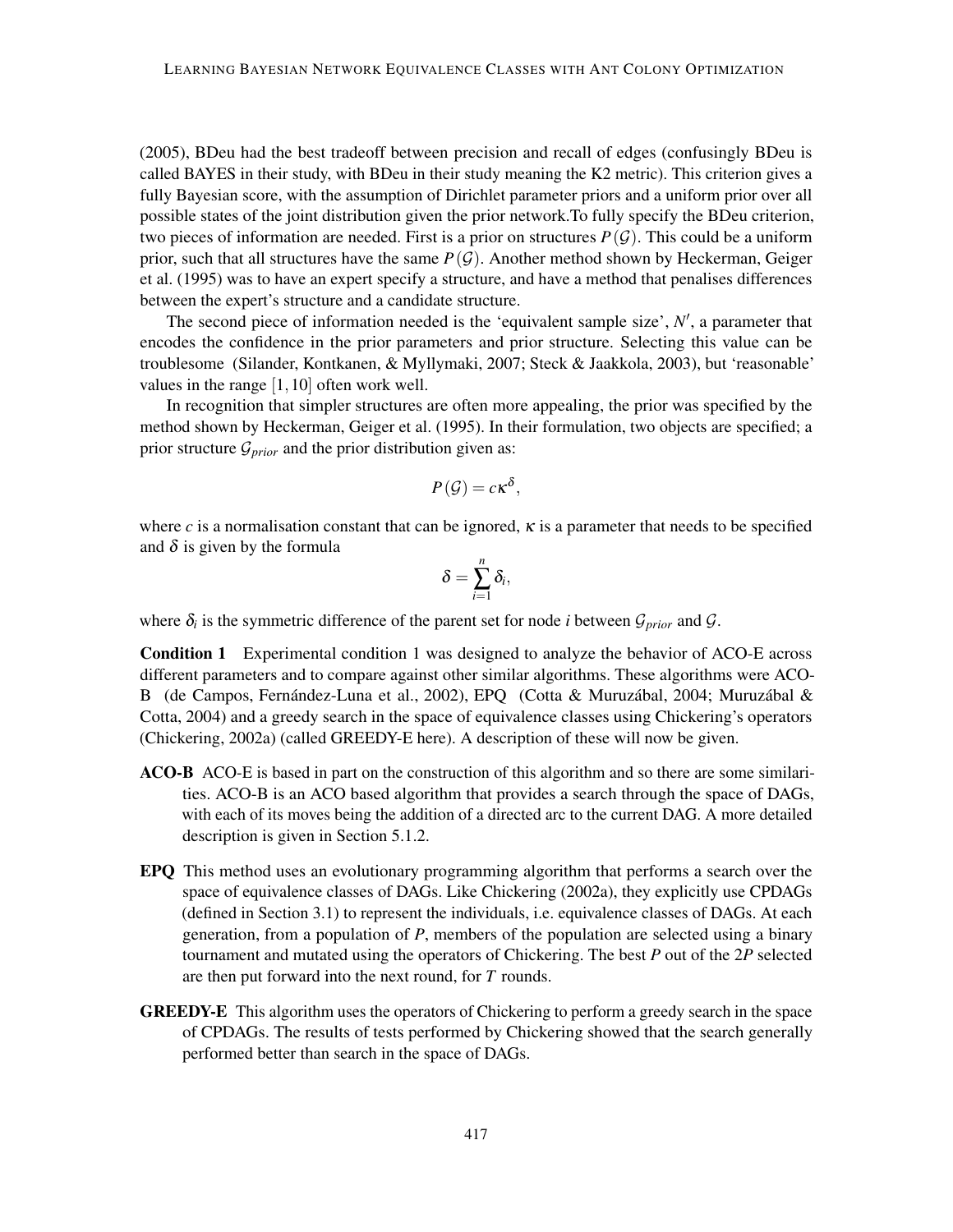| Parameter Value  |                                 |
|------------------|---------------------------------|
| N'               |                                 |
| к                | 0.2                             |
| $t_{\text{max}}$ | 200                             |
| m                | 5, 7, 10, 12, 15, 20            |
| ρ                | 0.0, 0.1, 0.2, 0.3, 0.4, 0.5    |
| $q_0$            | 0.7, 0.75, 0.8, 0.85, 0.9, 0.95 |
| ß                | 0.0, 0.5, 1.0, 1.5, 2.0, 2.5    |

<span id="page-27-0"></span>Table 6: Parameter values for testing ACO-E

For the experiments in this section, testing involved the six standard networks presented in Section [6.1.1.](#page-24-0) The BDeu scoring criterion was used, and as suggested by [Kayaalp and Cooper](#page-54-13) [\(2002\)](#page-54-13) and by [Heckerman, Geiger et al.](#page-54-6) [\(1995\)](#page-54-6), an equivalent sample size of 4 was used for the parameter priors. Also an empty structure prior with  $\kappa$  as defined by [Heckerman, Geiger et al.](#page-54-6) [\(1995\)](#page-54-6) was used. For each individual run, 10,000 data were sampled from the network and used to construct the scoring function. Then for each combination of values for the parameter settings of ρ, *q*0, β and *m*, a run of the experiment was made for both the ACO-E and ACO-B algorithms. The range of values that these parameters were taken from are shown in Table [6.](#page-27-0)

In total this gave 1296 runs for each algorithm, for each network. As a consequence, this gave a total of 216 results for each setting of a parameter. In order to match this number of runs, the EPQ and GREEDY-E algorithm were also run 216 times each. It should be stressed that each run of ACO-E using a particular combination of parameters and each run of EPQ and GREEDY-E was done with a different data set sampled from the network. This technique guards against overfitting the parameters to a particular data set. It should also be noted that for each algorithm, a limit of 5 parents was allowed for a node, in order to speed up algorithm execution.

Condition 2 Experimental condition 2 was designed to test ACO-E against other state-of-the-art Bayesian network structure learning algorithms. For these purposes the results found in the study conducted by [Tsamardinos, Brown, and Aliferis](#page-56-14) [\(2006\)](#page-56-14) was used. This study produced a thorough comparison of many different algorithms and made the results available, which allows the results for ACO-E to be compared against all of the algorithms used in the study. The various parameters used for ACO-E (that had equivalent parameters in other algorithms) were kept as close as possible to those used by [Tsamardinos, Brown et al.](#page-56-14) The various algorithms that were compared against were: the max-min hill-climbing algorithm (MMHC) [\(Tsamardinos, Brown et al.,](#page-56-14) [2006\)](#page-56-14), the optimal reinsertion algorithm (OR) [\(Moore & Wong,](#page-55-12) [2003\)](#page-55-12), the sparse candidate algorithm (SC) [\(Friedman,](#page-54-14) [Nachman, & Pe'er,](#page-54-14) [1999\)](#page-54-14), a greedy search using the three standard operators as in Table [1](#page-5-0) (GS), the PC algorithm (PC) [\(Spirtes, Glymour et al.,](#page-56-1) [2000\)](#page-56-1), the three phase dependency analysis algorithm (TPDA) [\(Cheng, Greiner, Kelly, Bell, & Liu,](#page-52-12) [2002\)](#page-52-12) and the greedy equivalent search algorithm (GES) [\(Chickering,](#page-52-8) [2002b\)](#page-52-8).

For these experiments, testing involved four of the six standard networks presented in Section [6.1.1;](#page-24-0) Alarm, Barley, HailFinder and Mildew. These networks were used as the experiments of [Tsamardinos, Brown et al.](#page-56-14) did not use the other two (Diabetes and Win95pts). The other networks shown in the paper of [Tsamardinos, Brown et al.](#page-56-14) were not used as they were not available in a usable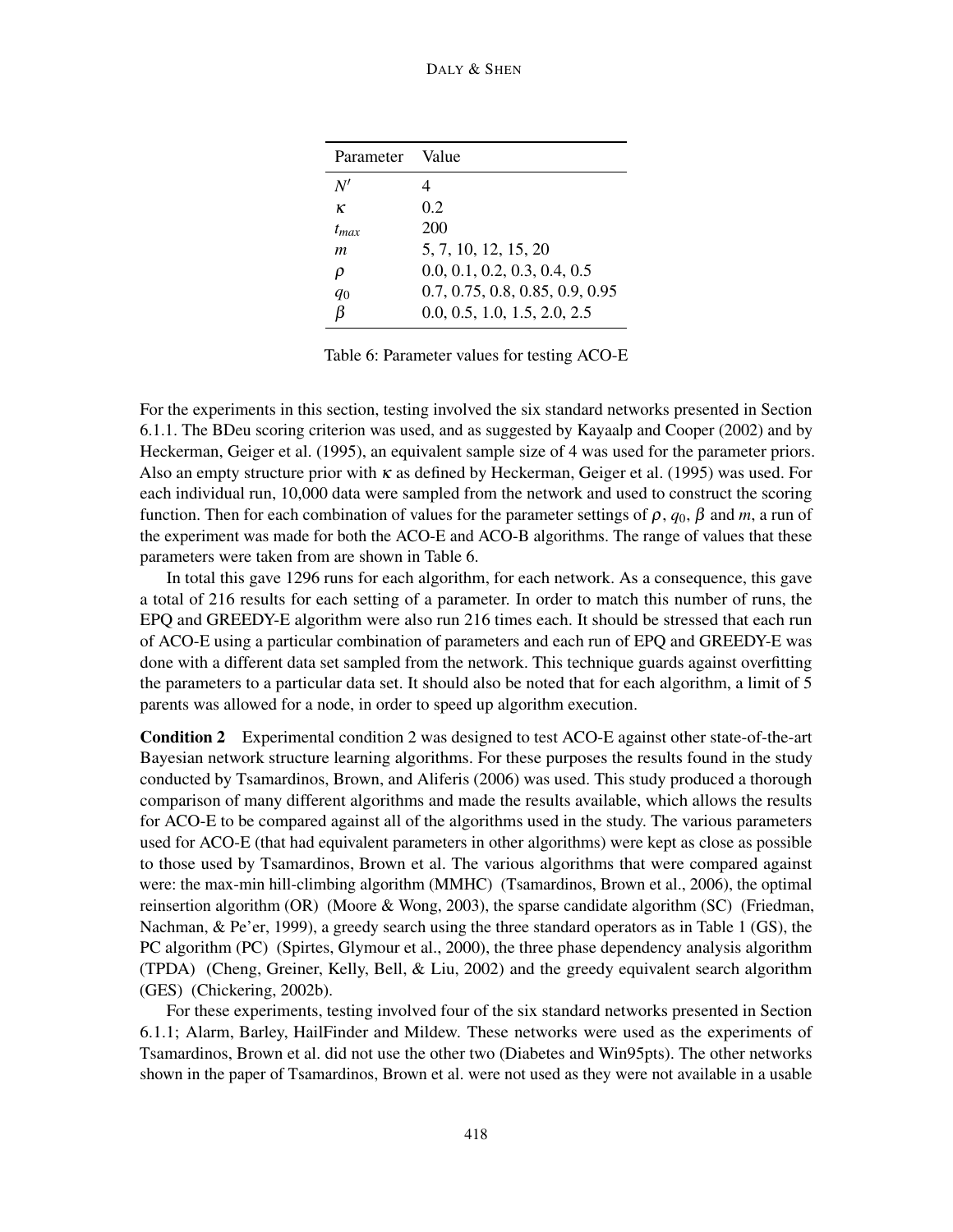| Parameter N' $\kappa$ $t_{max}$ $m \rho q_0 \beta$ |  |  |  |  |
|----------------------------------------------------|--|--|--|--|
| Value 10 0.09 200 20 0.4 0.75 0.75                 |  |  |  |  |

<span id="page-28-0"></span>Table 7: Parameter values for testing ACO-E

|       |     |     |     | Alarm Barley Diabetes HailFinder Mildew Win95pts |     |      |
|-------|-----|-----|-----|--------------------------------------------------|-----|------|
| ρ     | 0.4 | 0.4 | 0.4 | 0.2                                              | 0.4 | 0.2  |
| $q_0$ | 0.8 | 0.8 | 0.7 | 0.8                                              | 0.7 | 0.95 |
| ß     | 0.5 | 1.0 | 10  | 1.0                                              | 0.5 | 2.5  |

<span id="page-28-1"></span>Table 8: Tuned parameters for ACO-E

format. For each run of the algorithm, 5000 data were generated by sampling the particular networks in question. This was chosen as opposed to the 10,000 data in Condition 1, as this was the amount chosen by [Tsamardinos, Brown et al.](#page-56-14)

As in Condition 1, the BDeu scoring function was used. The parameter values of this function and the ACO-E parameters are shown in Table [7.](#page-28-0) The ACO-E parameter values were chosen as they represented reasonable values that should perform well on most instances. Each experiment was run 100 times for each network.

Condition 3 Condition 3 was designed with a number of objectives in mind. These were:

- examine the effect of different sample sizes on ACO-E output;
- use a separate test sample in scoring networks output from ACO-E; and
- examine the complexity of ACO-E by noting the number of statistics computed during a run.

In order to achieve these objectives, new experiments were run. In these experiments, the parameters were set by examining the output of the experiments of Condition 1 – these outputs can be seen in Section [7.1.](#page-30-0) The optimum value for the parameters was chosen by finding the best combination from Condition 1 (note that Table [10](#page-32-0) shows the average BDeu score for each parameter setting). The experiments were performed across the six standard networks, with five different sample sizes – 100, 500, 1000, 5000 and 10000. The various parameters were set as in Table [8.](#page-28-1)

Each combination of network and sample size was run 100 times. The various other parameters were set as  $m = 20$  and  $t_{max} = 200$ . The BDeu scoring criterion was used, with an empty structure prior, an equivalent sample size  $N'$  of 4 and a value of  $\kappa = 0.05$ . The meaning of the BDeu parameters has been described above.

Condition 4 – Tuned Metaheuristics In order to be able to compare ACO-E to the other metaheuristics described in Condition 1, experiments were run with tuned parameters. The experiments were performed across the six standard networks, with a sample size of 10000. For ACO-B, the various parameters were set as in Table [9.](#page-29-0) These combination of parameters gave the best BDeu score for ACO-B in Condition 1. GREEDY-E and EPQ have no meaningful parameters to tune.

Each experiment was run 100 times. For ACO-B, the various other parameters were set as  $m = 20$ and *tmax* = 200. Similar to Condition 3, the BDeu scoring criterion was used, with an empty structure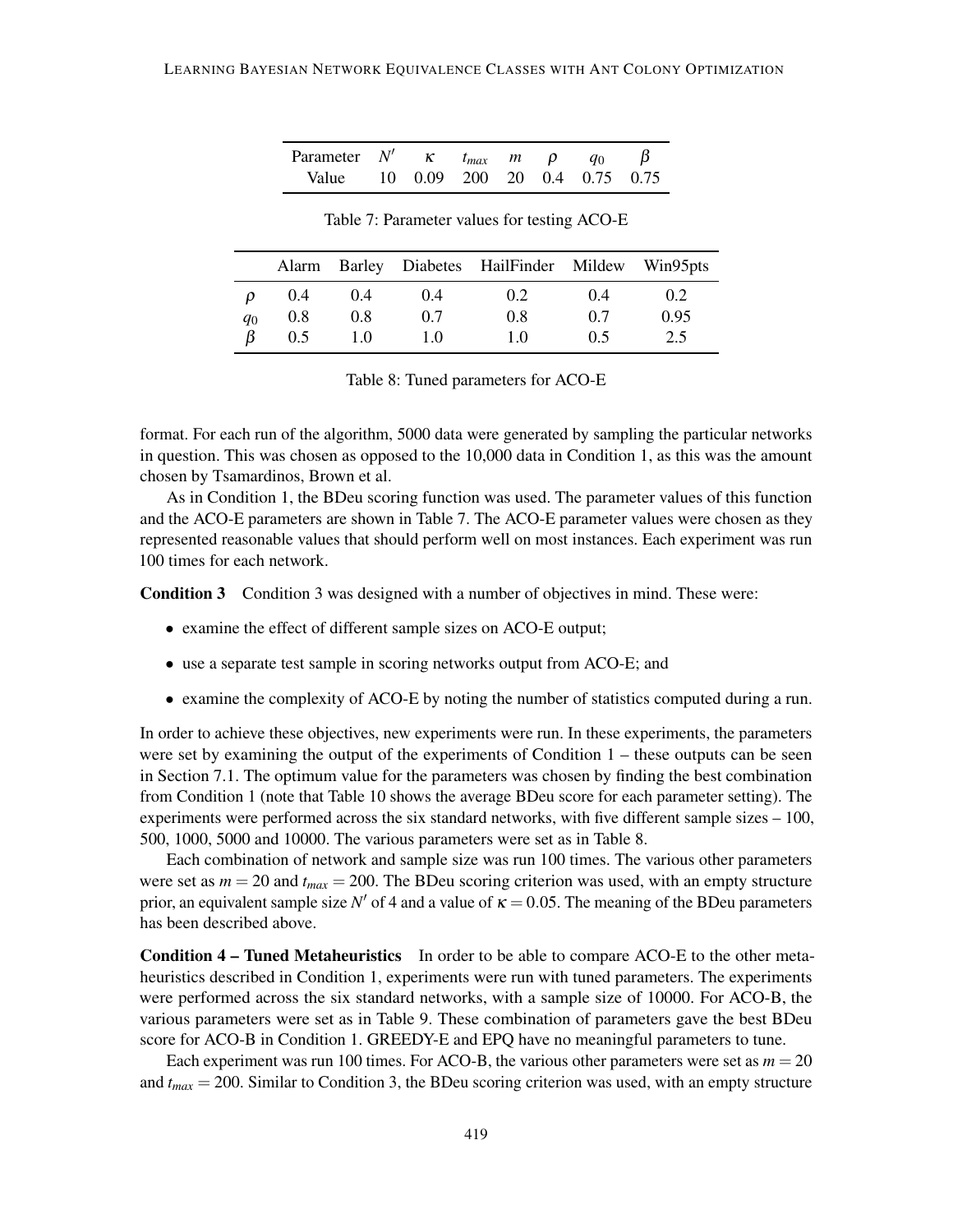|                |      |     |     | Alarm Barley Diabetes HailFinder Mildew Win95pts |       |      |
|----------------|------|-----|-----|--------------------------------------------------|-------|------|
| $\mathcal{D}$  | 0.1  | 0.5 | 0.5 | 0.4                                              | (0.4) | 0.1  |
| q <sub>0</sub> | 0.85 | 0.7 | 0.8 | 0.9                                              | 0.7   | 0.95 |
|                | 2.0  | 2.0 | 2.0 | 2.0                                              | 2.5   | 2.5  |

<span id="page-29-0"></span>Table 9: Tuned parameters for ACO-B

prior, and equivalent sample size  $N'$  of 4 and a value of  $\kappa = 0.05$ . In these runs, a limit of 7 parents was allowed for a node, as opposed to the 5 of Condition 1.

Condition 5 – Examining the Applicability of ACO-E Experimental Condition 5 was designed to test the applicability of ACO-E to given data sets. To achieve this, a simple procedure was designed to indicate to what level the ACO-E algorithm would perform better than a simple greedy search. This procedure is based on the GREEDY-E algorithm mentioned in Condition 1. The procedure is as follows.

An original data set is sampled with replacement and the GREEDY-E algorithm is run. For the purposes of these experiments, this original data set was sampled from a Bayesian network. When the algorithm terminates, the number of v-structures in the returned structure is counted and divided by the number of variables in the data set. This statistic is noted and the procedure starts again, with a new set of resampled data. The whole procedure is repeated until a confident prediction of the normalized v-structure mean can be made. The mean value obtained can be used as a measure of the complexity of the search space. A higher value indicates more v-structures and hence a more complicated space.

For the purposes of this paper, the BDeu scoring function with an equivalent sample size  $N'$  of 4 and equal structure priors was used. Test were performed across each of the six standard networks and at sample sizes of 100, 500, 1000, 5000 and 10000. 100 resamplings were used in each case.

# <span id="page-29-1"></span>6.2.2 EVALUATION CRITERIA

In the running of these experiments, various scoring metrics were picked to ascertain how well certain algorithms behaved. These were: the scoring function used in running the experiments, a test scoring function that was based on a different sample, the structural Hamming distance (SHD), the number of scoring function evaluations and the number of distinct scoring function evaluations. These are explained below.

The Scoring Function For all experiments, the BDeu scoring function was used with differing parameters, depending on the experimental condition. Because these parameters were uniform given the condition, the score value of a Bayesian network structure could be used to compare the results of different algorithms. In terms of the BDeu score, this means that the higher the average score achieved, the better the results.

Test Scoring Function As well as the scoring function used in the running of the algorithm, a separate BDeu scoring function was defined, using an independent, same-size sample from the network being used.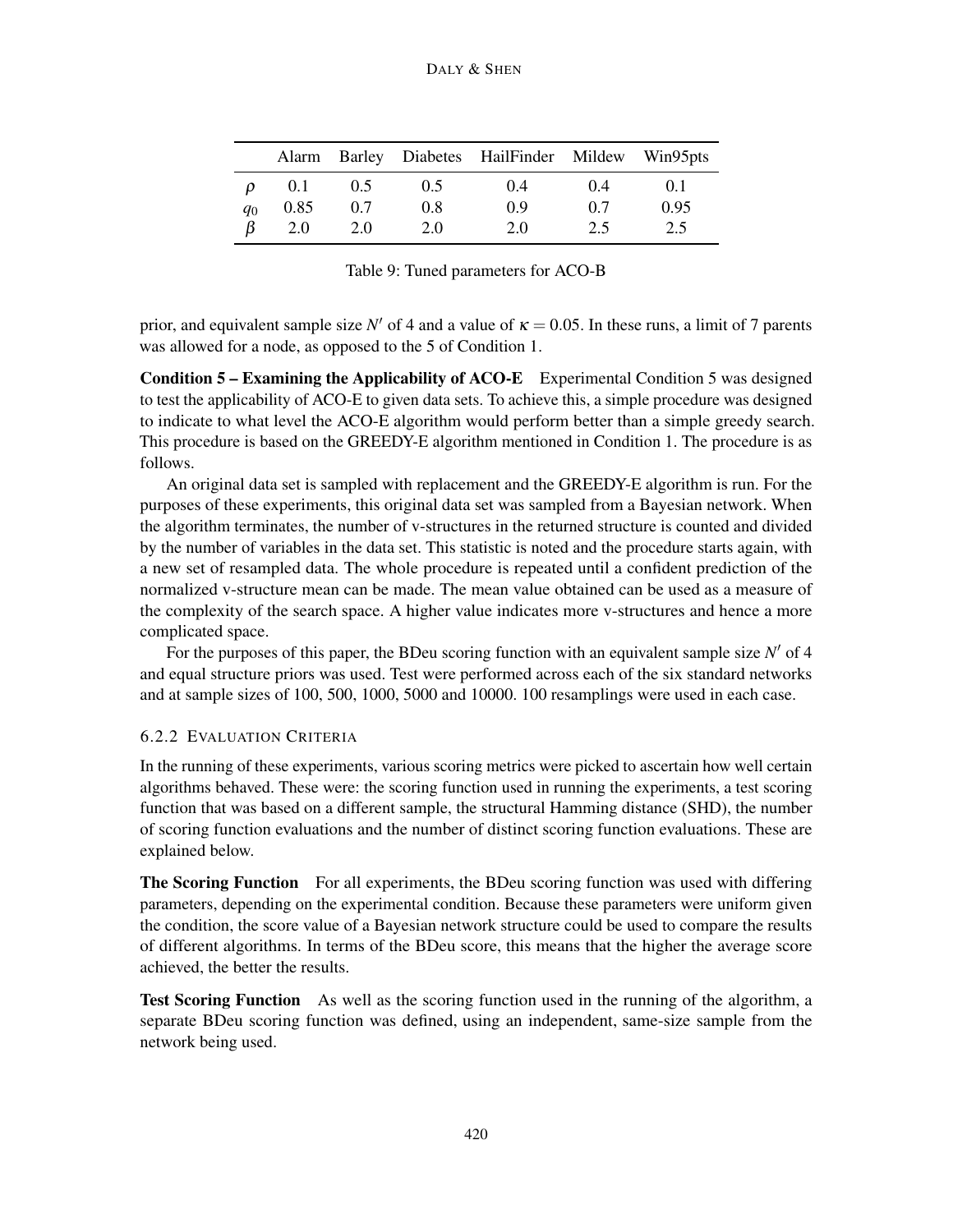**Structural Hamming Distance** In order to provide an objective measure of network structure reconstruction behavior and to compare results against the work of [Tsamardinos, Brown et al.](#page-56-14) [\(2006\)](#page-56-14), the value of the structural Hamming distance (SHD) metric is given. This measures the difference between the learned network and the gold-standard generating network. Both networks are transformed from DAG to CPDAG (if not already in this representation) and penalties are given for the number of missing and extra edges and for incorrectly directed arcs.

Score Function Evaluations In order to estimate the complexity of running the ACO-E algorithm, two statistics were measured. The first statistic is the number of times the scoring function has been evaluated up to a particular point in time.

Distinct Score Function Evaluations The next statistic is the number of times a *distinct* scoring function evaluation has occurred, i.e. the number of times the arguments to the scoring function are different. This statistic is often wildly different to the total number of scoring function evaluations and is often a better measure of complexity, as caching of evaluations is a standard technique to speed up algorithm runs.

# 7. Experimental Results

In this section the results of experiments performed according to the methodologies given in Section [6.2](#page-25-1) will be presented. In [6.2,](#page-25-1) five experimental conditions were given. The first dealt with analyzing the behavior of ACO-E with respect to its parameters and in comparison to other metaheuristic algorithms that shared similar behavior. The second condition dealt with comparing ACO-E to other state-of-the-art Bayesian network structure learning algorithms. The third condition focused on the effect of sample sizes on output quality, the behavior of a scoring function defined on a separate test set and the computational complexity of the algorithm. The fourth looked at the behavior of the metaheuristic algorithms with tuned behavior. Finally the fifth condition dealt with the situations when ACO-E should be used. These results will be presented in this order, followed by a discussion and interpretation of these results.

#### <span id="page-30-0"></span>7.1 Condition 1

The results of the runs using experimental condition 1 are shown in two sets, which reflect how they will be analyzed later. Firstly, detailed results for ACO-E are shown in Tables [10](#page-32-0) and [11.](#page-33-0) In these tables, the figures given are the results over all other parameters; e.g. the figure for  $\rho = 0.1$  is given by calculating the mean and standard deviation over all results with  $\rho = 0.1$ . In this case, the size of the samples will be 216, and will be calculated over all combinations of the other parameters. It should be noted that the specific values of  $\rho = 0$  and  $\beta = 0$  are special cases. When  $\rho = 0$ , there is no pheromone evaporation and no pheromone deposition on the graph; i.e. pheromone plays no part in the algorithm. With  $\beta = 0$ , there is no heuristic used whilst the ants traverse the construction graph.

The comparative results involving ACO-E, ACO-B, GREEDY-E and EPQ are shown in Table [12](#page-34-0) and Figures [9](#page-35-0) and [10.](#page-36-0) These show the behavior of ACO-E against other algorithms, both as a function of the algorithm iteration and as a final value. In these results, the iterations figure is that for ACO-E and ACO-B. The EPQ iteration number is three times that of the shown iteration. As such, whilst ACO-E and ACO-B were run for 200 iterations, EPQ was run for 600 and the results scaled to 200. This can be done, as the concept of an iteration in one framework does not translate well in terms of time to another framework.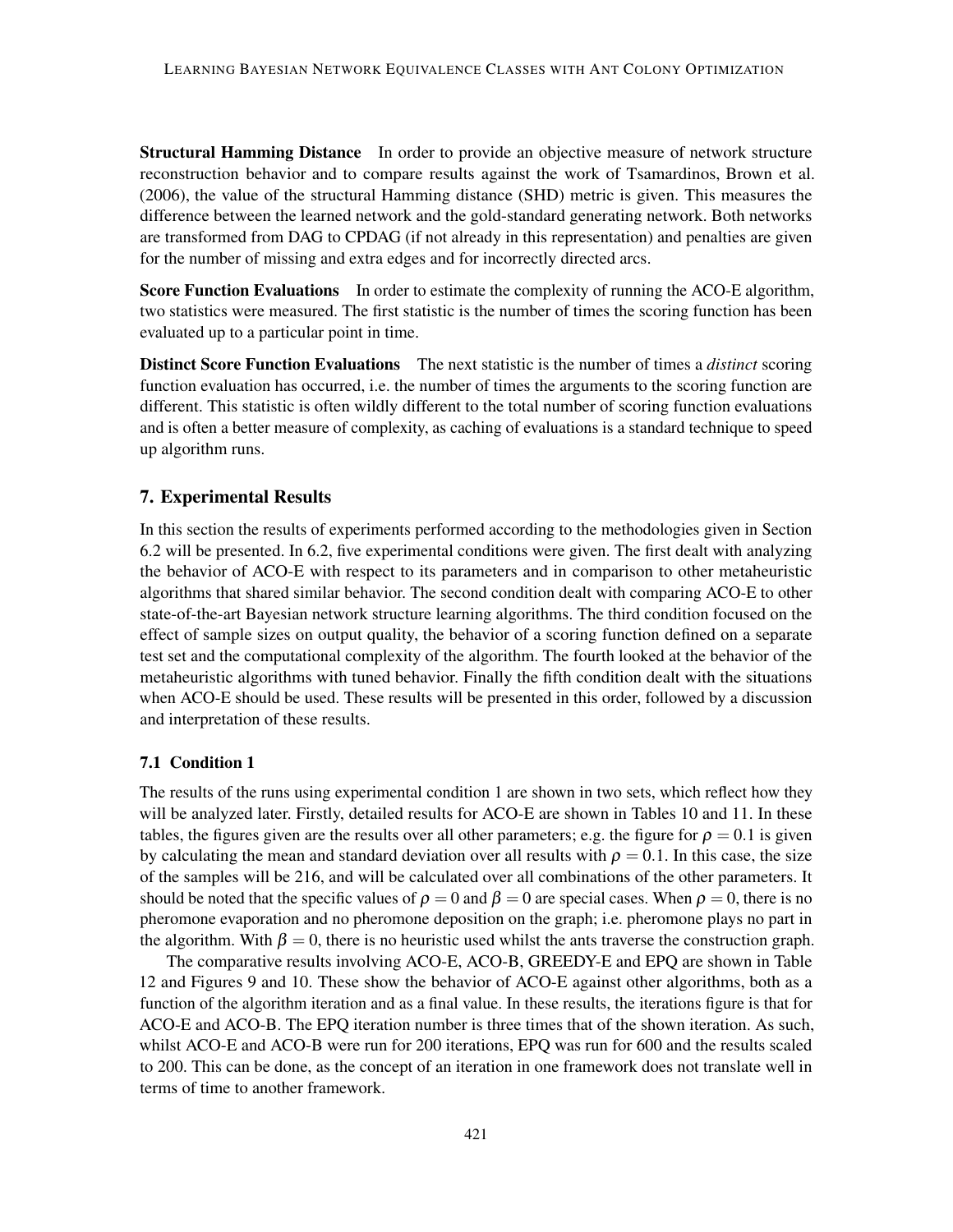# 7.2 Condition 2

The results of the experiments conducted to experimental Condition 2 are illustrated here. The second set of comparisons involved ACO-E against other state-of-the-art Bayesian network structure learning algorithms.

The results of this comparison are shown in Table [13.](#page-34-1) The acronyms specified are as given by [Tsamardinos, Brown et al.](#page-56-14) [\(2006\)](#page-56-14) and were discussed before in Section [6.2.1.](#page-25-2) Some of the results as supplied by [Tsamardinos, Brown et al.](#page-56-14) are missing and are marked by 'N/A' in Table [13.](#page-34-1) If a result is out of the range of most others, it is represented as a number stating the median.

# 7.3 Condition 3

The results of the experiments conducted according to Condition 3 are shown here. This set of experiments was designed to show the effects of sample size on ACO-E output and also provide a measure of the computational complexity of the algorithm.

The SHD results of the runs after 200 iterations can be seen in Table [14,](#page-37-0) whilst the score results after 200 iterations are in Table [15.](#page-37-1) Table [16](#page-37-2) shows the score results from a different test sample.

The remaining results from these experiments are shown in Figures [11](#page-38-0) and [12.](#page-39-0) These show the total number of score evaluations and distinct number of score evaluations respectively, for runs of the ACO-E algorithm.

# <span id="page-31-0"></span>7.4 Condition 4

Experimental Condition 4 was used to compare ACO-E against the metaheuristic algorithms used in Condition 1 when the parameters had been tuned to the best combinations from Condition 1. The other algorithms were ACO-B, EPQ and GREEDY-E. These results are consolidated into Table [17](#page-40-0) which show the results after the runs have finished.

# 7.5 Condition 5

The results of the experiments under Condition 5 are shown in Table [18.](#page-40-1) With these experiments, multiple searches were performed using the GREEDY-E algorithm, with data being resampled for each experiment. Experiments were performed 100 times across all combination of the test networks and sample sizes.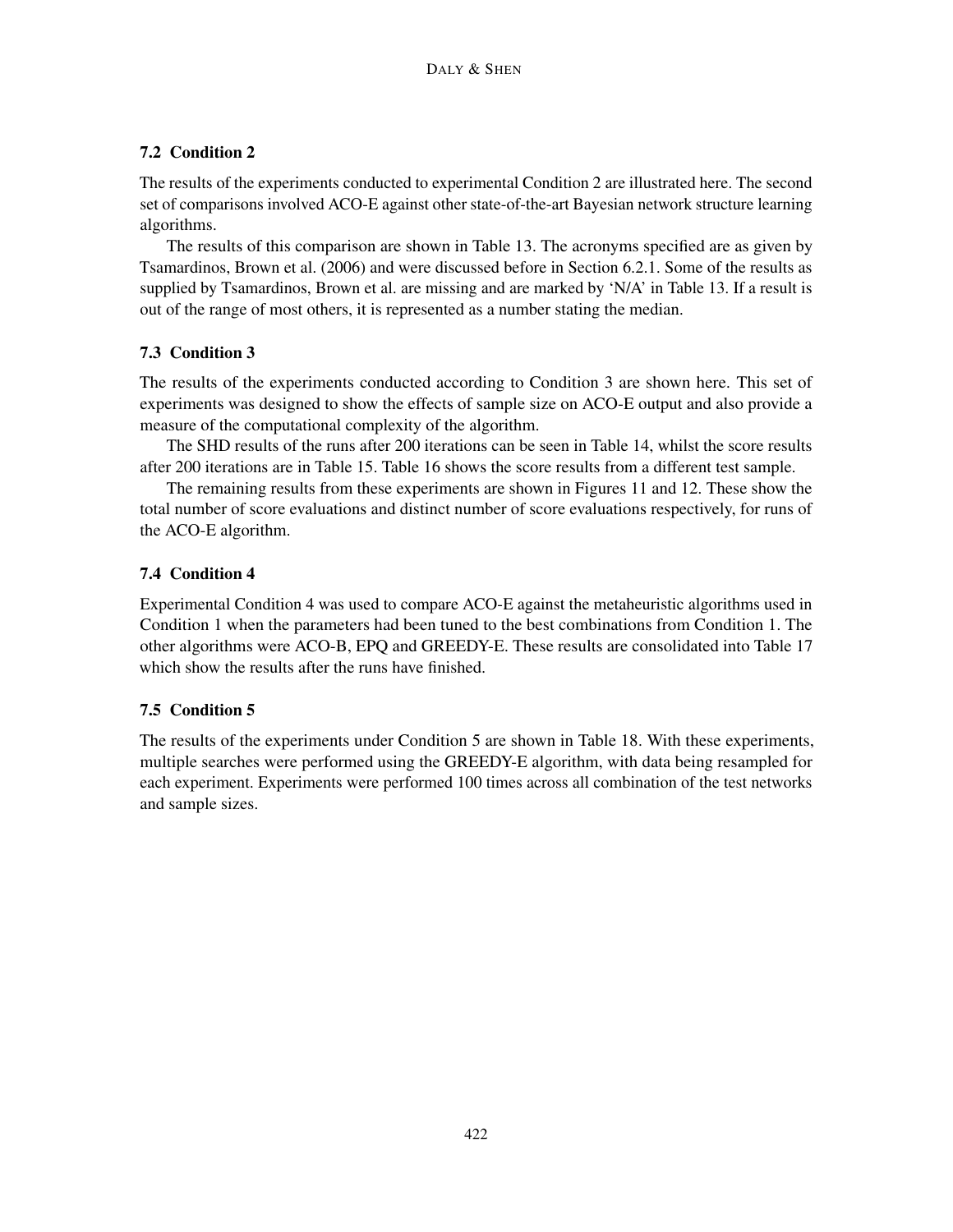<span id="page-32-0"></span>

|                      | $\rho$              |                      |                     |                     |                     |                     |
|----------------------|---------------------|----------------------|---------------------|---------------------|---------------------|---------------------|
|                      | 0.0                 | 0.1                  | 0.2                 | 0.3                 | 0.4                 | 0.5                 |
| Alarm $(-10^5)$      | $1.0383 \pm 0.0037$ | $1.0385 \pm 0.0036$  | $1.0387 \pm 0.0035$ | $1.0385 \pm 0.0037$ | $1.0388 \pm 0.0037$ | $1.0380 \pm 0.0038$ |
| Barley $(-10^5)$     | $5.0756 \pm 0.0136$ | $5.0697 \pm 0.0039$  | $5.0702 \pm 0.0096$ | $5.0696 \pm 0.0039$ | $5.0699 \pm 0.0041$ | $5.0699 \pm 0.0041$ |
| Diabetes $(-10^5)$   | $1.9394 \pm 0.0032$ | $1.9391 \pm 0.0034$  | $1.9394 \pm 0.0029$ | $1.9386 \pm 0.0034$ | $1.9395 \pm 0.0034$ | $1.9393 \pm 0.0035$ |
| HailFinder $(-10^5)$ | $4.9207 \pm 0.0039$ | $4.9206 \pm 0.0038$  | $4.9204 \pm 0.0042$ | $4.9210 \pm 0.0034$ | $4.9202 \pm 0.0040$ | $4.9207 \pm 0.0037$ |
| Mildew $(-10^5)$     | $4.5426 \pm 0.0096$ | $4.5412 \pm 0.0091$  | $4.5417 \pm 0.0101$ | $4.5401 \pm 0.0094$ | $4.5388 \pm 0.0083$ | $4.5395 \pm 0.0090$ |
| Win95pts $(-10^4)$   | $9.4322 \pm 0.0448$ | $9.4169 \pm 0.0433$  | $9.4086 \pm 0.0452$ | $9.4125 \pm 0.0454$ | $9.4154 \pm 0.0457$ | $9.4210 \pm 0.0468$ |
|                      |                     |                      | $q_0$               |                     |                     |                     |
|                      | 0.7                 | 0.75                 | 0.8                 | 0.85                | 0.9                 | 0.95                |
| Alarm $(-10^5)$      | $1.0385 \pm 0.0035$ | $1.0388 \pm 0.0035$  | $1.0383 \pm 0.0035$ | $1.0382 \pm 0.0035$ | $1.0386 \pm 0.0039$ | $1.0383 \pm 0.0040$ |
| Barley $(-10^5)$     | $5.0703 \pm 0.0066$ | $5.0704 \pm 0.0065$  | $5.0705 \pm 0.0060$ | $5.0708 \pm 0.0057$ | $5.0710 \pm 0.0073$ | $5.0720 \pm 0.0126$ |
| Diabetes $(-10^5)$   | $1.9391 \pm 0.0035$ | $1.9391 \pm 0.0033$  | $1.9393 \pm 0.0032$ | $1.9393 \pm 0.0035$ | $1.9393 \pm 0.0035$ | $1.9390 \pm 0.0030$ |
| HailFinder $(-10^5)$ | $4.9207 \pm 0.0039$ | $4.9208 \pm 0.0035$  | $4.9208 \pm 0.0038$ | $4.9205 \pm 0.0038$ | $4.9204 \pm 0.0040$ | $4.9204 \pm 0.0040$ |
| Mildew $(-10^5)$     | $4.5362 \pm 0.0069$ | $4.5378 \pm 0.0074$  | $4.5389 \pm 0.0084$ | $4.5410 \pm 0.0098$ | $4.5430 \pm 0.0097$ | $4.5472 \pm 0.0092$ |
| Win95pts $(-10^4)$   | $9.4200 \pm 0.0453$ | $9.4183 \pm 0.0441$  | $9.4199 \pm 0.0462$ | $9.4192 \pm 0.0481$ | $9.4160 \pm 0.0468$ | $9.4130 \pm 0.0439$ |
|                      |                     |                      | $\beta$             |                     |                     |                     |
|                      | 0.0                 | 0.5                  | 1.0                 | 1.5                 | 2.0                 | 2.5                 |
| Alarm $(-10^5)$      | $1.0387 \pm 0.0036$ | $1.0378 \pm 0.0038$  | $1.0383 \pm 0.0036$ | $1.0386 \pm 0.0035$ | $1.0387 \pm 0.0040$ | $1.0387 \pm 0.0034$ |
| Barley $(-10^5)$     | $5.0775 \pm 0.0121$ | $5.0694 \pm 0.0043$  | $5.0689 \pm 0.0035$ | $5.0696 \pm 0.0040$ | $5.0697 \pm 0.0055$ | $5.0698 \pm 0.0097$ |
| Diabetes $(-10^5)$   | $1.9389 \pm 0.0033$ | $1.9390 \pm 0.0034$  | $1.9394 \pm 0.0034$ | $1.9393 \pm 0.0032$ | $1.9394 \pm 0.0032$ | $1.9391 \pm 0.0035$ |
| HailFinder $(-10^5)$ | $4.9212 \pm 0.0039$ | $4.9205 \pm 0.0037$  | $4.9203 \pm 0.0040$ | $4.9206 \pm 0.0038$ | $4.9205 \pm 0.0038$ | $4.9205 \pm 0.0040$ |
| Mildew $(-10^5)$     | $4.5378 \pm 0.0075$ | $4.5371 \pm 0.0075$  | $4.5392 \pm 0.0090$ | $4.5404 \pm 0.0094$ | $4.5440 \pm 0.0102$ | $4.5456 \pm 0.0090$ |
| Win95pts $(-10^4)$   | $9.4515 \pm 0.0505$ | $9.4092 \pm 0.0404$  | $9.4135 \pm 0.0420$ | $9.4101 \pm 0.0385$ | $9.4116 \pm 0.0444$ | $9.4106 \pm 0.0427$ |
|                      |                     |                      | $\boldsymbol{m}$    |                     |                     |                     |
|                      | 5                   | $\overline{7}$       | 10                  | 12                  | 15                  | 20                  |
| Alarm $(-10^5)$      | $1.0383 \pm 0.0036$ | $1.0386 \pm 0.0036$  | $1.0381 \pm 0.0037$ | $1.0389 \pm 0.0037$ | $1.0384 \pm 0.0039$ | $1.0384 \pm 0.0036$ |
| Barley $(-10^5)$     | $5.0721 \pm 0.0120$ | $5.0707 \pm 0.00061$ | $5.0709 \pm 0.0083$ | $5.0704 \pm 0.0066$ | $5.0704 \pm 0.0061$ | $5.0705 \pm 0.0060$ |
| Diabetes $(-10^5)$   | $1.9392 \pm 0.0031$ | $1.9392 \pm 0.0036$  | $1.9391 \pm 0.0032$ | $1.9392 \pm 0.0032$ | $1.9391 \pm 0.0033$ | $1.9394 \pm 0.0034$ |
| HailFinder $(-10^5)$ | $4.9202 \pm 0.0041$ | $4.9209 \pm 0.0037$  | $4.9201 \pm 0.0039$ | $4.9210 \pm 0.0040$ | $4.9204 \pm 0.0036$ | $4.9210 \pm 0.0037$ |
| Mildew $(-10^5)$     | $4.5440 \pm 0.0097$ | $4.5427 \pm 0.0097$  | $4.5409 \pm 0.0093$ | $4.5392 \pm 0.0092$ | $4.5386 \pm 0.0082$ | $4.5385 \pm 0.0085$ |
| Win95pts $(-10^4)$   | $9.4201 \pm 0.0452$ | $9.4190 \pm 0.0452$  | $9.4178 \pm 0.0457$ | $9.4188 \pm 0.0458$ | $9.4164 \pm 0.0462$ | $9.4145 \pm 0.0467$ |

Table 10: Mean and standard deviation of the BDeu score for ACO-E for each parameter setting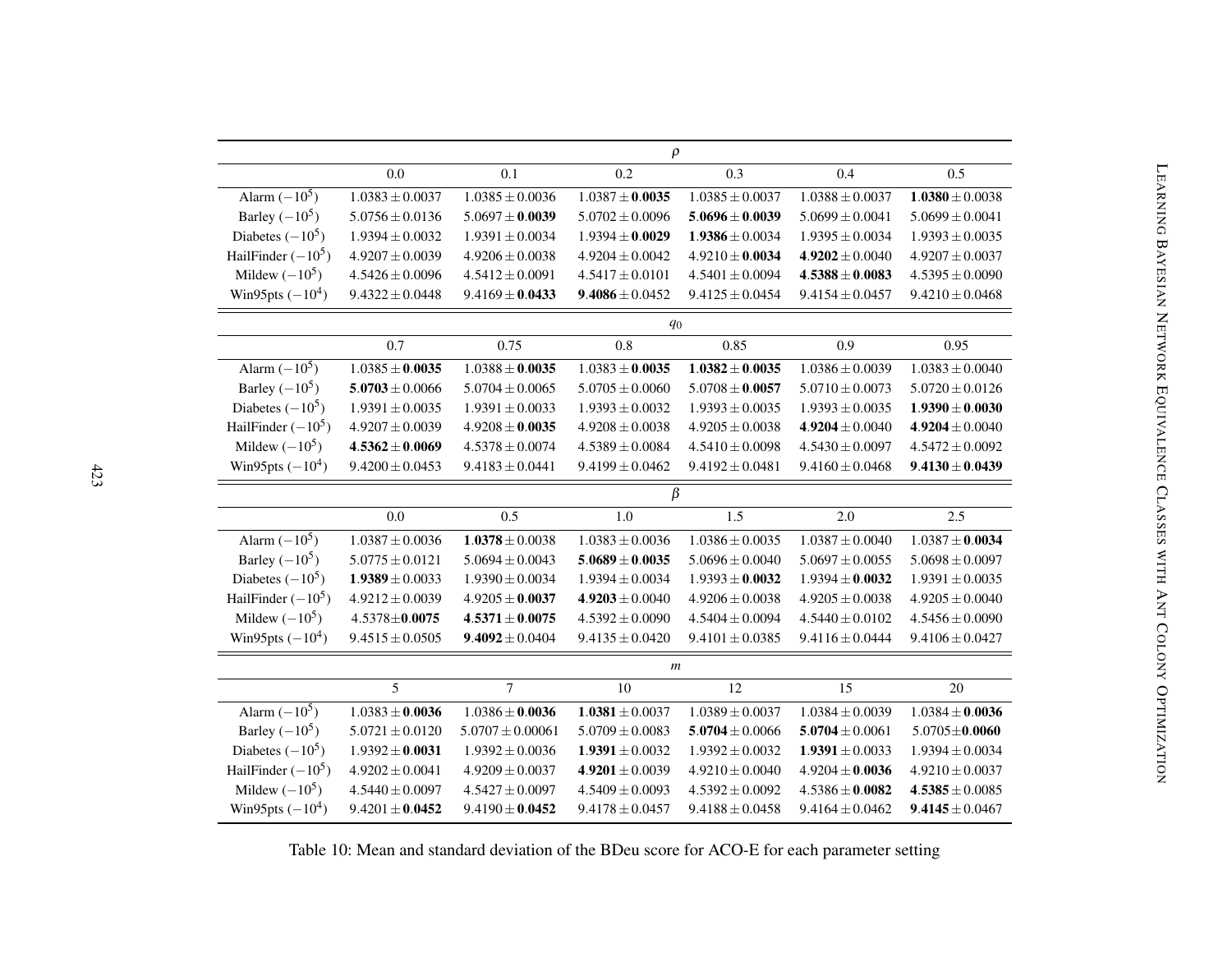|                 | $\rho$           |                         |                  |                 |                 |                 |  |
|-----------------|------------------|-------------------------|------------------|-----------------|-----------------|-----------------|--|
|                 | 0.0              | 0.1                     | 0.2              | 0.3             | 0.4             | 0.5             |  |
| Alarm           | $6.9 \pm 4.9$    | $5.6 \pm 3.1$           | $6.0 \pm 3.2$    | $5.6 \pm 3.3$   | $5.9 \pm 3.0$   | $5.5 \pm 3.0$   |  |
| <b>Barley</b>   | $56.4 \pm 10.8$  | $52.8 \pm 3.9$          | $53.0 \pm 4.1$   | $53.2 \pm 4.4$  | $52.6 \pm 4.0$  | $52.9 \pm 4.8$  |  |
| Diabetes        | $63.5 \pm 5.8$   | $65.5 \pm 5.3$          | $65.0 \pm 5.4$   | $65.1 \pm 5.6$  | $64.2 \pm 5.4$  | $63.7 \pm 4.8$  |  |
| HailFinder      | $50.6 \pm 6.9$   | $\textbf{50.5} \pm 6.8$ | $51.0 \pm 7.8$   | $51.8 \pm 7.8$  | $51.8 \pm 6.7$  | $51.1 \pm 7.9$  |  |
| Mildew          | $25.7 \pm 5.8$   | $22.6 \pm 5.0$          | $22.8 \pm 5.1$   | $22.0 \pm 4.9$  | $21.4 \pm 4.7$  | $21.9 \pm 4.8$  |  |
| Win95pts        | $94.6 \pm 27.7$  | $83.3 \pm 24.3$         | $81.7 \pm 20.3$  | $81.9 \pm 22.9$ | $81.9 \pm 24.2$ | $83.5 \pm 21.9$ |  |
|                 |                  |                         | $q_0$            |                 |                 |                 |  |
|                 | 0.7              | 0.75                    | 0.8              | 0.85            | 0.9             | 0.95            |  |
| Alarm           | $5.2 \pm 2.5$    | $5.6 \pm 3.1$           | $5.4 \pm 3.0$    | $6.1 \pm 3.7$   | $6.4 \pm 4.2$   | $6.7 \pm 4.1$   |  |
| <b>Barley</b>   | $53.9 \pm 5.9$   | $53.6 \pm 5.8$          | $53.3 \pm 5.4$   | $53.4 \pm 5.9$  | $53.1 \pm 5.8$  | $53.6 \pm 7.2$  |  |
| <b>Diabetes</b> | $62.1 \pm 4.8$   | $62.6 \pm 4.9$          | $63.4 \pm 4.9$   | $64.7 \pm 5.4$  | $66.1 \pm 5.3$  | $68.1 \pm 4.7$  |  |
| HailFinder      | $52.1 \pm 7.3$   | $51.9 \pm 7.5$          | $51.5 \pm 8.2$   | $50.7 \pm 7.1$  | $50.6 \pm 7.7$  | $50.0 \pm 5.9$  |  |
| Mildew          | $20.2\pm3.8$     | $21.1 \pm 4.7$          | $21.5 \pm 4.8$   | $22.6 \pm 5.1$  | $24.3 \pm 5.4$  | $26.6 \pm 4.9$  |  |
| Win95pts        | $90.3 \pm 23.5$  | $88.1 \pm 24.5$         | $84.9 \pm 22.6$  | $83.2 \pm 22.5$ | $81.0 \pm 22.2$ | $79.3 \pm 27.1$ |  |
|                 |                  |                         | β                |                 |                 |                 |  |
|                 | 0.0              | 0.5                     | 1.0              | 1.5             | 2.0             | 2.5             |  |
| Alarm           | $7.4 \pm 5.1$    | $4.3 \pm 1.1$           | $4.9 \pm 2.4$    | $5.4 \pm 2.8$   | $6.2 \pm 3.6$   | $7.2 \pm 3.7$   |  |
| <b>Barley</b>   | $61.4 \pm 9.0$   | $52.0 \pm 3.9$          | $51.9 \pm 3.0$   | $51.7 \pm 3.3$  | $51.9 \pm 3.3$  | $52.0 \pm 3.7$  |  |
| <b>Diabetes</b> | $64.3 \pm 4.9$   | $64.3 \pm 5.5$          | 64.2 $\pm$ 5.5   | $64.7 \pm 5.1$  | $64.6 \pm 5.9$  | $64.8 \pm 5.5$  |  |
| HailFinder      | $52.2 \pm 7.0$   | $52.0 \pm 6.5$          | $51.5 \pm 6.7$   | $50.1 \pm 8.0$  | $50.3 \pm 8.0$  | $50.5 \pm 7.5$  |  |
| Mildew          | $20.9 \pm 4.9$   | $20.9 \pm 4.0$          | $21.9 \pm 5.0$   | $22.4 \pm 5.1$  | $24.6 \pm 5.4$  | $25.7 \pm 5.2$  |  |
| Win95pts        | $109.1 \pm 28.6$ | $89.6 \pm 23.9$         | $79.8 \pm 17.9$  | $77.0 \pm 17.2$ | $77.1 \pm 19.3$ | $74.4 \pm 15.5$ |  |
|                 |                  |                         | $\boldsymbol{m}$ |                 |                 |                 |  |
|                 | 5                | 7                       | 10               | 12              | 15              | 20              |  |
| Alarm           | $7.1 \pm 4.3$    | $6.6 \pm 3.8$           | $5.9 \pm 3.5$    | $5.2 \pm 2.8$   | $5.7 \pm 3.6$   | $5.1 \pm 2.4$   |  |
| <b>Barley</b>   | $54.3 \pm 7.3$   | $52.8 \pm 5.3$          | $53.8 \pm 6.6$   | $53.2 \pm 5.7$  | $53.7 \pm 5.8$  | $53.1 \pm 5.1$  |  |
| Diabetes        | $66.2 \pm 5.1$   | $65.8 \pm 5.9$          | $64.1 \pm 5.4$   | $64.5 \pm 5.6$  | $63.5 \pm 5.4$  | $62.8 \pm 4.7$  |  |
| HailFinder      | $50.5 \pm 7.2$   | $50.5 \pm 6.7$          | $51.0 \pm 6.5$   | $51.8 \pm 7.0$  | $51.4 \pm 8.5$  | $51.6 \pm 7.9$  |  |
| Mildew          | $24.6 \pm 5.3$   | $23.9 \pm 5.6$          | $22.7 \pm 5.5$   | $22.2 \pm 4.9$  | $21.6 \pm 4.7$  | $21.4 \pm 4.7$  |  |
| Win95pts        | $83.3 \pm 23.3$  | $83.0 \pm 21.9$         | $85.6 \pm 26.2$  | $85.5 \pm 22.1$ | $85.5 \pm 25.0$ | $84.0 \pm 25.5$ |  |

<span id="page-33-0"></span>Table 11: Mean and standard deviation of the SHD for ACO-E for each parameter setting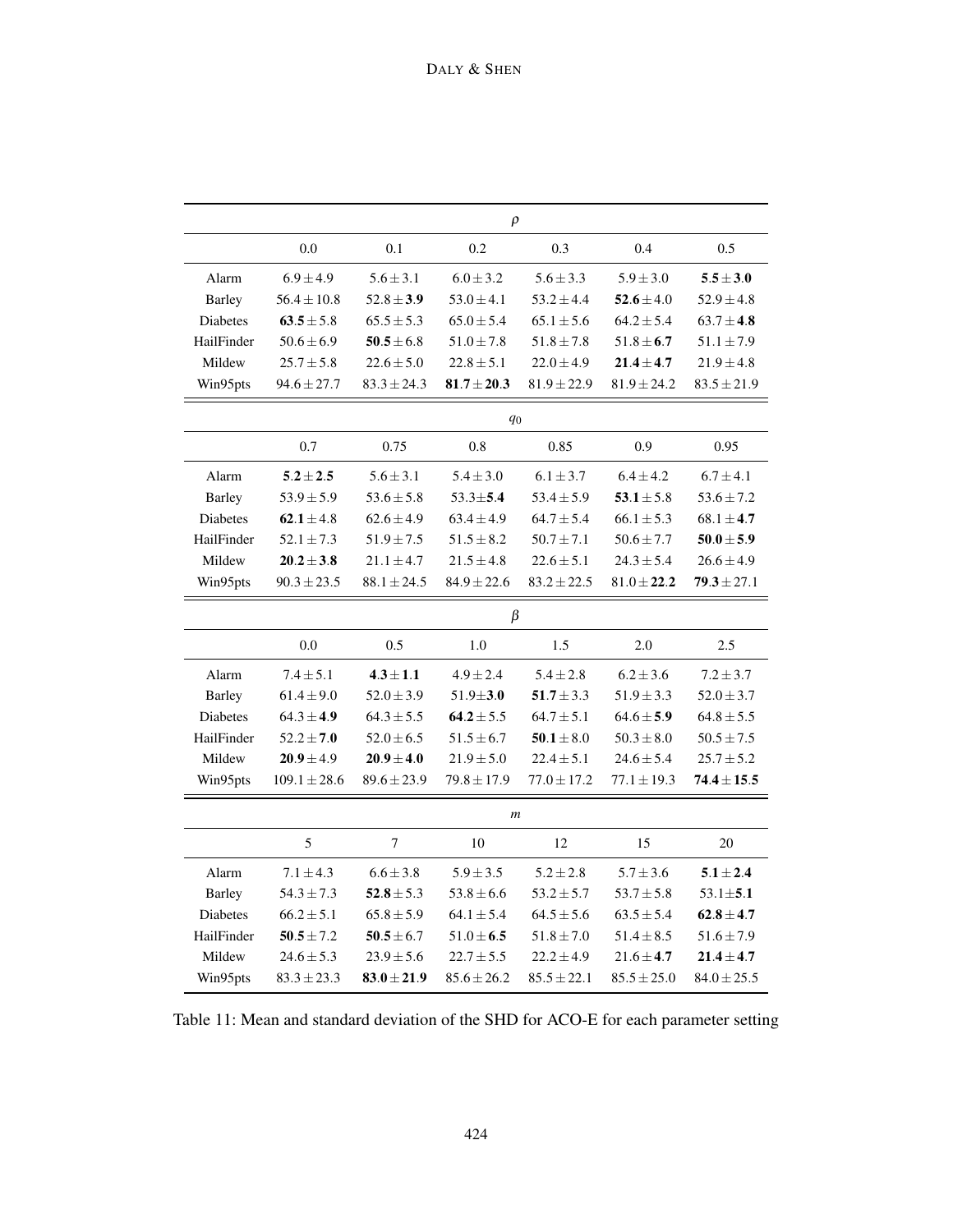|                 |                 | ACO-E               | <b>GREEDY-E</b>     | $ACO-B$             | <b>EPQ</b>          |
|-----------------|-----------------|---------------------|---------------------|---------------------|---------------------|
| Alarm           | <b>SHD</b>      | $5.9 \pm 3.5$       | $21.9 \pm 9.0$      | $11.9 \pm 11.9$     | $26.1 \pm 13.4$     |
|                 | Score $(-10^5)$ | $1.0385 \pm 0.0037$ | $1.0389 \pm 0.0039$ | $1.0388 \pm 0.0038$ | $1.0415 \pm 0.0045$ |
| Barley          | <b>SHD</b>      | $53.5 + 6.0$        | $104.8 \pm 9.7$     | $67.3 + 21.6$       | $101.4 + 14.4$      |
|                 | Score $(-10^5)$ | $5.0708 \pm 0.0078$ | $5.2449 \pm 0.0124$ | $5.0944 + 0.0423$   | $5.2354 \pm 0.0628$ |
| <b>Diabetes</b> | <b>SHD</b>      | $64.5 + 5.4$        | $69.2 \pm 3.0$      | $70.7 + 8.5$        | $77.2 + 7.1$        |
|                 | Score $(-10^5)$ | $1.9392 \pm 0.0033$ | $1.9394 \pm 0.0033$ | $1.9406 \pm 0.0041$ | $1.9457 \pm 0.0048$ |
| HailFinder      | <b>SHD</b>      | $51.1 \pm 7.3$      | $49.1 \pm 0.8$      | $74.1 \pm 19.7$     | $82.8 \pm 18.2$     |
|                 | Score $(-10^5)$ | $4.9206 \pm 0.0038$ | $4.9213 \pm 0.0036$ | $4.9248 \pm 0.0058$ | $4.9481 \pm 0.0177$ |
| Mildew          | <b>SHD</b>      | $22.7 \pm 5.3$      | $29.3 \pm 0.7$      | $36.1 \pm 14.0$     | $50.3 \pm 13.8$     |
|                 | Score $(-10^5)$ | $4.5407 \pm 0.0093$ | $4.5531 \pm 0.0039$ | $4.5548 \pm 0.0170$ | $4.6148 \pm 0.0369$ |
| Win95pts        | <b>SHD</b>      | $84.5 + 24.1$       | $104.9 + 15.5$      | $178.9 \pm 58.8$    | $220.1 \pm 31.6$    |
|                 | Score $(-10^4)$ | $9.4178 \pm 0.0457$ | $9.4649 \pm 0.0466$ | $9.4589 \pm 0.0717$ | $9.9181 \pm 0.0970$ |

<span id="page-34-0"></span>Table 12: Mean and standard deviation for metaheuristic algorithms from Condition 1 results

|              | Alarm           | <b>Barley</b>    | HailFinder       | Mildew           |
|--------------|-----------------|------------------|------------------|------------------|
| ACO-E        | $16.4 \pm 4.7$  | $80.9 \pm 5.3$   | 55.0 $\pm$ 5.3   | $31.0 \pm 3.6$   |
| <b>MMHC</b>  | $9.6 \pm 7.0$   | $102.6 \pm 9.2$  | $208.0 \pm 1.6$  | $58.4 \pm 7.4$   |
| OR1 $k=5$    | $27.8 \pm 10.0$ | $109.6 \pm 9.5$  | $190.8 \pm 14.1$ | $70.6 \pm 4.2$   |
| OR1 $k = 10$ | $31.2 \pm 11.1$ | $113.6 \pm 15.6$ | $183.2 \pm 14.9$ | $75.6 \pm 6.3$   |
| OR1 $k = 20$ | $37.8 \pm 9.4$  | $136.4 \pm 2.9$  | $184.6 \pm 17.2$ | $75.0 \pm 4.8$   |
| OR2 $k = 5$  | $21.2 \pm 4.6$  | $120.0 \pm 4.5$  | $184.6 \pm 14.5$ | $69.2 \pm 3.3$   |
| $OR2 k = 10$ | $33.2 + 5.4$    | $109.2 \pm 16.2$ | $187.0 \pm 15.7$ | $64.0 \pm 4.4$   |
| $OR2 k = 20$ | $39.4 \pm 6.5$  | $116.8 \pm 18.4$ | $200.8 \pm 9.2$  | $67.4 \pm 3.4$   |
| $SC k = 5$   | $34.2 \pm 3.6$  | $129.6 \pm 13.1$ | $194.2 \pm 2.5$  | N/A              |
| $SC k = 10$  | $20.4 \pm 11.8$ | N/A              | N/A              | N/A              |
| GS           | $58.8 \pm 6.5$  | $143.3 \pm 7.3$  | $204.2 \pm 9.9$  | $62.2 \pm 12.2$  |
| PC.          | $15.2 \pm 1.5$  | $610.0 \pm 10.6$ | $385.6 \pm 12.5$ | $421.2 \pm 10.7$ |
| <b>TPDA</b>  | $9.6 \pm 1.5$   | $207.2 \pm 4.0$  | $255.4 \pm 3.4$  | $97.8 \pm 6.8$   |
| <b>GES</b>   | N/A             | $159.0 \pm 0.0$  | $154.6 \pm 54.3$ | $38.8 \pm 0.8$   |

<span id="page-34-1"></span>Table 13: SHD mean and standard deviation for state-of-the-art algorithms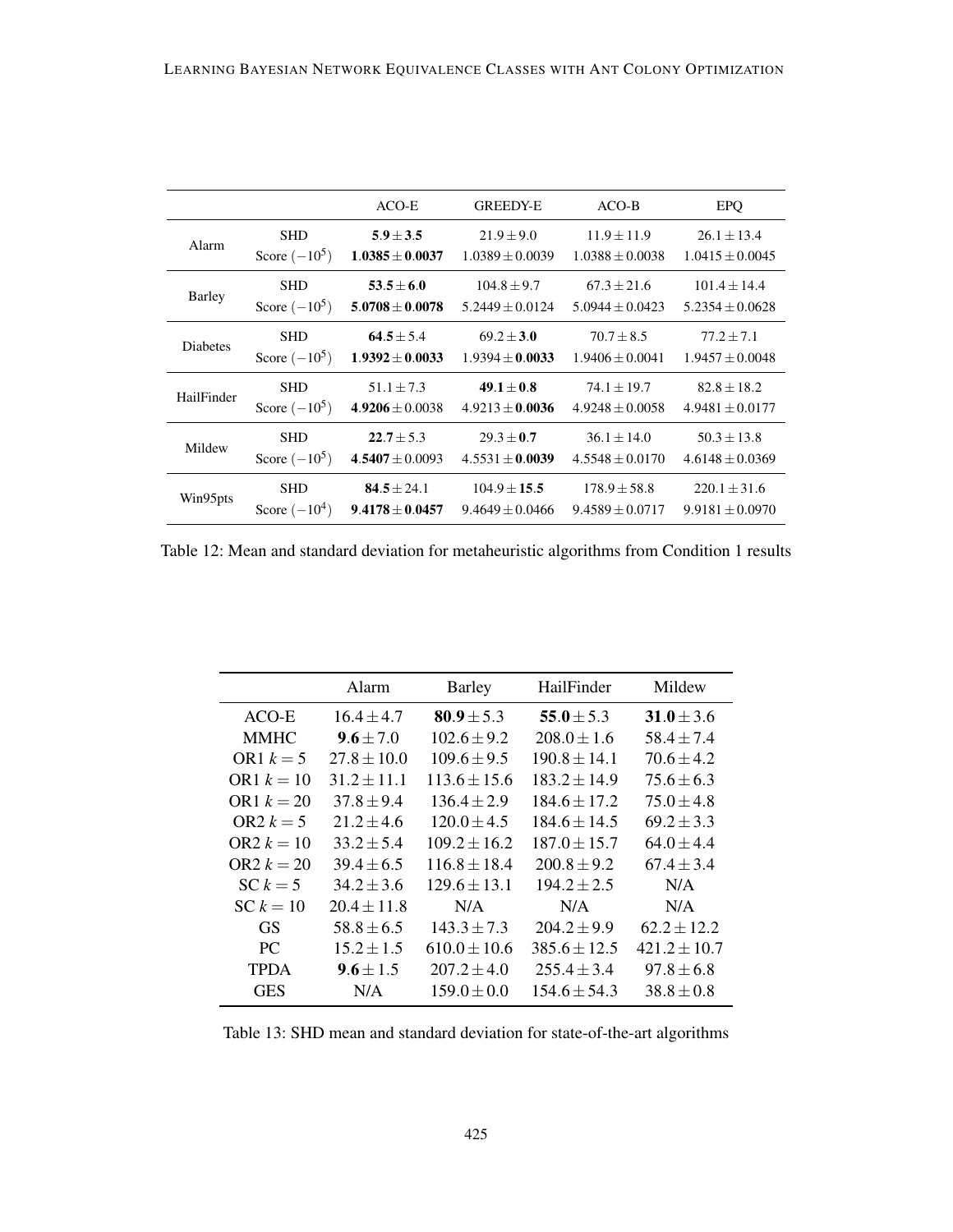

<span id="page-35-0"></span>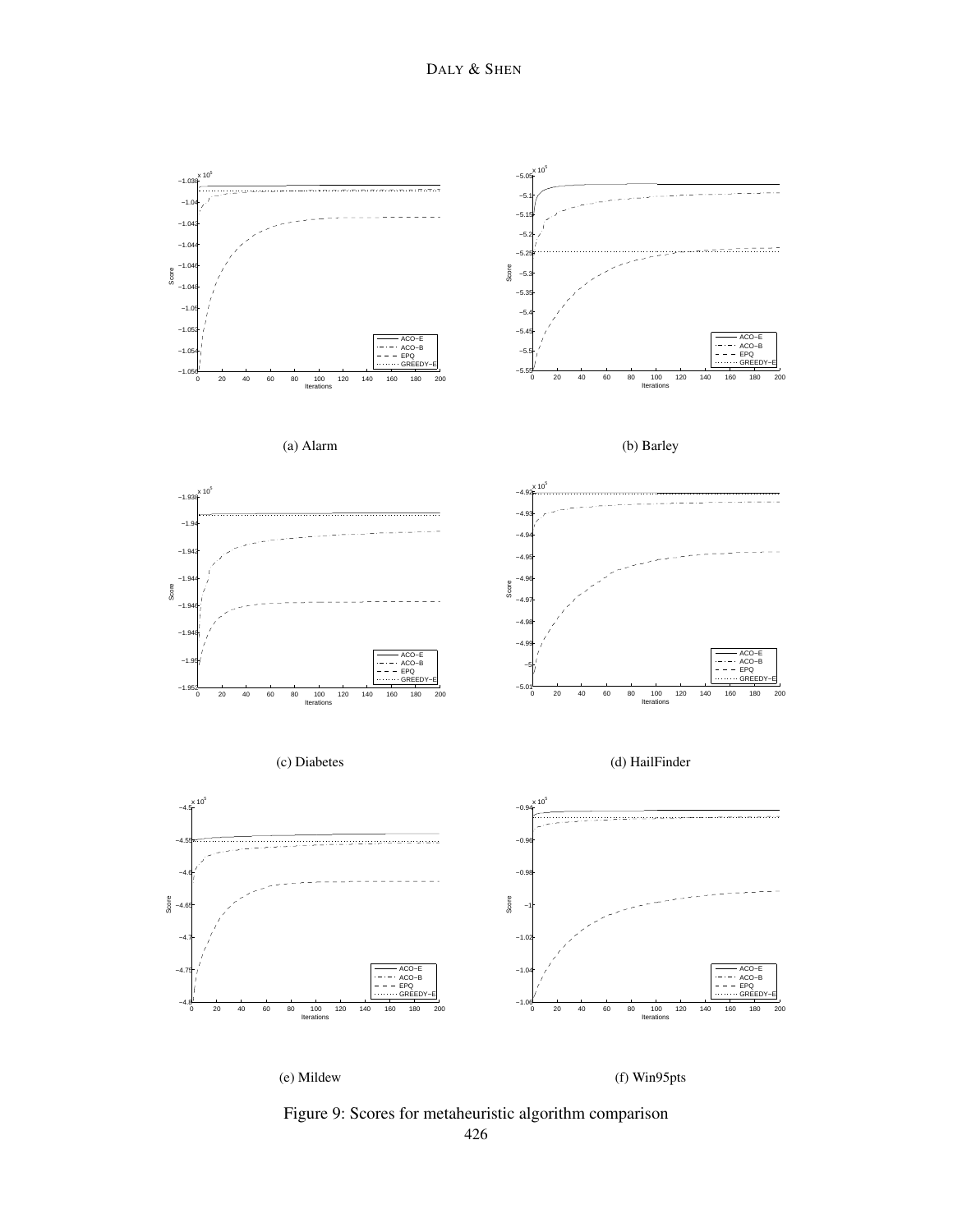

<span id="page-36-0"></span>Figure 10: SHD for metaheuristic algorithm comparison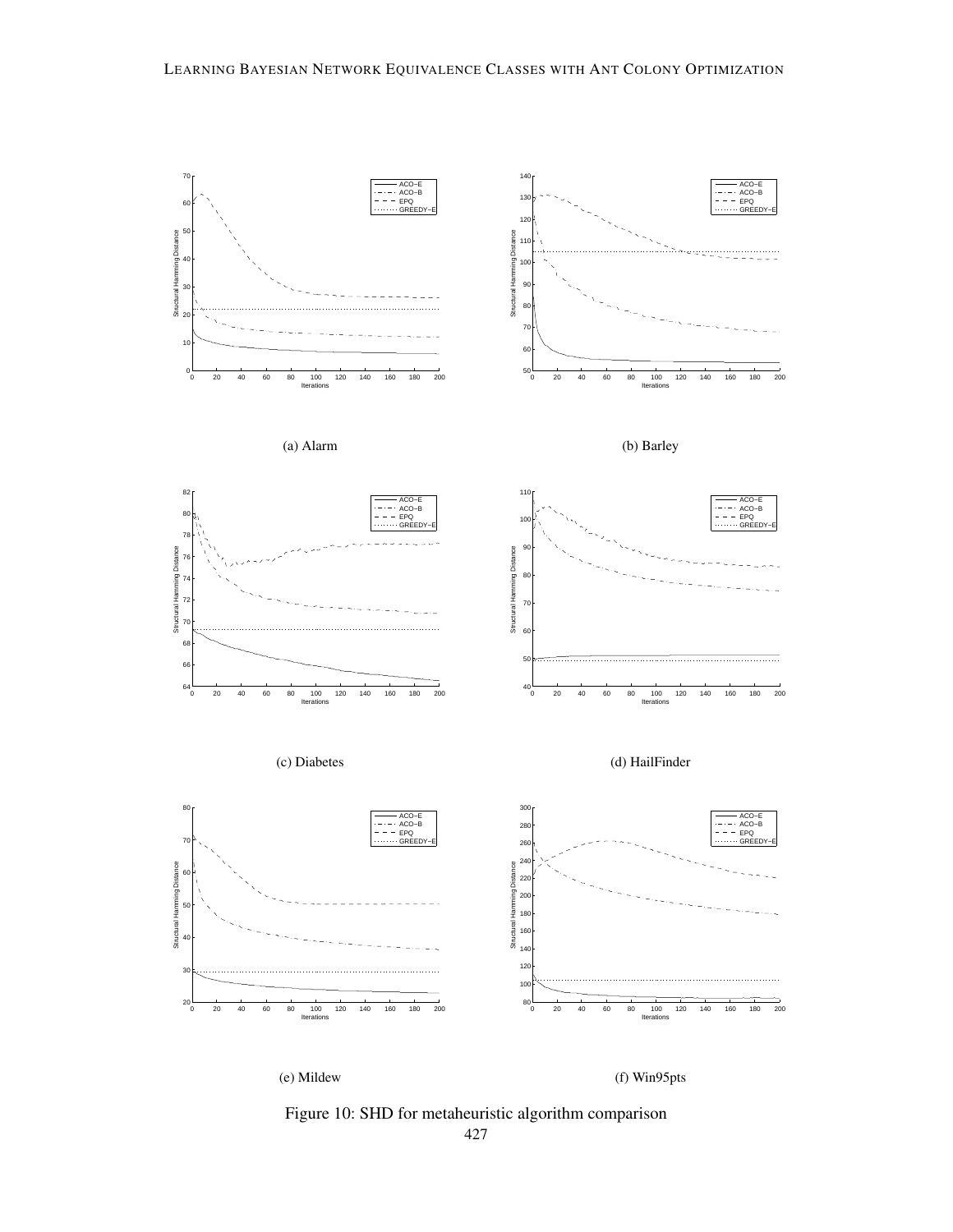<span id="page-37-2"></span><span id="page-37-1"></span><span id="page-37-0"></span>

|             |       | <b>Network</b>   |                   |                  |                   |                  |                    |
|-------------|-------|------------------|-------------------|------------------|-------------------|------------------|--------------------|
|             |       | Alarm            | <b>Barley</b>     | <b>Diabetes</b>  | HailFinder        | Mildew           | Win95pts           |
|             | 100   | $49.32 \pm 8.37$ | $145.62 \pm 2.62$ | $78.24 \pm 5.28$ | $98.54 \pm 7.28$  | $84.49 \pm 1.34$ | $164.34 \pm 17.49$ |
|             | 500   | $23.30 + 5.32$   | $132.25 \pm 5.32$ | $70.95 \pm 5.92$ | $79.99 \pm 11.60$ | $74.84 \pm 2.46$ | $91.45 \pm 21.75$  |
| Sample Size | 1000  | $17.73 \pm 4.58$ | $106.05 \pm 3.85$ | $68.13 \pm 7.65$ | $69.61 \pm 8.00$  | $55.53 \pm 2.78$ | $77.10 \pm 15.77$  |
|             | 5000  | $6.45 + 2.71$    | $66.30 \pm 5.15$  | $67.15 \pm 4.30$ | $58.50 \pm 5.99$  | $36.68 \pm 5.21$ | $56.29 \pm 14.53$  |
|             | 10000 | $4.33 + 1.74$    | $51.49 + 2.82$    | $61.01 + 3.18$   | $52.64 \pm 6.85$  | $18.96 + 0.79$   | $50.84 \pm 11.19$  |

Table 14: Structural Hamming distance for different sample sizes

|             |               | <b>Network</b>                         |                                            |                                            |                                                                           |                                            |                                            |
|-------------|---------------|----------------------------------------|--------------------------------------------|--------------------------------------------|---------------------------------------------------------------------------|--------------------------------------------|--------------------------------------------|
|             |               | Alarm $(-10^5)$                        |                                            |                                            | Barley $(-10^5)$ Diabetes $(-10^5)$ HailFinder $(-10^5)$ Mildew $(-10^5)$ |                                            | Win95pts $(-10^4)$                         |
|             | 100<br>500    | $0.0138 + 0.0005$<br>$0.0568 + 0.0010$ | $0.0774 \pm 0.0006$<br>$0.3263 \pm 0.0041$ | $0.0316 \pm 0.0009$<br>$0.1135 \pm 0.0028$ | $0.0596 \pm 0.0003$<br>$0.2687 \pm 0.0012$                                | $0.0667 \pm 0.0006$<br>$0.2946 \pm 0.0019$ | $0.1507 \pm 0.0006$<br>$0.5446 \pm 0.0012$ |
| Sample Size | 1000          | $0.1092 \pm 0.0015$                    | $0.5833 \pm 0.0028$                        | $0.2102 \pm 0.0013$                        | $0.5189 \pm 0.0023$                                                       | $0.5576 \pm 0.0022$                        | $1.0198 \pm 0.0016$                        |
|             | 5000<br>10000 | $0.5228 + 0.0029$<br>$1.0388 + 0.0037$ | $2.6028 \pm 0.0024$<br>$5.0695 + 0.0035$   | $0.9810 \pm 0.0027$<br>$1.9399 \pm 0.0032$ | $2.4807 \pm 0.0027$<br>$4.9205 \pm 0.0037$                                | $2.4178 \pm 0.0037$<br>$4.5338 + 0.0043$   | $4.7468 \pm 0.0035$<br>$9.3794 \pm 0.0043$ |

Table 15: Training score for different sample sizes

|             |       | Network             |                     |                     |                                                          |                     |                     |  |
|-------------|-------|---------------------|---------------------|---------------------|----------------------------------------------------------|---------------------|---------------------|--|
|             |       | Alarm $(-10^5)$     | Barley $(-10^5)$    |                     | Diabetes $(-10^5)$ HailFinder $(-10^5)$ Mildew $(-10^5)$ |                     | Win95pts $(-10^4)$  |  |
|             | 100   | $0.0143 \pm 0.0005$ | $0.0778 \pm 0.0007$ | $0.0316 \pm 0.0007$ | $0.0604 \pm 0.0004$                                      | $0.0668 \pm 0.0006$ | $0.1669 \pm 0.0007$ |  |
|             | 500   | $0.0571 + 0.0009$   | $0.3272 \pm 0.0042$ | $0.1136 \pm 0.0028$ | $0.2690 \pm 0.0012$                                      | $0.2947 \pm 0.0015$ | $0.5564 \pm 0.0011$ |  |
| Sample Size | 1000  | $0.1092 \pm 0.0014$ | $0.5835 \pm 0.0026$ | $0.2104 \pm 0.0012$ | $0.5192 + 0.0019$                                        | $0.5581 + 0.0021$   | $1.0238 \pm 0.0014$ |  |
|             | 5000  | $0.5229 + 0.0027$   | $2.6031 \pm 0.0030$ | $0.9811 + 0.0025$   | $2.4811 \pm 0.0030$                                      | $2.4181 \pm 0.0038$ | $4.7535 \pm 0.0031$ |  |
|             | 10000 | $1.0387 + 0.0039$   | $5.0702 \pm 0.0030$ | $1.9394 \pm 0.0037$ | $4.9214 \pm 0.0036$                                      | $4.5350 \pm 0.0045$ | $9.3883 \pm 0.0040$ |  |

Table 16: Test score for different sample sizes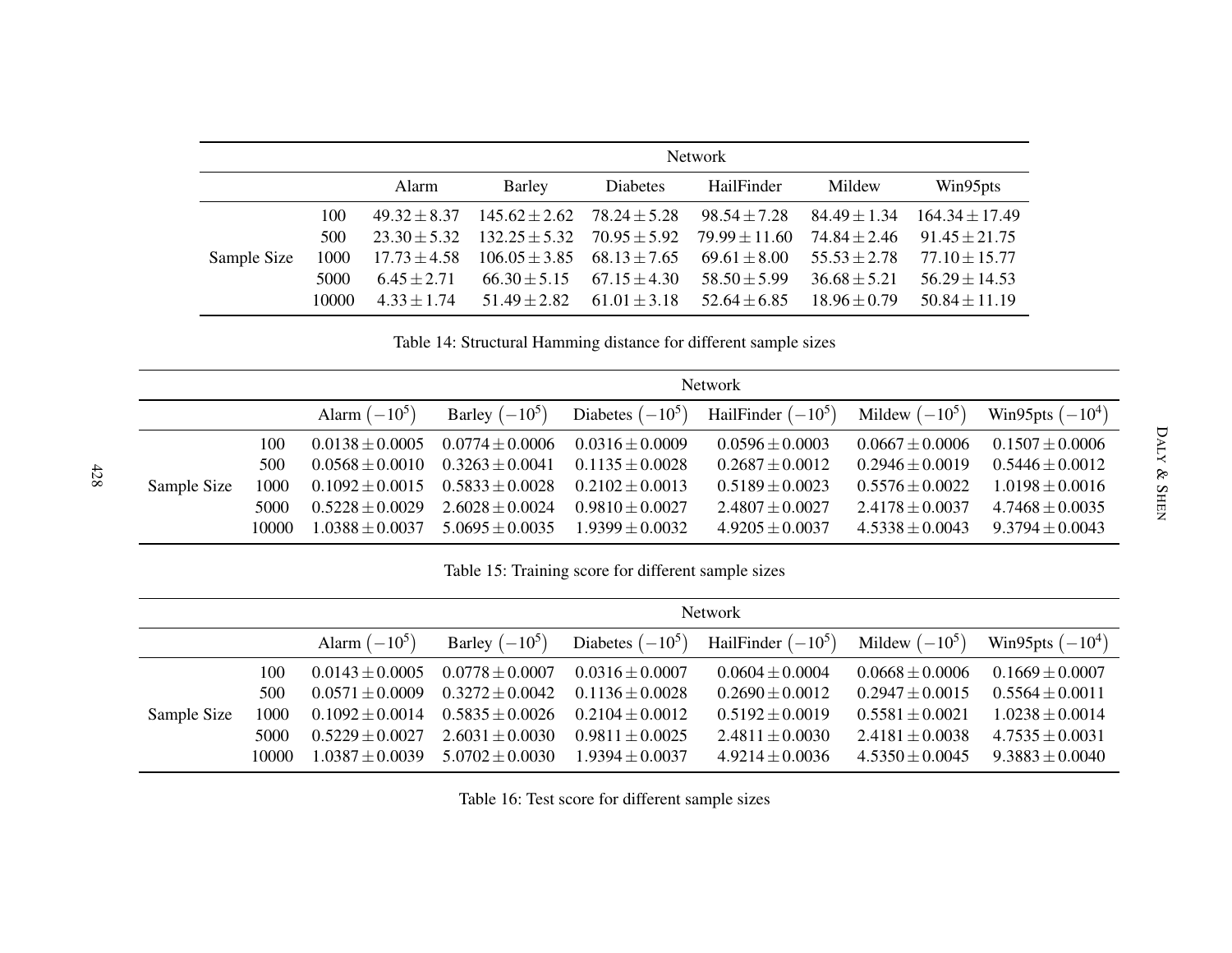

<span id="page-38-0"></span>Figure 11: Score function evaluations for different sample sizes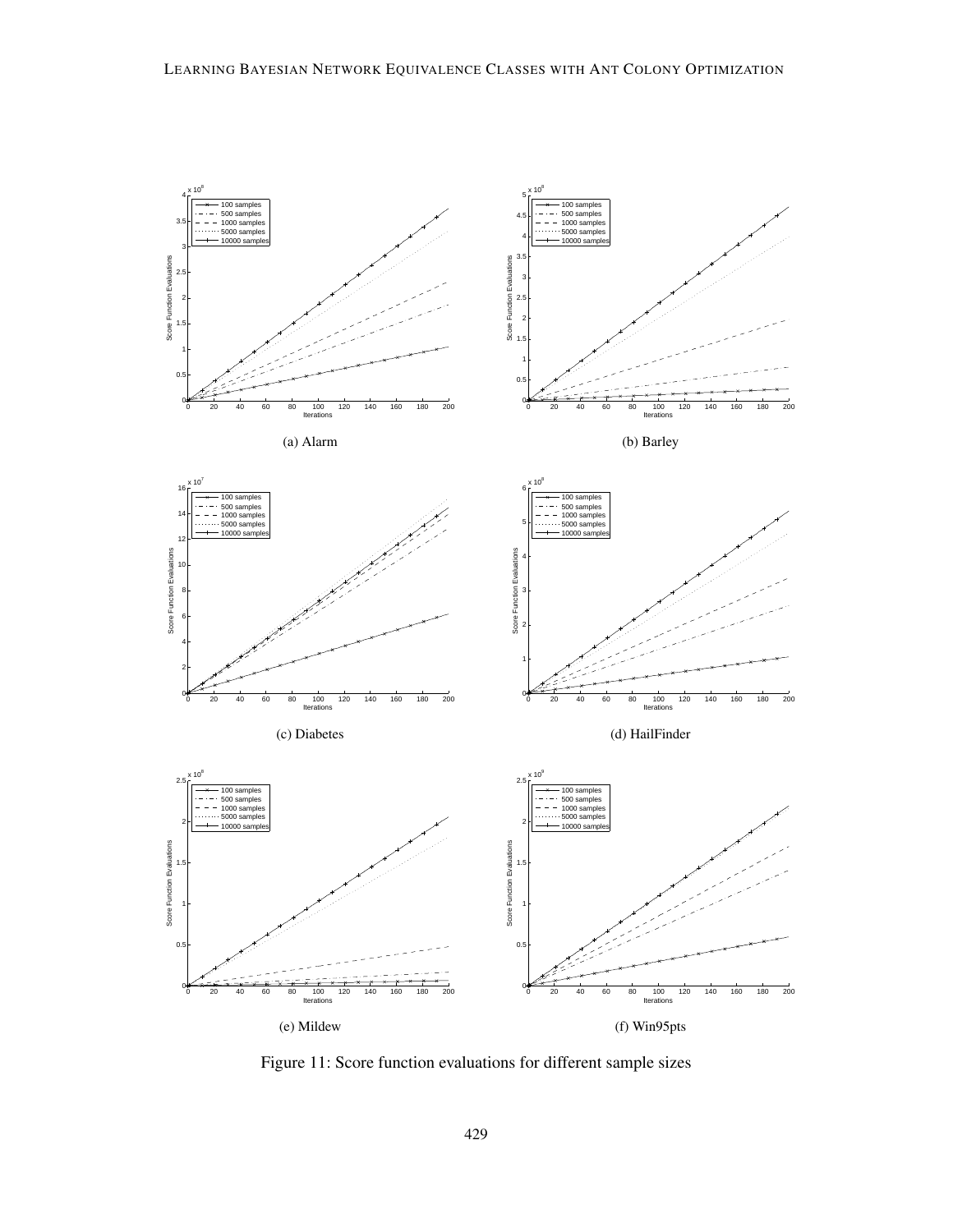

<span id="page-39-0"></span>Figure 12: Distinct score function evaluations for different sample sizes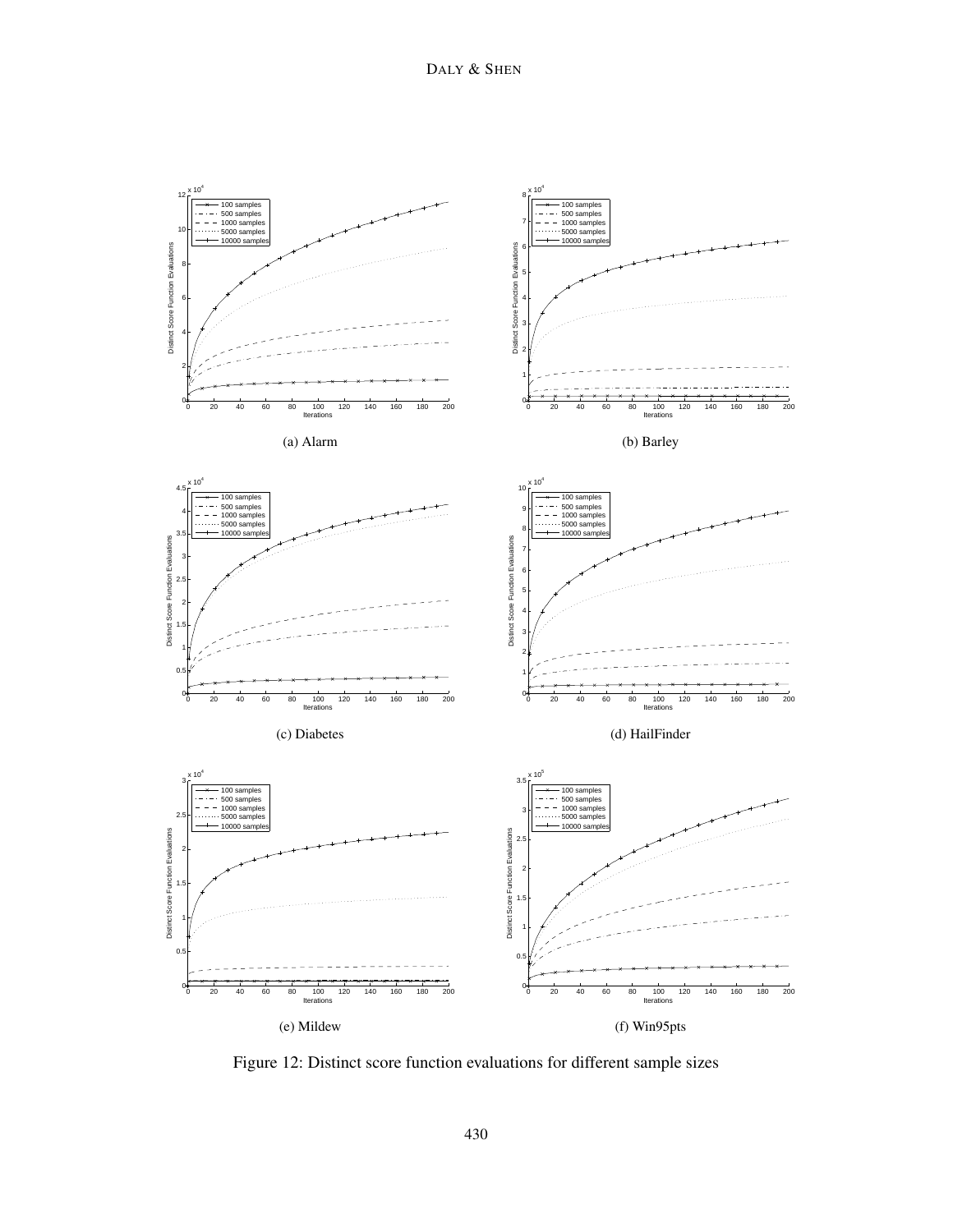|               |                      | ACO-E               | <b>GREEDY-E</b>     | $ACO-B$             | EPQ                 |
|---------------|----------------------|---------------------|---------------------|---------------------|---------------------|
|               | <b>SHD</b>           | $4.33 \pm 1.74$     | $24.17 \pm 9.16$    | $5.98 \pm 4.63$     | $16.09 \pm 9.92$    |
|               | Score $(-10^5)$      | $1.0388 \pm 0.0037$ | $1.0396 \pm 0.0038$ | $1.0388 \pm 0.0040$ | $1.0389 \pm 0.0037$ |
| Alarm         | Test Score $(-10^5)$ | $1.0387 \pm 0.0039$ | $1.0395 \pm 0.0044$ | $1.0391 \pm 0.0038$ | $1.0396 \pm 0.0037$ |
|               | Score Eval.          | $3.7e8 \pm 2.7e7$   | 6.8e4 $\pm$ 7.3e3   | $1.7e7 \pm 1.9e5$   | $3.2e7 \pm 1.3e6$   |
|               | Dist. Score Eval.    | $1.2e5 \pm 5.6e3$   | $2.9e3 \pm 2.1e2$   | $7.2e4 \pm 2.3e3$   | $2.7e4 \pm 2.3e3$   |
|               | <b>SHD</b>           | $51.49 \pm 2.82$    | $106.58 \pm 8.95$   | $52.95 \pm 3.71$    | $91.18 \pm 17.36$   |
|               | Score $(-10^5)$      | $5.0695 \pm 0.0035$ | $5.2415 \pm 0.0114$ | $5.0698 \pm 0.0033$ | $5.1677 \pm 0.0740$ |
| <b>Barley</b> | Test Score $(-10^5)$ | $5.0702 \pm 0.0030$ | $5.2413 \pm 0.0116$ | $5.0702 \pm 0.0034$ | $5.1673 \pm 0.0734$ |
|               | Score Eval.          | $4.7e8 \pm 1.5e7$   | $1.3e5 \pm 5.7e3$   | $3.1e7 \pm 1.5e5$   | $4.5e7 \pm 2.1e6$   |
|               | Dist. Score Eval.    | $6.2e4 \pm 1.3e3$   | $4.1e3 \pm 1.3e2$   | $5.8e4 \pm 1.0e3$   | $4.3e4 \pm 2.7e3$   |
|               | <b>SHD</b>           | $61.01 \pm 3.18$    | $68.71 \pm 3.13$    | $66.97 \pm 4.88$    | $77.13 \pm 7.10$    |
|               | Score $(-10^5)$      | $1.9399 \pm 0.0032$ | $1.9397 \pm 0.0033$ | $1.9392 \pm 0.0039$ | $1.9451 \pm 0.0047$ |
| Diabetes      | Test Score $(-10^5)$ | $1.9394 \pm 0.0037$ | $1.9395 \pm 0.0030$ | $1.9398 \pm 0.0032$ | $1.9449 \pm 0.0044$ |
|               | Score Eval.          | $1.4e8 \pm 7.5e6$   | $2.7e4 \pm 1.6e3$   | $1.6e7 \pm 1.0e5$   | $2.7e7 \pm 2.7e6$   |
|               | Dist. Score Eval.    | $4.1e4 \pm 1.8e3$   | $2.2e3 \pm 3.1e1$   | $3.3e4 \pm 1.0e3$   | $1.6e4 \pm 1.6e3$   |
|               | <b>SHD</b>           | $52.64 \pm 6.85$    | $49.20 \pm 0.89$    | $61.59 \pm 11.63$   | $78.81 \pm 16.32$   |
|               | Score $(-10^5)$      | $4.9205 \pm 0.0037$ | $4.9212 \pm 0.0039$ | $4.9213 \pm 0.0036$ | $4.9293 \pm 0.0073$ |
| HailFinder    | Test Score $(-10^5)$ | $4.9214 \pm 0.0036$ | $4.9209 \pm 0.0038$ | $4.9214 \pm 0.0038$ | $4.9296 \pm 0.0080$ |
|               | Score Eval.          | $5.3e8 \pm 3.3e7$   | $1.0e5 \pm 2.7e3$   | $4.0e7 \pm 2.9e5$   | $6.1e7 \pm 3.7e6$   |
|               | Dist. Score Eval.    | $8.9e4 \pm 3.2e3$   | $5.4e3 \pm 8.7e1$   | $6.9e4 \pm 2.2e3$   | $5.5e4 \pm 3.9e3$   |
|               | <b>SHD</b>           | $18.96 \pm 0.79$    | $29.22 \pm 0.77$    | $19.41 \pm 3.83$    | $43.59 \pm 11.79$   |
|               | Score $(-10^5)$      | $4.5338 \pm 0.0043$ | $4.5527 \pm 0.0038$ | $4.5348 \pm 0.0058$ | $4.5982 \pm 0.0292$ |
| Mildew        | Test Score $(-10^5)$ | $4.5350 \pm 0.0045$ | $4.5526 \pm 0.0044$ | $4.5350 \pm 0.0052$ | $4.5989 \pm 0.0299$ |
|               | Score Eval.          | $2.1e8 \pm 9.8e6$   | $4.2e4 \pm 1.1e3$   | $1.6e7 \pm 1.6e5$   | $2.8e7 \pm 2.4e6$   |
|               | Dist. Score Eval.    | $2.2e4 \pm 5.4e2$   | $2.2e3 \pm 3.7e1$   | $1.5e4 \pm 2.6e2$   | $1.5e4 \pm 1.2e3$   |
|               | <b>SHD</b>           | $50.84 \pm 11.19$   | $85.75 \pm 16.44$   | $91.08 \pm 18.52$   | $231.25 \pm 42.46$  |
|               | Score $(-10^4)$      | $9.3794 \pm 0.0043$ | $9.4121 \pm 0.0043$ | $9.3890 \pm 0.0036$ | $9.6061 \pm 0.0075$ |
| Win95pts      | Test Score $(-10^4)$ | $9.3883 \pm 0.0040$ | $9.4153 \pm 0.0045$ | $9.3897 \pm 0.0042$ | $9.6058 \pm 0.0080$ |
|               | Score Eval.          | $2.2e9 \pm 2.4e8$   | $5.2e5 \pm 8.9e4$   | $8.5e7 \pm 8.6e5$   | $1.2e8 \pm 4.6e6$   |
|               | Dist. Score Eval.    | $3.2e5 \pm 1.9e4$   | $1.5e4 \pm 7.9e2$   | $2.7e5 \pm 1.2e4$   | $1.9e5 \pm 5.4e3$   |

<span id="page-40-0"></span>Table 17: Mean and standard deviation for tuned metaheuristic algorithms

|             |       | Alarm | Barley |      | Diabetes HailFinder Mildew |      | Win95pts |
|-------------|-------|-------|--------|------|----------------------------|------|----------|
|             | 100   | 0.25  | 0.01   | 0.06 | 0.06                       | 0.00 | 0.53     |
|             | 500   | 0.40  | 0.12   | 0.32 | 0.18                       | 0.02 | 1.30     |
| Sample Size | 1000  | 0.46  | 0.32   | 0.34 | 0.28                       | 0.12 | 1.53     |
|             | 5000  | 0.57  | 0.72   | 0.36 | 0.44                       | 0.71 | 1.96     |
|             | 10000 | 0.58  | 0.93   | 0.30 | 0.45                       | 0.82 | 2.11     |

<span id="page-40-1"></span>Table 18: Mean number of v-structures divided by number of nodes on greedy searches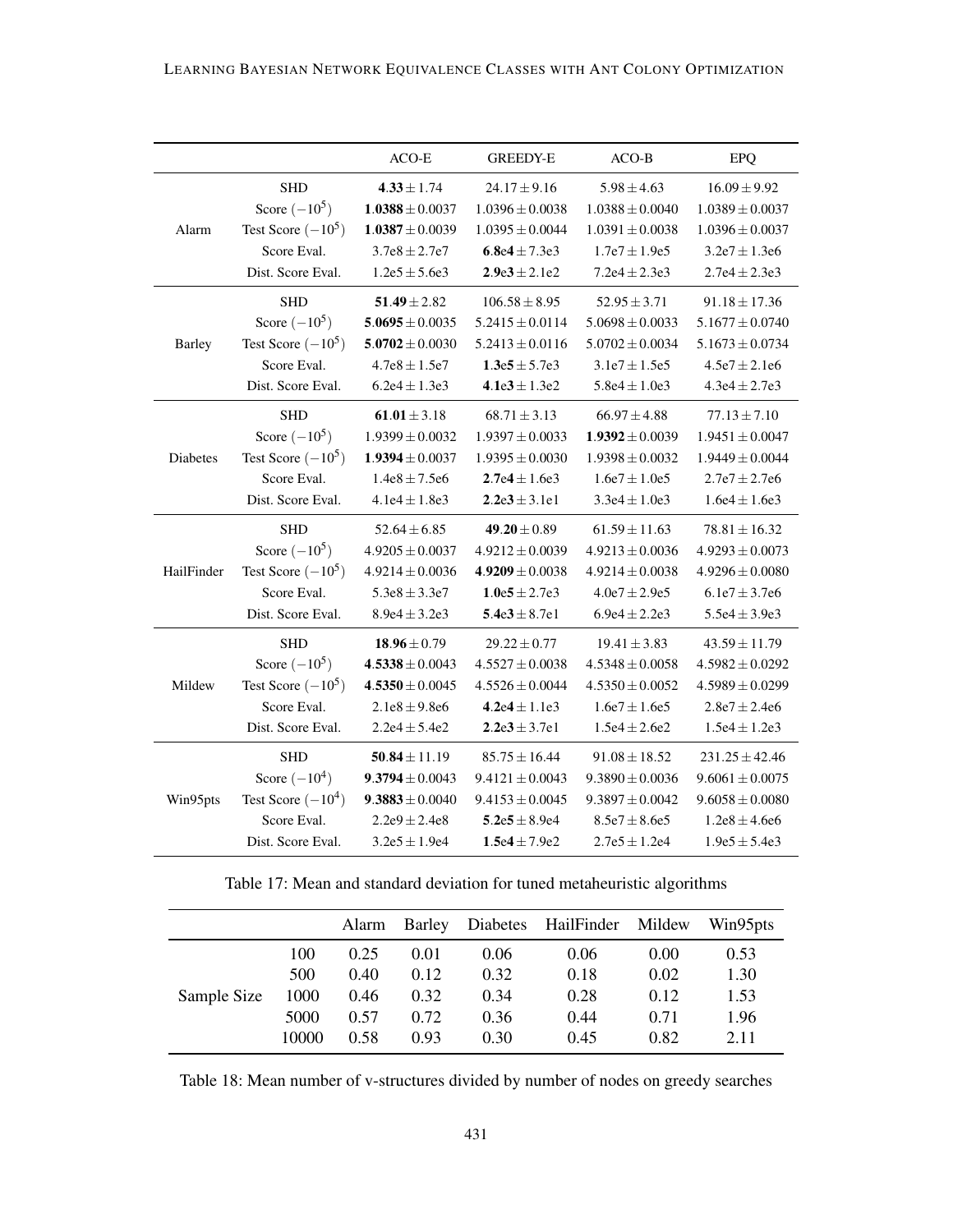# 8. Discussion

This section will discuss the results presented in the previous section. In general, the discussion will involve looking at the score and SHD values (as defined in Section [6.2.2\)](#page-29-1) obtained by the algorithms. It should be noted that a better score does not necessarily mean a better SHD value and vice-versa. This can occur because of small sample sizes and because of the parameters given to the scoring function (such as the equivalent sample size and  $\kappa$  value), which have been shown to produce differences in scoring function behavior [\(Kayaalp & Cooper,](#page-54-13) [2002\)](#page-54-13). In general, different data sets have different parameter values at which they behave optimally. There does not seem to be a general method to find the optimum values. This problem has been looked at in some depth by [Silander, Kontkanen et al.](#page-56-12) [\(2007\)](#page-56-12).

The first figures to be examined will be those in Tables [10](#page-32-0) and [11](#page-33-0) from Condition 1. These presented the results of experiments that varied the parameter values of the ACO-E algorithm. Looking at these figures, there is evidence that the ACO-E algorithm provides useful behavior for reasonable values of the parameters.

Next, the results from experimental Condition 5 will be examined, particularly Table [18](#page-40-1) in the context of the Bayesian network properties given in Table [5.](#page-25-0) Along with the results which show behavior of ACO-E as a function of sample size in Condition 3 (Tables [14,](#page-37-0) [15](#page-37-1) and [16\)](#page-37-2), this discussion will seek to characterize ACO-E performance from the perspective of the generating network and sample. Evidence will be presented that shows ACO-E performs better with more complicated networks, i.e. networks with more v-structures.

The previous discussion focuses on the behavior of ACO-E as a function of its various parameters. The next results that will be looked at are intended to provide a comparison against other Bayesian network structure learning algorithms. These include Figures [9](#page-35-0) and [10](#page-36-0) and Table [12](#page-34-0) from Condition 1 and Table [17](#page-40-0) from Condition 4. These present ACO-E against other metaheuristic algorithms that are similar. In these results there is strong evidence that ACO-E is performing well against the other algorithms.

Also from a comparative perspective, the results given in Table [13](#page-34-1) will be discussed. These present a series of tests comparing ACO-E to other state-of-the-art Bayesian network structure learning algorithms. Again, looking at the figures, there is strong evidence that ACO-E is competitive in its performance.

Finally, the complexity results from Condition 3 will be shown in the form of Figures [11](#page-38-0) and [12.](#page-39-0)

In order to perform a comparison, statistical tests will be needed. Because of the non-normality of the distributions of some of the results, tests others than ones which rely on the normality of the data will be used. These are mentioned below.

#### <span id="page-41-0"></span>8.1 ACO-E Behavior

In this section the behavior of ACO-E as its parameters are varied will be analyzed. As shown in Tables [10](#page-32-0) and [11](#page-33-0) there is evidence that there is a difference in the behavior of the ACO-E algorithm depending on the input parameters. These differences will be analyzed using the two-tailed Mann-Whitney *U* test or Student's *T* test. The particular test used depends on the normality of the data, which can be tested with the Jarque-Bera test.

In order to perform this comparison, the best figures from Tables [10](#page-32-0) to [11](#page-33-0) will be compared to the situation where that particular part of the ACO-E algorithm has been turned off. E.g. in Table [10](#page-32-0) on the Alarm row, the best figure is at  $\rho = 0.5$ . This is compared to the value at  $\rho = 0.0$ , as at this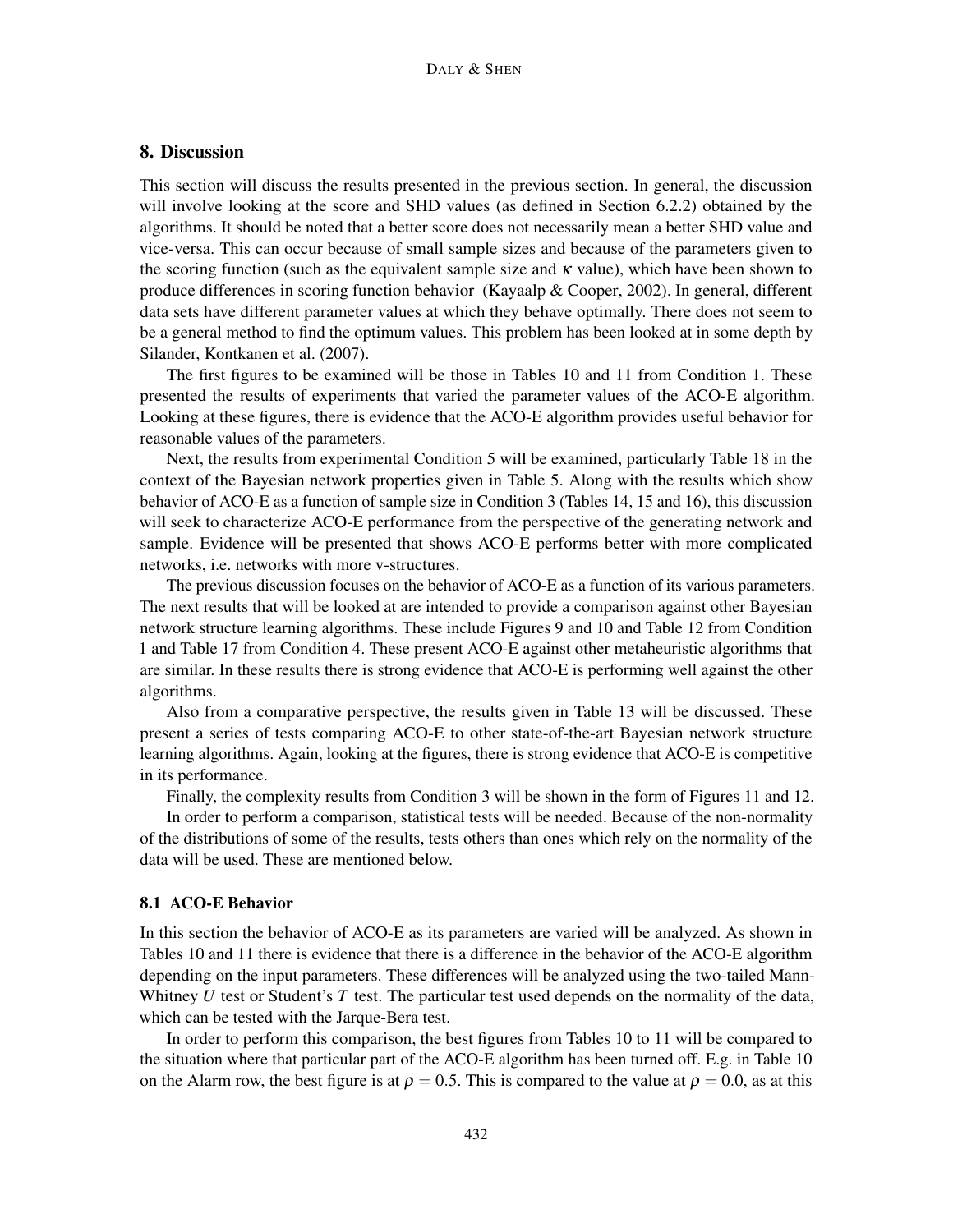value no pheromone deposition or evaporation is occurring. The values at which the various parts of the ACO-E algorithm have been 'turned off' are  $\rho = 0.0$ ,  $q_0 = 1$  and  $\beta = 0.0$ . For the value of  $q_0 = 1$ , the algorithm behaves purely in a greedy fashion. Therefore for the purposes of testing, the value of the GREEDY-E algorithm in Table [12](#page-34-0) will be used for comparison, as these results would be exactly the same as the case where  $q_0 = 1$ . The results of these comparisons are shown in Table [19.](#page-45-0) This table shows p-values for each comparison.

### 8.1.1 THE BEHAVIOR OF  $\rho$

Looking at Table [19](#page-45-0) the results for  $\rho$  that seem most certain are those for Barley, Mildew and Win95pts. Looking at Tables [10](#page-32-0) and [11](#page-33-0) for these networks, the values of  $\rho$  are in the 0.2 – 0.4 range. Also looking at the features of these networks in Table [5](#page-25-0) there is a correspondence of  $\rho = 0.2$  to 76 nodes (Win95pts),  $\rho = 0.3$  to 48 nodes (Barley) and  $\rho = 0.4$  to 35 nodes (Mildew). Whilst not conclusive, this suggests that  $\rho$  behaves well in the region 0.2 – 0.4 (for those data sets that it works at all). The fact that there is not much variance in this range for these networks means this range is quite robust. There also is a suggestion that datasets with more nodes would use smaller values of  $\rho$ . This makes sense, as larger networks would probably need to spend more time following the best solutions, as a low value of  $\rho$  would provide.

# 8.1.2 THE BEHAVIOR OF *q*<sup>0</sup>

The parameter *q*<sup>0</sup> appears to have an effect on most of the networks, with the possible exception of HailFinder. For some of the networks (Alarm and Barley) the parameter has a large effect over a wide range, whereas for others (Diabetes, Mildew and Win95pts), the effect depends to a large extent on the value for *q*0. The largest effects from a scoring function point of view appear to be on the Barley, Mildew and Win95pts networks.

Looking at these networks, the large variations in behavior across different values of  $q_0$  make it difficult to predict what the best value of the parameter might be for a particular data set. One rule of thumb might be that smaller values of  $q_0$  create more exploration and so might be useful for smaller data sets, whereas larger data sets need more exploitation in order to get to a reasonable answer.

# 8.1.3 THE BEHAVIOR OF  $\beta$

From Table [19,](#page-45-0) the networks for which the parameter  $\beta$  plays the most role appear to be Alarm, Barley and Win95pts. Because of the differences of the best values between the scoring function and the SHD it is difficult to predict the best value for  $\beta$ . In the case of Barley, the behavior is quite robust to values of  $\beta$  in the range 0.5 − 2.5. However, for Alarm and Win95pts, the behavior depends on the value of the parameter with a smaller value being better for Alarm and a larger value for Win95pts. As a rule of thumb it appears that networks with less numbers of nodes need smaller values of  $\beta$  to help avoid local minima, whereas networks with more nodes need larger values of  $\beta$  in order to focus the search more effectively.

#### 8.1.4 THE BEHAVIOR OF *m*

Looking at Tables [10](#page-32-0) and [11](#page-33-0) it can be seen that the value of *m* can sometimes have a small effect on the effectiveness of ACO-E. In this case, the effect is most pronounced on the Alarm, Diabetes and Mildew networks, with higher values of *m* giving a smaller SHD. Indeed in all cases, higher values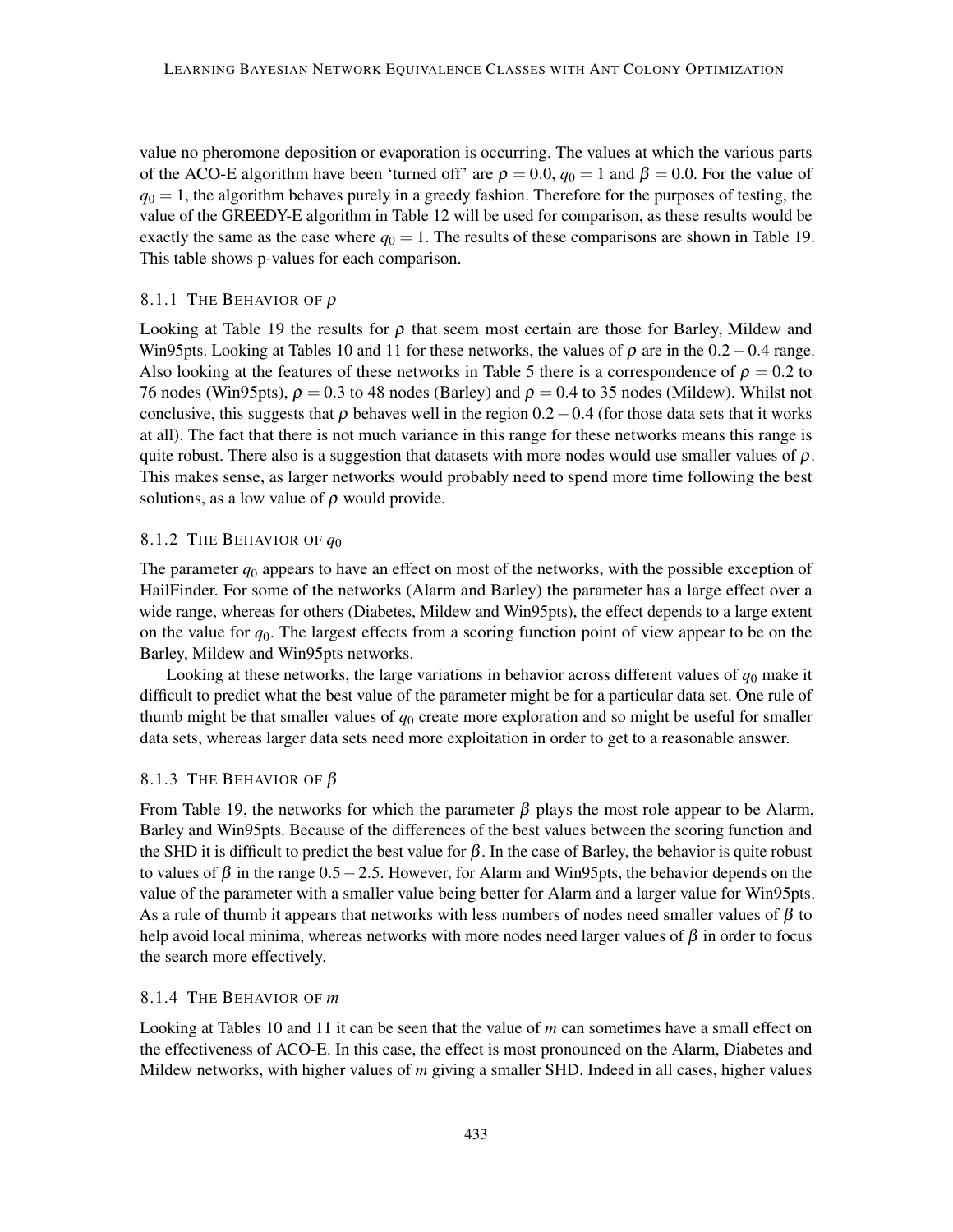of *m* never produce statistically worse results, as is to be expected. However, it is important to bear in mind the increased running times with larger values of *m*.

# 8.1.5 GENERAL DISCUSSION

The reason for the strange behavior of the HailFinder results can possibly be explained by examining it's graphs of score function and SHD against time (Figures [9](#page-35-0) and [10\)](#page-36-0). It can be seen that as the score is improving over iterations, the SHD value is *deteriorating*. This might lead one to the conclusion that there is a problem with the scoring function for the HailFinder case, perhaps with its parameters. Another plausible reason for the HailFinder and Win95pts results being out of sync with the others is that they are larger networks, which might favour more aggressive exploitation of the best-so-far solution than the smaller ones. In this case, this would correspond to lower values of  $\rho$  and higher values of *q*0. Also heuristic information might be more useful with large numbers of variables, leading to the better results with large values of  $\beta$ . Note that these problems with the HailFinder network have also been seen by [de Campos and Castellano](#page-53-12) [\(2007\)](#page-53-12).

### <span id="page-43-0"></span>8.2 Behavior of ACO-E with Respect to Test Network and Sample

In the previous section, it was seen that ACO-E can be a useful algorithm in learning the structure of Bayesian networks. It was also seen that the values of the parameters that produced the best behavior depended on the network that was being tested. Some rules of thumb that consolidate the characteristics observed in the previous section were:

- For data with more variables, have lower values of  $\rho$ , higher values of  $q_0$  and higher values of β.
- For data with less variables, have higher values of  $\rho$ , lower values of  $q_0$  and lower values of  $\beta$ .

However, it was also seen that ACO-E is not always very successful in learning. This was because little difference was seen when certain parameters were 'turned off' with certain networks. Looking again at Table [19,](#page-45-0) it seems that the networks for which the effect was most felt were the Barley, Mildew and Win95pts networks. But why is this?

Looking at Table [5](#page-25-0) there does not seem to be any discernible pattern between the network properties and the suitability of the algorithm. However, the values of the number of v-structures normalised by the number of nodes in the graph show a more definite reason. The networks with which ACO-E performed well all have a larger number of nodes that have a higher in-degree and hence a larger number of v-structures. As a result of this, data sampled from these networks is better going to match a similar network in the scoring function, i.e. one that is similar to the standard network. Because the search starts from the empty graph, it is more likely that the search would get trapped in a local minimum in trying to add enough arcs to get to the needed number. Due to ACO-E being a stochastic algorithm, it is able to avoid these local minima.

The upshot of this is that ACO-E would be a good candidate algorithm for data sampled from networks with a large number of v-structures. However, in the real world a generating network does not exist. Therefore, the experiments of Condition 5 were designed to try and estimate this quantity. The results of these experiments are shown in Table [18.](#page-40-1) It can be seen that there is some association between the results when the number of samples is at 10000 and the average number of v-structures per node. Indeed, the value of the correlation coefficient between the values is  $r = 0.94$ , which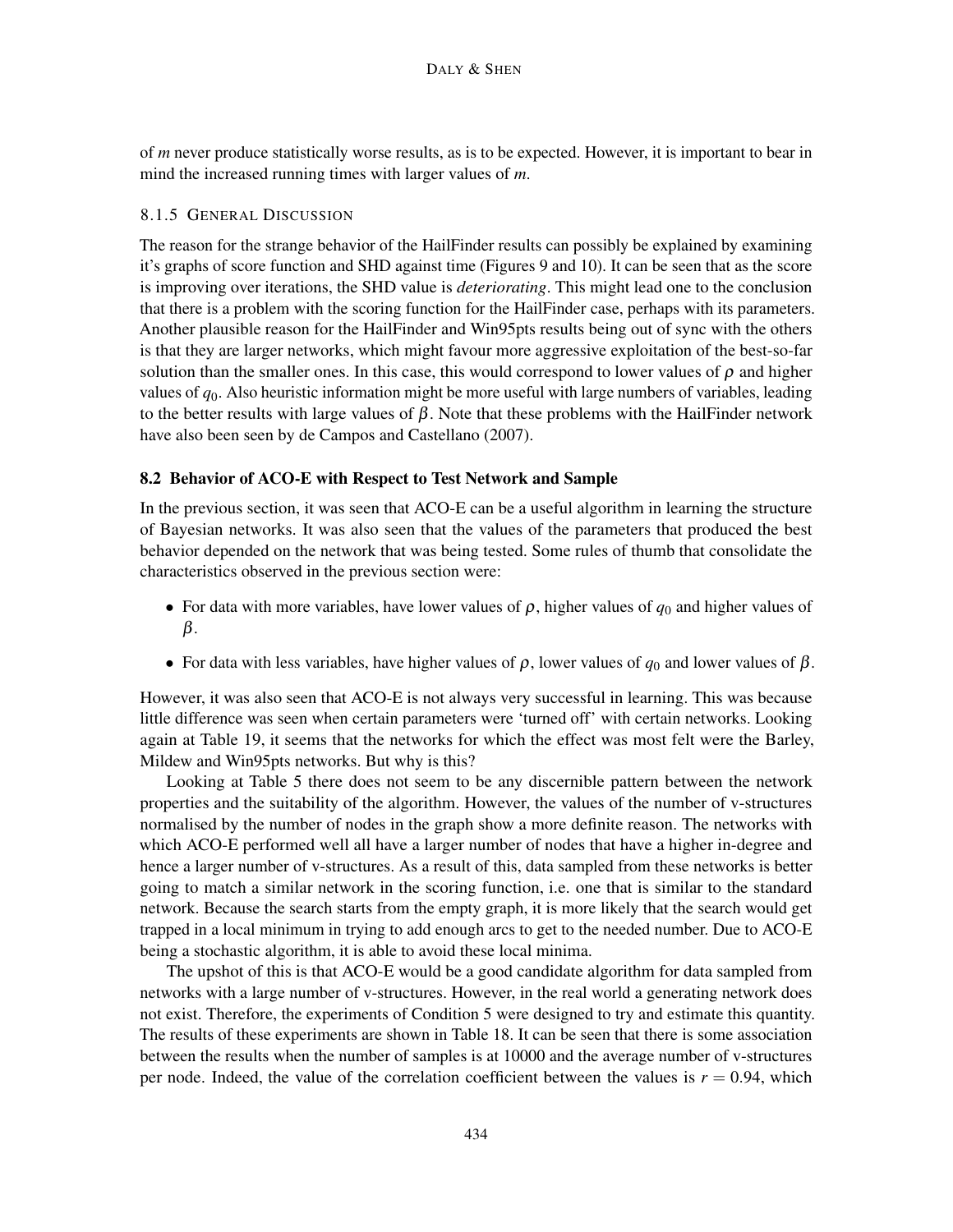indicates a linear relationship with a p-value of 0.006. However, the results are not quite the same when the number of samples decrease. For example, at 100 samples the correlation is not visible. This makes sense, as the low number of samples would not be able to support many v-structures. As such, the estimate might only be valid in the large sample limit.

However, the procedure employed in Condition 5 does indicate a way in seeing how effective of the ACO-E algorithm would be on arbitrary set of data. If the value calculated by the resampling method was low (towards 0), then ACO-E would probably not be particularly effective and a simpler algorithm would perform well. However, as the value rises, the probable number of v-structures also rises and hence ACO-E (and other methods designed to avoid local maxima) would fare better.

These ideas seem to be borne out by examining Table [14.](#page-37-0) It appears that high expected values of v-structures per node imply good performance of the ACO-E algorithm, i.e. there is an obvious large improvement in SHD. On the contrary, low expected values of v-structures per node are associated with small improvements in the SHD as the algorithm progresses.

#### 8.3 Metaheuristic Algorithm Comparison

Figures [9](#page-35-0) and [10](#page-36-0) and Table [12](#page-34-0) show the results of comparing ACO-E against other metaheuristic algorithms. It can be seen that ACO-E performs better than the other algorithms shown except in the case of the HailFinder network, where GREEDY-E gives a better result for the SHD. However, in this case, ACO-E gives a better score value. This is the same as the problem discussed in Section [8.1,](#page-41-0) that gave a better score for a worse structure.

These statements can be backed up by looking at Table [20](#page-45-1) which gives p-values for a two-tailed unpaired Mann-Whitney-U test comparing ACO-E results against the other algorithms after runs had ended. With this statistic, the smaller the number, the more significant the test. Since the results from each of the runs comes from a separate sample of the network, the correct tests would be unpaired. The data used in the tests were those from the metaheuristic algorithm comparison, i.e. over all combinations of the parameters for ACO-E and ACO-B. It seems that in most cases, the results are highly significant, which supports the assumption that ACO-E performs well. In the cases where the significance is not so high (ACO-E score compared to GREEDY-E score with the Alarm network and ACO-E score compared to GREEDY-E score with the Diabetes network), it should be noted that tiny changes to the score value can lead to large structural changes as an algorithm converges towards the optimum (generating) network. In these cases, the SHD p-values show a highly significant difference.

Comparisons were also made between the variances of the results as seen in Table [21,](#page-47-0) which gives p-values for [Conover'](#page-52-13)s [\(1999\)](#page-52-13) Squared Ranks one-tailed test. From this table can be seen that ACO-E generally has a lower standard deviation in its results after finishing its run compared to ACO-B and EPQ. Whilst the standard deviation of results compared to GREEDY-E are significantly lower with respect to the Alarm and Barley networks, in the other cases GREEDY-E seems to be the most consistent with regard to its final results.

It should be noted that non-parametric tests were used, as the results in general had non-normal distributions. It should also be noted that some of the results in the tables might seem incorrect. E.g. in Table [20,](#page-45-1) in the Win95pts-Score row, the test for ACO-B is more significant than that for GREEDY-E, even though the mean of GREEDY-E is further from ACO-E than that of ACO-B in Table [12.](#page-34-0) This is because of the larger sample size for the ACO-B test, which had 1296 samples, compared to the 216 samples for GREEDY-E.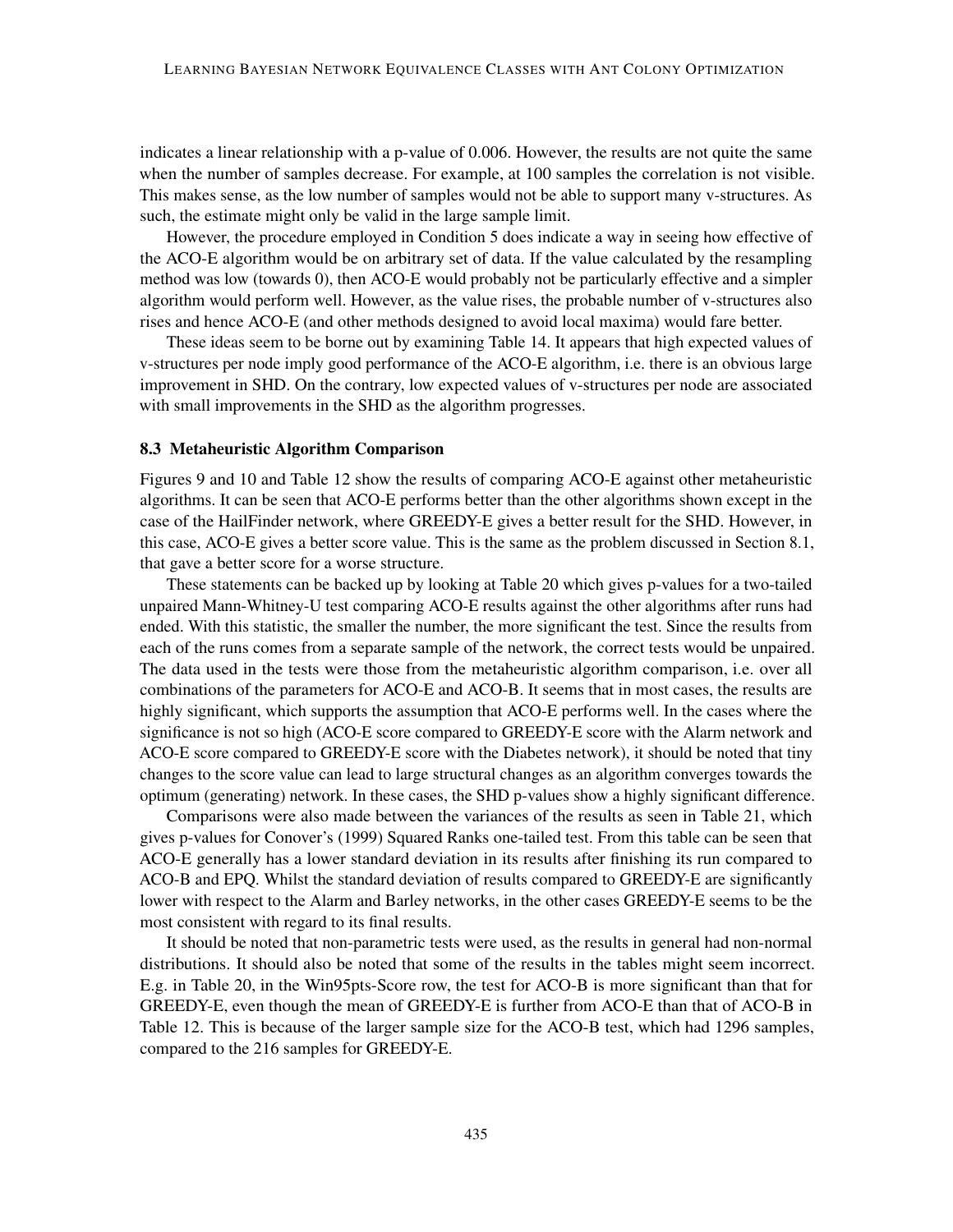|               |            | ρ                     | $q_0$                  | β                     |
|---------------|------------|-----------------------|------------------------|-----------------------|
| Alarm         | <b>SHD</b> | $8.0 \times 10^{-4}$  | $4.3 \times 10^{-91}$  | $1.3 \times 10^{-16}$ |
|               | Score      | $1.7 \times 10^{-1}$  | $2.1 \times 10^{-2}$   | $9.1 \times 10^{-3}$  |
|               | <b>SHD</b> | $1.3 \times 10^{-6}$  | $4.2 \times 10^{-230}$ | $6.9 \times 10^{-41}$ |
| <b>Barley</b> | Score      | $1.3 \times 10^{-9}$  | $2.9 \times 10^{-72}$  | $2.5 \times 10^{-26}$ |
|               | <b>SHD</b> | $1.0 \times 10^{0}$   | $3.6 \times 10^{-42}$  | $8.7 \times 10^{-1}$  |
| Diabetes      | Score      | $9.2 \times 10^{-3}$  | $2.8 \times 10^{-1}$   | $1.0 \times 10^{0}$   |
|               | <b>SHD</b> | $9.3 \times 10^{-1}$  | $3.3 \times 10^{-2}$   | $5.5 \times 10^{-3}$  |
| HailFinder    | Score      | $1.9 \times 10^{-1}$  | $1.1 \times 10^{-2}$   | $2.7 \times 10^{-2}$  |
|               | <b>SHD</b> | $5.1 \times 10^{-16}$ | $3.6 \times 10^{-125}$ | $1.0 \times 10^{0}$   |
| Mildew        | Score      | $1.4 \times 10^{-5}$  | $8.0 \times 10^{-63}$  | $3.5 \times 10^{-1}$  |
| Win95pts      | <b>SHD</b> | $4.9 \times 10^{-8}$  | $9.0 \times 10^{-41}$  | $5.3 \times 10^{-44}$ |
|               | Score      | $1.3 \times 10^{-7}$  | $2.0 \times 10^{-26}$  | $2.2 \times 10^{-18}$ |

<span id="page-45-0"></span>Table 19: Comparisons of parameter behavior

|                 |            | <b>GREEDY-E</b>        | $ACO-B$                | <b>EPQ</b>             |
|-----------------|------------|------------------------|------------------------|------------------------|
| Alarm           | <b>SHD</b> | $1.1 \times 10^{-113}$ | $1.6 \times 10^{-31}$  | $1.9 \times 10^{-118}$ |
|                 | Score      | $4.3 \times 10^{-2}$   | $6.0 \times 10^{-3}$   | $1.8 \times 10^{-18}$  |
| <b>Barley</b>   | SHD        | $9.6 \times 10^{-124}$ | $1.8 \times 10^{-92}$  | $9.3 \times 10^{-123}$ |
|                 | Score      | $5.0 \times 10^{-123}$ | $5.9 \times 10^{-96}$  | $7.0 \times 10^{-123}$ |
| <b>Diabetes</b> | SHD        | $3.1 \times 10^{-34}$  | $4.7 \times 10^{-104}$ | $1.5 \times 10^{-88}$  |
|                 | Score      | $2.5 \times 10^{-1}$   | $2.3 \times 10^{-18}$  | $4.5 \times 10^{-69}$  |
| HailFinder      | <b>SHD</b> | $3.8 \times 10^{-12}$  | $2.7 \times 10^{-237}$ | $1.8 \times 10^{-99}$  |
|                 | Score      | $4.4 \times 10^{-3}$   | $2.2 \times 10^{-93}$  | $4.6 \times 10^{-113}$ |
| Mildew          | SHD        | $2.3 \times 10^{-50}$  | $4.7 \times 10^{-160}$ | $7.5 \times 10^{-115}$ |
|                 | Score      | $7.4 \times 10^{-62}$  | $5.7 \times 10^{-114}$ | $5.3 \times 10^{-118}$ |
| Win95pts        | SHD        | $1.5 \times 10^{-42}$  | $\Omega$               | $4.8 \times 10^{-123}$ |
|                 | Score      | $3.0 \times 10^{-37}$  | $4.1 \times 10^{-53}$  | $5.0 \times 10^{-123}$ |

<span id="page-45-1"></span>Table 20: p-values for Mann-Whitney *U* test, 10,000 samples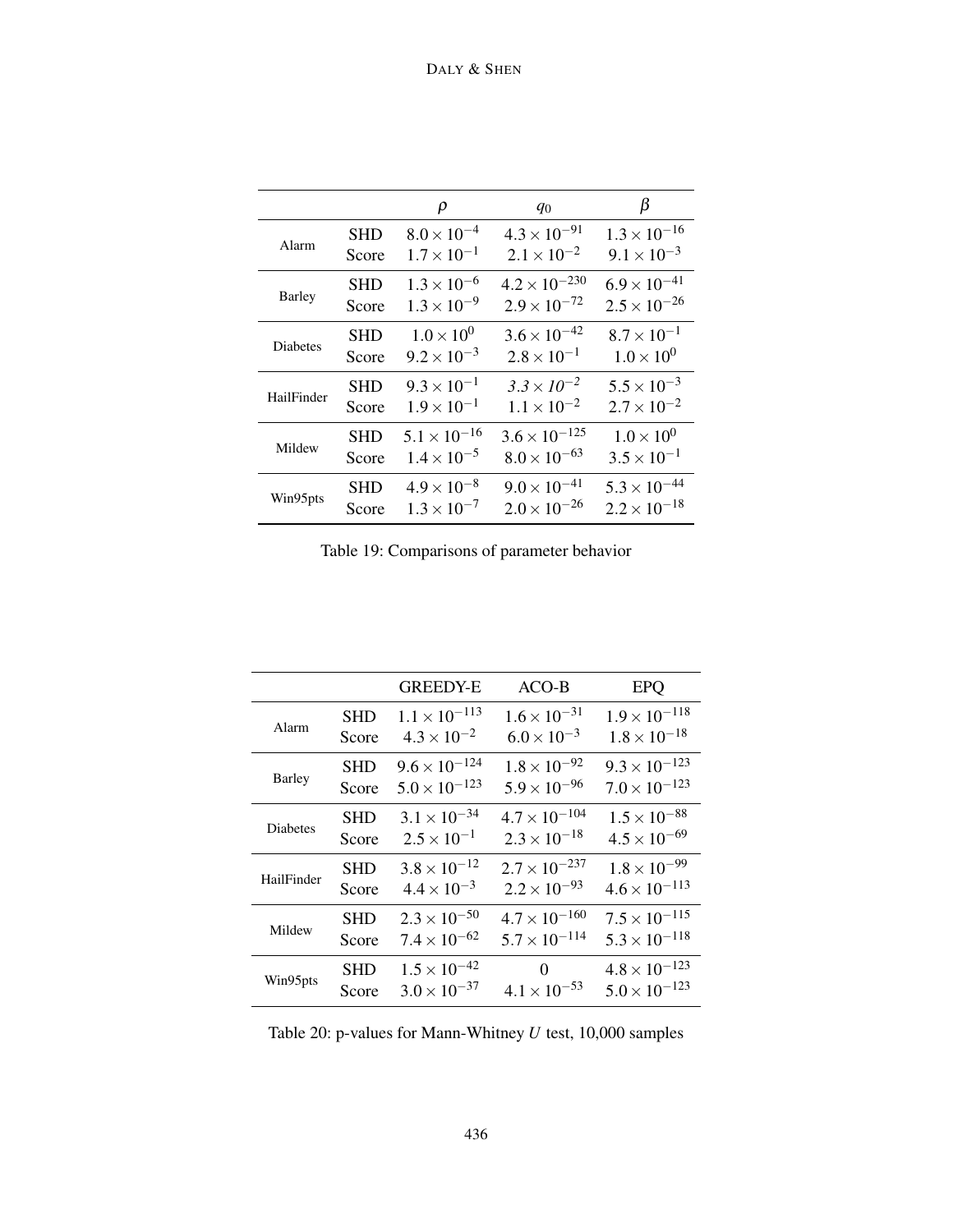Further results from Condition 4 confirm these findings. In those experiments, the same algorithms were run with the parameters tuned. The results of these experiments can be seen in Table [17.](#page-40-0) The findings from these results are similar to the ones discussed above, with some differences. ACO-E outperforms the other algorithms with the SHD and test score measures in all cases except for the HailFinder network, where GREEDY-E is better, as above. The differences between ACO-E and ACO-B, its main competitor, are not as pronounced, but still exist. With the Alarm, Barley and Mildew networks the practical difference is quite small, whereas with the Diabetes, HailFinder and Win95pts networks it is still quite large. However, even with this, ACO-E can be said to perform better in three areas:

- ACO-E is more robust with respect to the parameter values input. Comparing the tunedparameter-value results to the results across all parameter values, it can be seen that ACO-E is not as sensitive to the values as ACO-B. This implies that ACO-E could be used in a learning problem without a long parameter optimization stage. Note that reasonable parameter values are still important, as discussed in Section [8.1.](#page-41-0)
- ACO-E converges faster to optimum values than ACO-B, in terms of the number of iterations. For example, in the Barley, Mildew and Win95pts cases, ACO-E reaches it's best SHD value in 20 iterations, whereas ACO-B takes about 200 iterations.
- ACO-E generally provides a smaller variance in output values than the other algorithms. This can be important in situations where a robust output is needed.

#### 8.4 State-of-the-Art Algorithm Comparison

In this section, the comparison of ACO-E against other state-of-the-art Bayesian network structure learning algorithms will be analyzed. As shown in Table [13,](#page-34-1) ACO-E appears to have good performance against these other algorithms. The results of statistical comparisons of ACO-E against these algorithms are shown in Table [22.](#page-47-1)

In this table are shown p-values for individual comparisons of ACO-E against the other algorithms. The test used for all these comparisons was the Mann-Whitney *U* test. This test was used, as the distributions were found to be not normal. At the foot of the table is the combined p-value found from the individual p-values above it. This is the total p-value for comparing ACO-E against all the other algorithms. The method of combining these values was

$$
p_{combined} = 1 - \prod_{i=1}^{n} 1 - p_i,
$$

where  $p_i$  is the p-value of entry  $i$  in the table, there being  $n$  values in total. This method of combining the p-values is needed because of the chance of causing a Type I error otherwise. A Type I error is a false positive result, i.e. the null hypothesis is rejected when it should not be. This can occur in this case because if an experiment with a small chance of failing is repeated enough times, there will be a large chance that at least one of them will fail. It should be noted that the value at the foot of Alarm does not combine all the p-values above it. Instead it leaves out those of 'SC  $k = 10$ ', 'PC' and 'OR2  $k = 5'$ . This was because the median results for these figures were close to that of ACO-E and would have pushed the p-value very high. Therefore, the overall test is only valid for the tests that do not include the three just mentioned.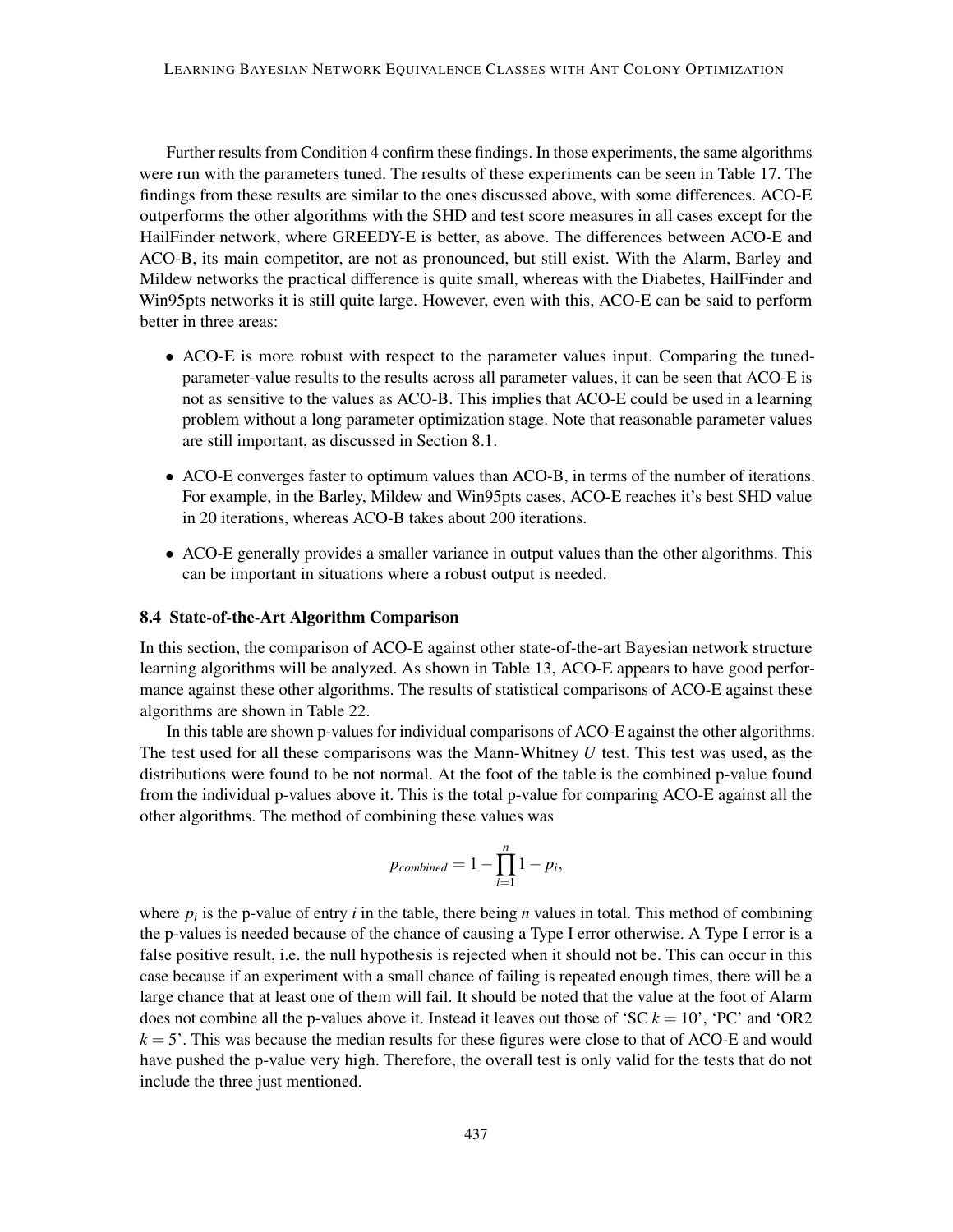|               |             | <b>GREEDY-E</b>        | $ACO-B$                                             | <b>EPQ</b>                       |
|---------------|-------------|------------------------|-----------------------------------------------------|----------------------------------|
|               | <b>SHD</b>  | $3.6 \times 10^{-84}$  | $2.4 \times 10^{-252}$                              | $\sqrt{5.3 \times 10^{-104}}$    |
| Alarm         | <b>ESHD</b> | $4.1 \times 10^{-103}$ | 0                                                   | $7.3 \times 10^{-117}$           |
|               | Score       | $8.0 \times 10^{-2}$   | $1.3 \times 10^{-1}$                                | $5.0 \times 10^{-5}$             |
|               | <b>SHD</b>  | $1.3 \times 10^{-61}$  | $1.5 \times 10^{-274}$                              | $2.3 \times 10^{-66}$            |
| <b>Barley</b> | <b>ESHD</b> | $6.2 \times 10^{-44}$  | $7.6 \times 10^{-277}$                              | $1.6 \times 10^{-69}$            |
|               | Score       | $1.5 \times 10^{-66}$  | 0                                                   | $4.6 \times 10^{-146}$           |
|               | <b>SHD</b>  | $\mathbf{1}$           | $1.5 \times 10^{-3}$                                | $1.0 \times 10^{-4}$             |
| Diabetes      | <b>ESHD</b> | 1                      | $1.2 \times 10^{-13}$                               | $3.1 \times 10^{-5}$             |
|               | Score       | $4.8 \times 10^{-1}$   | $2.1 \times 10^{-4}$                                | $7.3 \times 10^{-8}$             |
|               | <b>SHD</b>  | 1                      | $2.0 \times 10^{-153}$                              | $2.6 \times \overline{10^{-62}}$ |
| HailFinder    | <b>ESHD</b> | $\mathbf{1}$           | $2.5 \times 10^{-169}$                              | $2.0 \times 10^{-58}$            |
|               | Score       | $9.1 \times 10^{-1}$   | $4.3 \times 10^{-23}$                               | $1.3 \times 10^{-143}$           |
|               | <b>SHD</b>  | $\mathbf{1}$           | $\frac{1.5 \times 10^{-111}}{1.5 \times 10^{-111}}$ | $9.3 \times 10^{-54}$            |
| Mildew        | <b>ESHD</b> | 1                      | $1.3 \times 10^{-77}$                               | $1.9 \times 10^{-49}$            |
|               | Score       | 1                      | $1.5 \times 10^{-85}$                               | $8.3 \times 10^{-79}$            |
|               | <b>SHD</b>  | 1                      | $5.7 \times 10^{-209}$                              | $5.4 \times 10^{-12}$            |
| Win95pts      | <b>ESHD</b> | 1                      | $8.7 \times 10^{-210}$                              | $1.4 \times 10^{-13}$            |
|               | Score       | $5.8 \times 10^{-1}$   | $2.6 \times 10^{-26}$                               | $3.2 \times 10^{-38}$            |

<span id="page-47-0"></span>Table 21: p-values for Conover's squared ranks test, 10,000 samples

|              | Alarm                | Barley               | HailFinder           | Mildew               |
|--------------|----------------------|----------------------|----------------------|----------------------|
| <b>MMHC</b>  | $3.2 \times 10^{-2}$ | $2.1 \times 10^{-8}$ | $2.1 \times 10^{-8}$ | $2.1 \times 10^{-8}$ |
| OR1 $k = 5$  | $5.9 \times 10^{-4}$ | $2.1 \times 10^{-8}$ | $2.1 \times 10^{-8}$ | $2.1 \times 10^{-8}$ |
| OR1 $k = 10$ | $1.9 \times 10^{-5}$ | $2.1 \times 10^{-8}$ | $2.1 \times 10^{-8}$ | $2.1 \times 10^{-8}$ |
| OR1 $k = 20$ | $4.1 \times 10^{-8}$ | $2.1 \times 10^{-8}$ | $2.1 \times 10^{-8}$ | $2.1 \times 10^{-8}$ |
| OR2 $k = 5$  | $3.5 \times 10^{-2}$ | $2.1 \times 10^{-8}$ | $2.1 \times 10^{-8}$ | $2.1 \times 10^{-8}$ |
| OR2 $k = 10$ | $1.4 \times 10^{-7}$ | $1.1 \times 10^{-5}$ | $2.1 \times 10^{-8}$ | $2.1 \times 10^{-8}$ |
| OR2 $k = 20$ | $2.1 \times 10^{-8}$ | $3.8 \times 10^{-6}$ | $2.1 \times 10^{-8}$ | $2.1 \times 10^{-8}$ |
| $SC k = 5$   | $2.1 \times 10^{-8}$ | $2.1 \times 10^{-8}$ | $2.1 \times 10^{-8}$ | N/A                  |
| $SC k = 10$  | $8.1 \times 10^{-1}$ | N/A                  | N/A                  | N/A                  |
| <b>GS</b>    | $2.1 \times 10^{-8}$ | $4.3 \times 10^{-7}$ | $2.1 \times 10^{-8}$ | $2.1 \times 10^{-8}$ |
| PC.          | $4.0 \times 10^{-1}$ | $2.1 \times 10^{-8}$ | $2.1 \times 10^{-8}$ | $2.1 \times 10^{-8}$ |
| <b>TPDA</b>  | $6.5 \times 10^{-4}$ | $2.1 \times 10^{-8}$ | $2.1 \times 10^{-8}$ | $2.1 \times 10^{-8}$ |
| <b>GES</b>   | N/A                  | $2.1 \times 10^{-8}$ | $2.1 \times 10^{-8}$ | $2.1 \times 10^{-6}$ |
| Total        | $3.3 \times 10^{-2}$ | $1.6 \times 10^{-5}$ | $2.5 \times 10^{-7}$ | $2.3 \times 10^{-6}$ |

<span id="page-47-1"></span>Table 22: p-values comparing ACO-E against state-of-the-art algorithms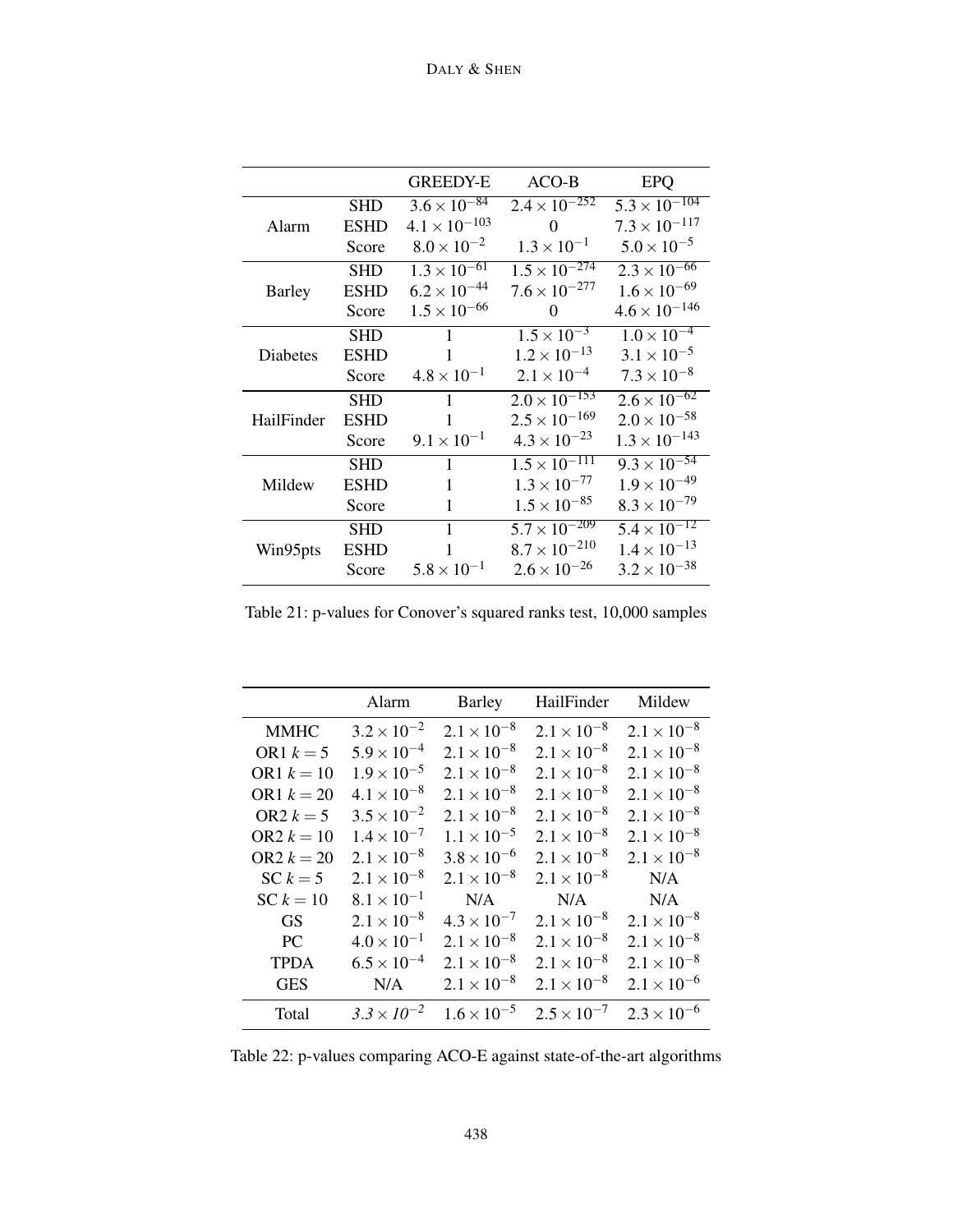The results given in Table [13](#page-34-1) appear to be indicative of the results as given in Section [8.1.](#page-41-0) As discussed there, ACO-E had some effect with learning in the Alarm network, especially against a straight greedy search. However, most of this effectiveness appeared to come from the randomness of the search, and did not make much use of the  $\rho$  and  $\beta$  parameters.

On the networks which ACO-E performed well, Barley and Mildew, this performance is reflected across to the current results as it also performed well here. The results for the HailFinder network seem odd, as the ACO-E algorithm did no better than a search using GREEDY-E. However, in this figure, the performance of GES can also seen to be doing well. As GES works in the space of equivalence classes of Bayesian networks, it is postulated that ACO-E performs well because of the structure of the search space.

As ever, comparisons must be taken tentatively, especially in this case, as the results given by [Tsamardinos, Brown et al.](#page-56-14) only have five samples.

#### 8.5 Computational Complexity of ACO-E

The results of experimental Condition 3 show two figures [\(11](#page-38-0) and [12\)](#page-39-0) related to the computational complexity of ACO-E. The first shows that total number of score function evaluations during the algorithm run, the second shows the number of distinct score function evaluations. Both of these are counted, as score function evaluations are usually cached in order to improve running times.

It can be surmized that in general, larger sample sizes imply more evaluations. This makes sense, as larger samples can support networks with more arcs. Since the algorithm starts as the empty graph, it would take more moves and hence more evaluations to get to a maximum. It can also be seen that the total number of evaluations is in general, linear with respect to the number of iterations passed.

Looking at the plots of Figure [12,](#page-39-0) it can be seen that the number of distinct function evaluations is many magnitudes less than the total number of evaluations. It can also be noted that most of the distinct function evaluations take place within the first twenty to thirty iterations and gradually tails off in a logarithmic fashion. This is to be expected, as at the beginning, the algorithm will explore many new paths when the pheromone is more evenly distributed. The scores for these paths will be cached and so not have to be computed again. This means that over time, less and less new score function applications will be needed. However, it is worthwhile noticing that in many cases the plots do not level out. This implies that new paths are being taken and that the algorithm is not stagnating.

To finish up, it is worthwhile comparing the complexity of ACO-E to the other metaheuristic algorithms that were tested. Looking at Table [17,](#page-40-0) it appears that ACO-E has a much higher computational complexity than the other algorithms. However, it can be seen that most of these evaluations are not distinct. Since evaluations are normally cached and cache lookup can proceed in constant time, the total score evaluation results are not too important. Focusing instead on distinct score evaluation results, it can be seen that there is not much difference between ACO-E and the other algorithms in terms of actual score function evaluations. Since this is often the dominant factor in algorithm running time, the complexity of the algorithms can be observed as quite similar.

# 9. Conclusions and Future Directions

The main results in this paper were on the development of the ACO-E algorithm as an implementation of the ACO metaheuristic to the problem of learning a Bayesian network structure that provides a good fit to a set of data. In a nutshell, ACO-E performed well in reconstructing test networks, from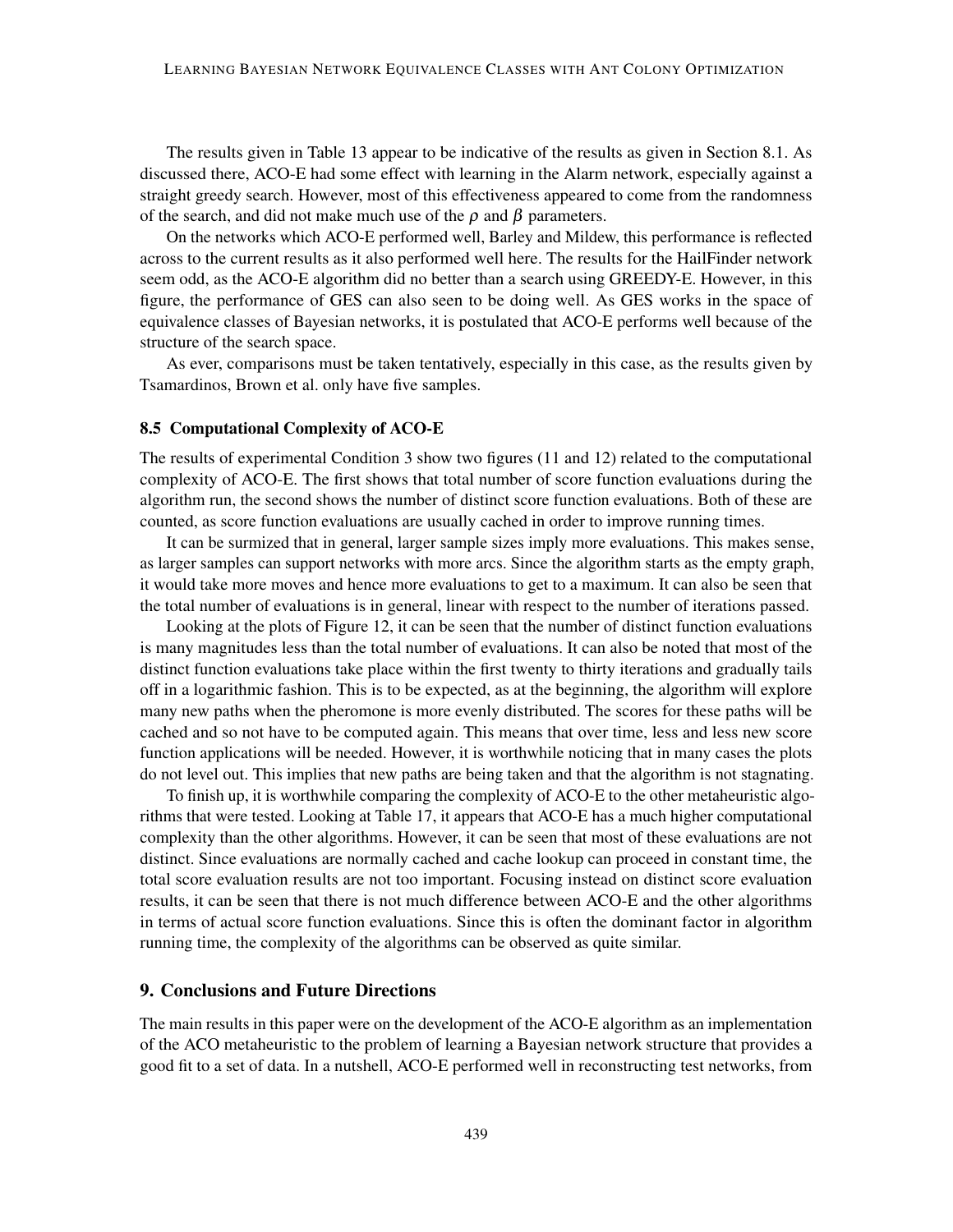which data was sampled. A more detailed look at the behavior of ACO-E depending on its parameters, the type of test network and compared to other algorithms will now be given.

# 9.1 ACO-E Behavior as its Parameters are Varied

In analyzing the behavior of ACO-E as a function of its parameters, the best and worst performing figures were compared, across each range of parameter. The best result was found when the parameter setting produced either the highest score or the smallest difference from the test network. The worst result was found when the parameter was 'switched off', i.e. when it had no effect on the algorithm's behavior.

For all parameters, there was a difference between the behavior of the best and the worst settings. Whether this difference was significant or not depended on the particular network being used as a test; some networks responded better to the algorithm than others. For those networks that ACO-E worked well with, the following trends were noticed:

- For data with more features, lower values of  $\rho$ , higher values of  $q_0$  and higher values of  $\beta$ worked better; and
- For data with less features, higher values of  $\rho$ , lower values of  $q_0$  and lower values of  $\beta$  worked better;

where  $\rho$  is the rate of pheromone deposition/evaporation,  $q_0$  is the balance between exploration and exploitation and  $\beta$  is the power of the heuristic in the probabilistic transition rule.

# <span id="page-49-0"></span>9.2 The Utility of ACO-E as a Function of the Test Network and Sample

It was noticed that ACO-E performed better on some of the test networks than others. The networks that it fared best with were Barley, Mildew and Win95pts, described in Section [6.1.1.](#page-24-0) On closer examination of these networks it was found that they had a large average v-structure (as discussed in Section [6.1.1\)](#page-24-0) per node value.

The reason that this might make a difference is because nodes with a large number of v-structures imply more possible local maxima in the search space. Greedy methods would run into these maxima, whereas ACO-E is able to find its way around them because of its stochastic nature of not always choosing the best move. Experiments were run to estimate the average v-structure per node value and a correspondence was found in the large sample case. In general, the method used in the experiment could be used to estimate the usefulness of ACO-E in particular situations.

# 9.3 ACO-E Performance Compared to Similar Algorithms

The results of Sections [7.1](#page-30-0) and [7.4](#page-31-0) show that ACO-E performs well against other algorithms that are similar in nature. These other algorithms were:

- GREEDY-E, which performs a greedy search in the space of equivalence classes of Bayesian network structures [\(Chickering,](#page-52-2) [2002a\)](#page-52-2);
- EPQ, which performs an evolutionary programming search in the space of equivalence classes [\(Cotta & Muruzábal,](#page-53-11) [2004;](#page-53-11) [Muruzábal & Cotta,](#page-55-11) [2004\)](#page-55-11); and
- ACO-B, which performs a search using ACO in the space of DAGs [\(de Campos, Fernández-](#page-53-2)[Luna et al.,](#page-53-2) [2002\)](#page-53-2).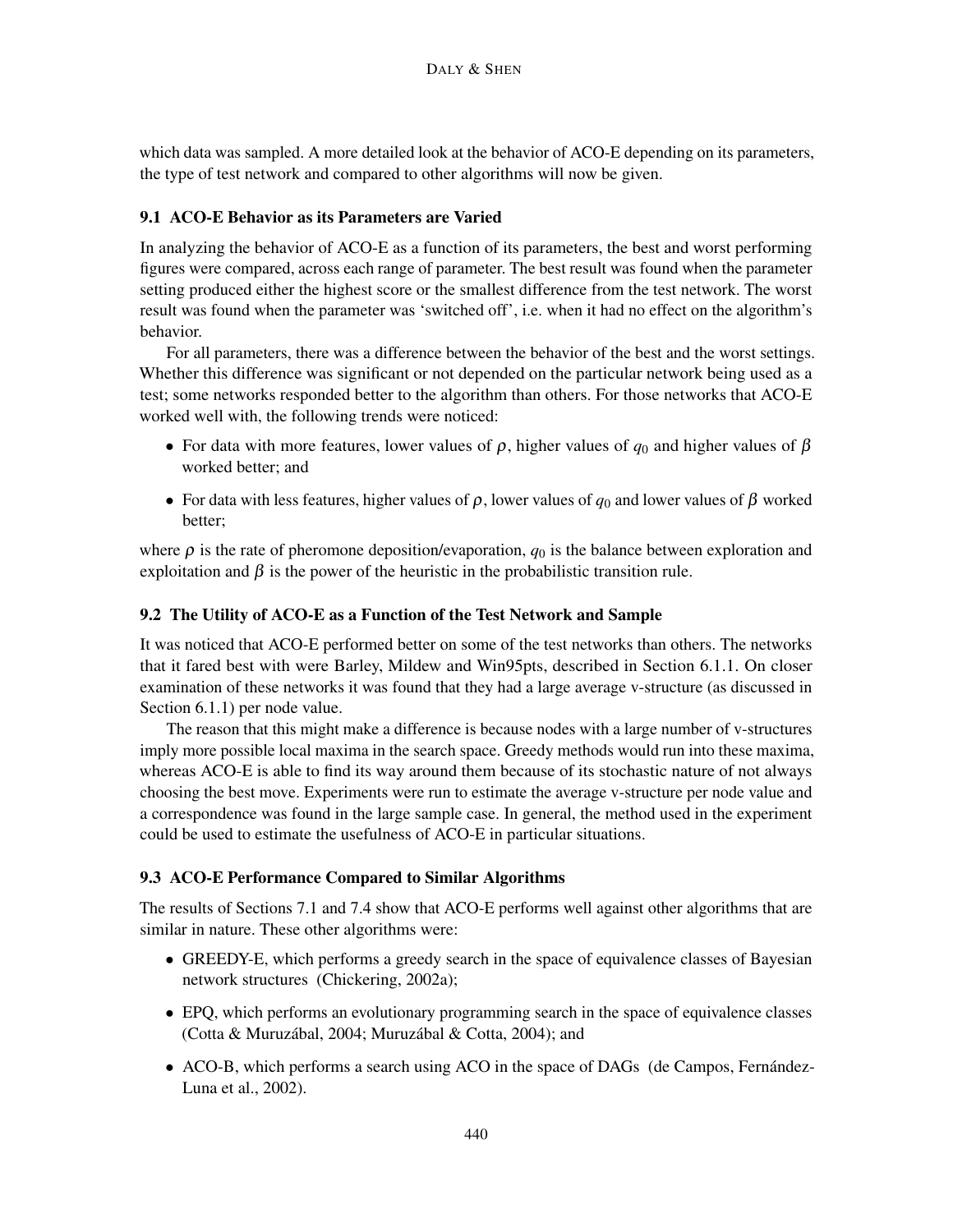In all cases, the BDeu score of ACO-E was better than the score of the other algorithms, at every iteration. In the case of the structural differences, it was better in all cases, except that of the HailFinder network, where the odd behavior of the scoring function meant better BDeu scores implied worse structural differences. Concurring with the discussion above in [9.2,](#page-49-0) the networks for which ACO-E performed best were the Barley, Mildew and Win95pts networks.

ACO-E was also shown to be comparable in computational complexity to the other metaheuristic algorithms.

#### 9.4 ACO-E Performance Compared to Alternative State-of-the-Art Algorithms

Similar to the section above, ACO-E performed well in comparison to other state-of-the-art Bayesian network structure learning algorithms, performing better in 3 out the 4 tested: Barley, Mildew and HailFinder. The first two are networks in which it performed well in the self test. With the HailFinder network it is postulated that the results are good because of the search space; good results were also shown for the greedy equivalent search (GES) algorithm, which also searches through the space of equivalence classes.

Whilst ACO-E did not perform best with the Alarm network, it did not perform badly either, coming joint third in the rankings. The reasons for the performance on the Alarm network are discussed in Section [8.2.](#page-43-0)

# 9.5 Extending ACO-E to Increase Performance and Scalability

Since validity checking is the slowest part of the ACO-E algorithm, it currently remains the first issue which must be dealt with, in order to improve running times. However, if that problem is solved then the focus will turn back to the other parts of the algorithm, particularly the scoring function.

Reducing the Number of Scoring Function Evaluations One very easy way in cutting down the number of score evaluations would be to have a static heuristic defined that could say, e.g. what would be the benefit of adding an arc to the empty graph. In this way, scoring functions would only have to be evaluated once per move and hence lead to a speeding up of the algorithm. With a situation like this, local search would become more important in order to 'finish off' traversals to the best possible positions.

Pruning the Search Space Recently, hybrid learning algorithms have shown good success in learning Bayesian network structures, whilst cutting down on running time, sometimes dramatically. They generally work by using a conditional independence test to discover nodes that would likely be connected to a given node and remove the rest of them from consideration. This has the effect of requiring less scoring function evaluations, thus speeding up the algorithm and requiring less memory to store the results of evaluations. With no bound on the number of possible parents, the number of cached values would grow at least quadratically with the number of variables and eventually exhaust the computer's memory.

Applying ACO-E with Different Search Operators to Better Avoid Local Maxima According to Castelo and Kočka [\(2003\)](#page-52-14), there are certain operators that are able to avoid local maxima in a search space, provided that the sample size tends to infinity. An example of these are the operators given by [Chickering](#page-52-8) [\(2002b\)](#page-52-8) that are used in a greedy search in the space of equivalence classes of structures (GES).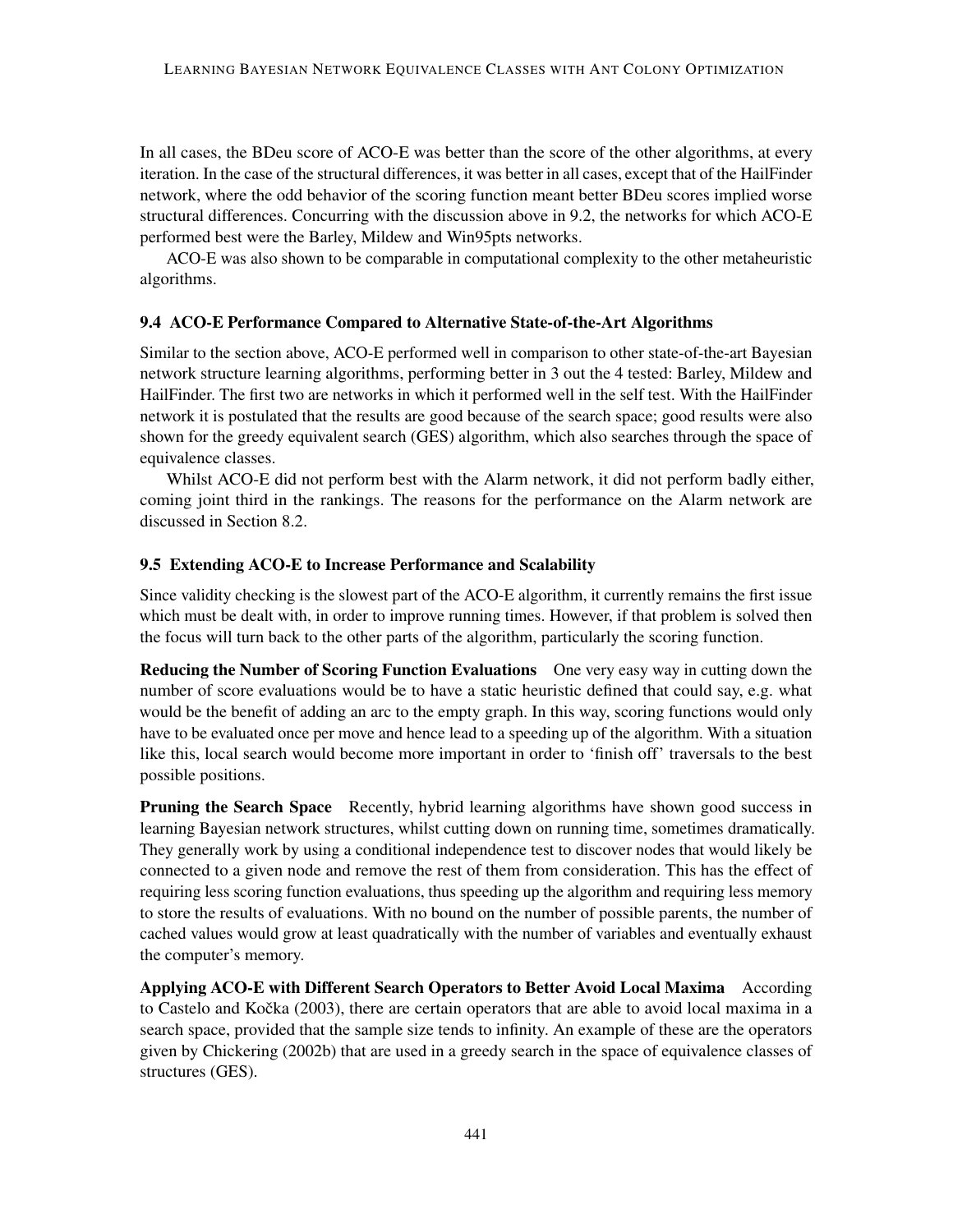However, at small sample sizes these guarantees are not strictly true and search algorithms can still get caught in maxima. An example of a method that tries to avoid these is the KES algorithm of Nielsen, Kočka, and Peña [\(2003\)](#page-55-13), which uses the operators in GES, but has a parameter that controls how often the algorithm acts greedily; when the algorithm does not act greedily, it chooses a move that is not necessarily the best. Experiments show that KES behaves better than GES most of the time.

This procedure bears some similarities to ACO-E. If the randomness was augmented by pheromone and heuristics, there is a possibility that performance would improve even more.

#### Acknowledgments

The authors are grateful to the Associate Editor and reviewers for their comments, which were very helpful in guiding the revision of this research.

#### References

- <span id="page-51-8"></span>Abramson, B., Brown, J., Edwards, W., Murphy, A., & Winkler, R. L. (1996). Hailfinder: A Bayesian system for forecasting severe weather. *International Journal of Forecasting*, *12*(1), 57–71. doi[:10.1016/0169-2070\(95\)00664-8.](http://dx.doi.org/10.1016/0169-2070(95)00664-8)
- <span id="page-51-3"></span>Acid, S., & de Campos, L. M. (2003). Searching for Bayesian network structures in the space of restricted acyclic partially directed graphs. *Journal of Artificial Intelligence Research*, *18*, 445–490.
- <span id="page-51-0"></span>Aitken, S., Jirapech-Umpai, T., & Daly, R. (2005). Inferring gene regulatory networks from classified microarray data: Initial results. *BMC Bioinformatics*, *6*(Suppl 3), S4. doi[:10.1186/1471-2105-6-](http://dx.doi.org/10.1186/1471-2105-6-S3-S4) [S3-S4.](http://dx.doi.org/10.1186/1471-2105-6-S3-S4)
- <span id="page-51-2"></span>Akaike, H. (1974). A new look at the statistical model identification. *IEEE Transactions on Automatic Control*, *19*(6), 716–723. doi[:10.1109/TAC.1974.1100705.](http://dx.doi.org/10.1109/TAC.1974.1100705)
- <span id="page-51-4"></span>Andersson, S. A., Madigan, D., & Perlman, M. D. (1997). A characterization of Markov equivalence classes for acyclic digraphs. *The Annals of Statistics*, *25*(2), 505–541. doi[:10.1214/aos/1031833662.](http://dx.doi.org/10.1214/aos/1031833662)
- <span id="page-51-7"></span>Andreassen, S., Hovorka, R., Benn, J., Olesen, K. G., & Carson, E. (1991). A model-based approach to insulin adjustment. In *Proceedings of the Third Conference on Artificial Intelligence in Medicine (AIME 91)*, volume 44 of *Lecture Notes in Medical Informatics*, (pages 239–249).
- <span id="page-51-6"></span>Baluja, S. (1994). Population-based incremental learning: A method for integrating genetic search based function optimization and competitive learning. Technical Report CMU-CS-94-163, School of Computer Science, Carnegie Mellon University.
- <span id="page-51-5"></span>Beinlich, I., Suermondt, H., Chavez, R., & Cooper, G. (1989). The ALARM monitoring system: A case study with two probabilistic inference techniques for belief networks. In *Proceedings of the Second European Conference on Artificial Intelligence in Medicine (AIME 89)*, volume 38 of *Lecture Notes in Medical Informatics*, (pages 247–256). Springer.
- <span id="page-51-1"></span>Birattari, M., Caro, G. D., & Dorigo, M. (2002). Toward the formal foundation of ant programming. In *Proceedings of the Third International Workshop on Ant Algorithms*, volume 2463 of *Lecture*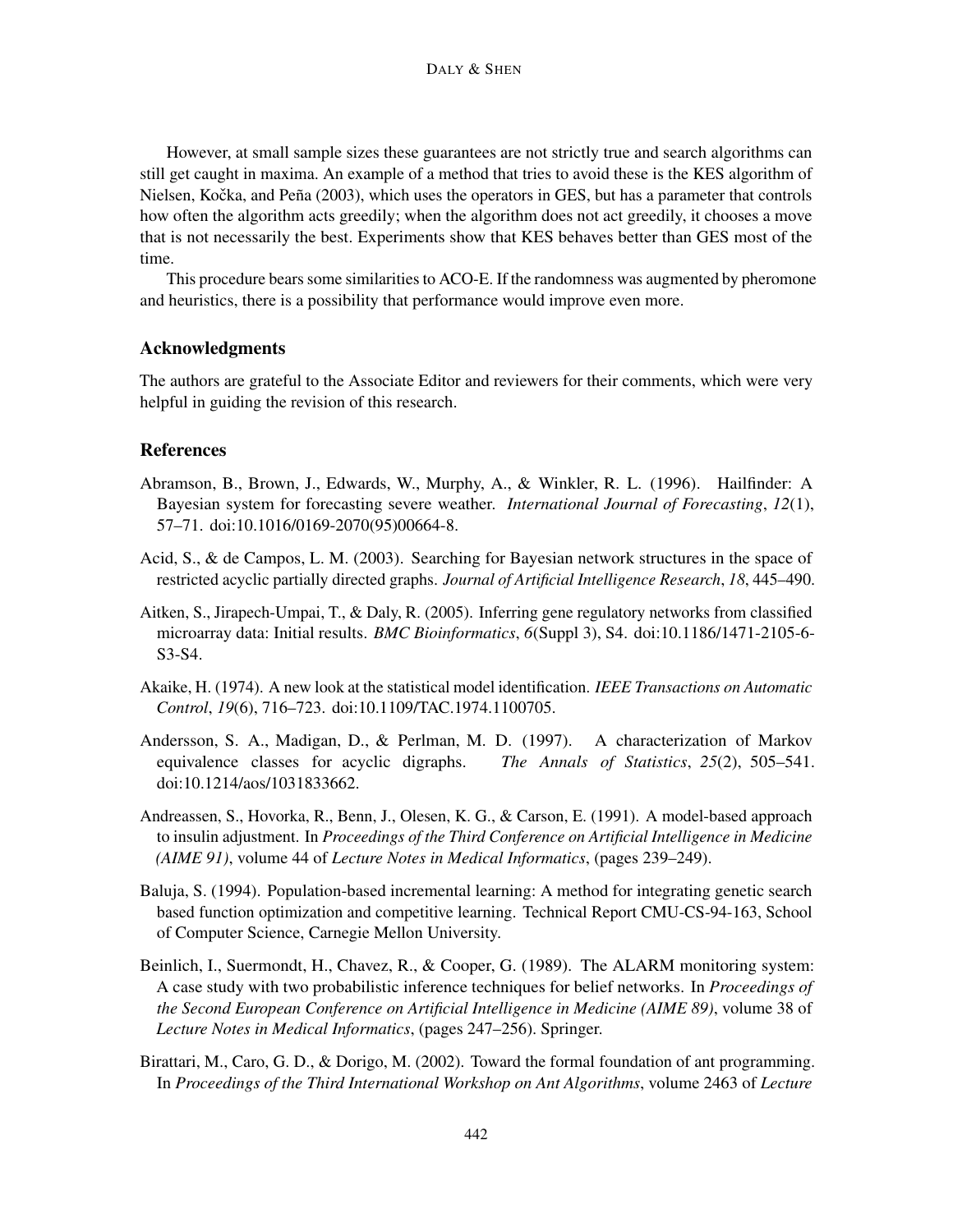*Notes in Computer Science*, (pages 188–201). Springer-Verlag.

- <span id="page-52-11"></span>Bonabeau, E., Dorigo, M., & Theraulaz, G. (1999). *Swarm Intelligence: From Natural to Artificial Systems*. Studies in the Sciences of Complexity. Oxford University Press.
- <span id="page-52-9"></span>Bullnheimer, B., Hartl, R. F., & Strauss, C. (1999). An improved ant system algorithm for the vehicle routing problem. *Annals of Operations Research*, *89*, 319–328. doi[:10.1023/A:1018940026670.](http://dx.doi.org/10.1023/A:1018940026670)
- <span id="page-52-5"></span>Buntine, W. (1991). Theory refinement on Bayesian networks. In B. D'Ambrosio, & P. Smets (Eds.), *Proceedings of the Seventh Annual Conference on Uncertainty in Artificial Intelligence (UAI '91)*, (pages 52–60). Morgan Kaufmann.
- <span id="page-52-14"></span>Castelo, R., & Kočka, T. (2003). On inclusion-driven learning of Bayesian networks. *Journal of Machine Learning Research*, *4*, 527–574.
- <span id="page-52-12"></span>Cheng, J., Greiner, R., Kelly, J., Bell, D., & Liu, W. (2002). Learning Bayesian networks from data: An information-theory based approach. *Artificial Intelligence*, *137*(1–2), 43–90. doi[:10.1016/S0004-](http://dx.doi.org/10.1016/S0004-3702(02)00191-1) [3702\(02\)00191-1.](http://dx.doi.org/10.1016/S0004-3702(02)00191-1)
- <span id="page-52-7"></span>Chickering, D. M. (1995). A transformational characterization of equivalent Bayesian network structures. In P. Besnard, & S. Hanks (Eds.), *Proceedings of the Eleventh Conference on Uncertainty in Artificial Intelligence (UAI-95)*, (pages 87–98). Morgan Kaufmann.
- <span id="page-52-0"></span>Chickering, D. M. (1996a). Learning Bayesian networks is NP-complete. In D. Fisher, & H.-J. Lenz (Eds.), *Learning from Data: Artificial Intelligence and Statistics V*, volume 112 of *Lecture Notes in Statistics*, (pages 121–130). Springer.
- <span id="page-52-6"></span>Chickering, D. M. (1996b). Learning equivalence classes of Bayesian network structures. In E. Horvitz, & F. Jensen (Eds.), *Proceedings of the Twelfth Conference on Uncertainty in Artificial Intelligence (UAI-96)*, (pages 150–157). Morgan Kaufmann.
- <span id="page-52-2"></span>Chickering, D. M. (2002a). Learning equivalence classes of Bayesian-network structures. *Journal of Machine Learning Research*, *2*, 445– 498.
- <span id="page-52-8"></span>Chickering, D. M. (2002b). Optimal structure identification with greedy search. *Journal of Machine Learning Research*, *3*, 507–554.
- <span id="page-52-1"></span>Chickering, D. M., Geiger, D., & Heckerman, D. (1996). Learning Bayesian networks: Search methods and experimental results. In D. Fisher, & H.-J. Lenz (Eds.), *Learning from Data: Artificial Intelligence and Statistics V*, volume 112 of *Lecture Notes in Statistics*, (pages 112–128). Springer.
- <span id="page-52-3"></span>Chickering, D. M., Heckerman, D., & Meek, C. (2004). Large-sample learning of Bayesian networks is NP-hard. *Journal of Machine Learning Research*, *5*, 1287–1330.
- <span id="page-52-13"></span>Conover, W. J. (1999). *Practical Nonparametric Statistics*. John Wiley & Sons, Third edition.
- <span id="page-52-4"></span>Cooper, G. F., & Herskovits, E. (1992). A Bayesian method for the induction of probabilistic networks from data. *Machine Learning*, *9*(4), 309–347. doi[:10.1007/BF00994110.](http://dx.doi.org/10.1007/BF00994110)
- <span id="page-52-10"></span>Costa, D., & Hertz, A. (1997). Ants can colour graphs. *Journal of the Operational Research Society*, *48*(3), 295–305. doi[:10.1057/palgrave.jors.2600357.](http://dx.doi.org/10.1057/palgrave.jors.2600357)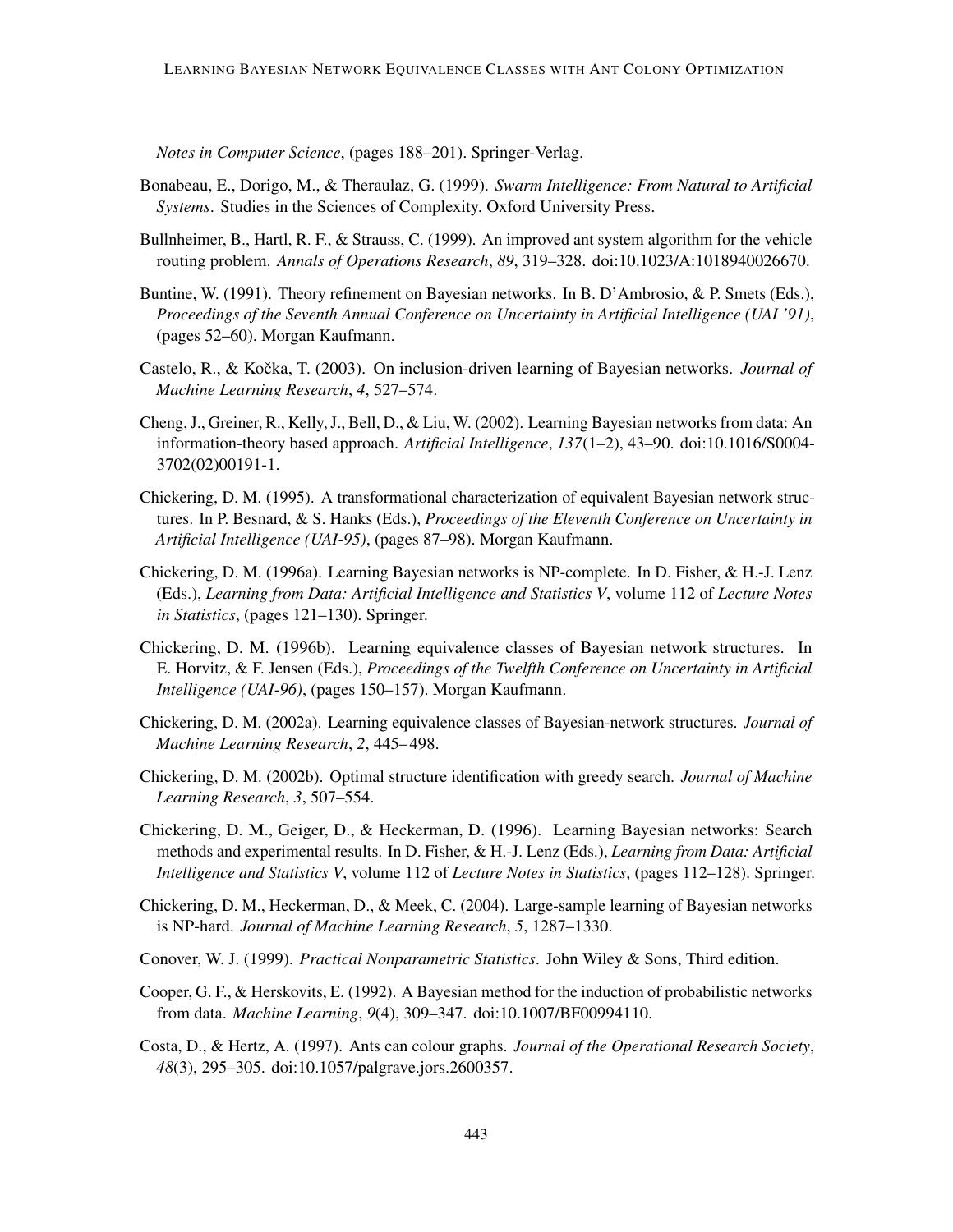- <span id="page-53-11"></span>Cotta, C., & Muruzábal, J. (2004). On the learning of Bayesian network graph structures via evolutionary programming. In P. Lucas (Ed.), *Proceedings of the Second European Workshop on Probabilistic Graphical Models*, (pages 65–72).
- <span id="page-53-3"></span>Cowell, R. (2001). Conditions under which conditional independence and scoring methods lead to identical selection of Bayesian network models. In J. Breese, & D. Koller (Eds.), *Proceedings of the Seventeenth Conference on Uncertainty in Artificial Intelligence (UAI-01)*, (pages 91–97). Morgan Kaufmann.
- <span id="page-53-1"></span>Dagum, P., & Luby, M. (1993). Approximating probabilistic inference in Bayesian belief networks is NP-hard. *Artificial Intelligence*, *60*(1), 141–154. doi[:10.1016/0004-3702\(93\)90036-B.](http://dx.doi.org/10.1016/0004-3702(93)90036-B)
- <span id="page-53-10"></span>Daly, R., Shen, Q., & Aitken, S. (2006). Speeding up the learning of equivalence classes of Bayesian network structures. In A. P. del Pobil (Ed.), *Proceedings of the Tenth IASTED International Conference on Artificial Intelligence and Soft Computing*, (pages 34–39). ACTA Press.
- <span id="page-53-0"></span>Daly, R., Shen, Q., & Aitken, S. (2009). Learning Bayesian networks: Approaches and issues. *The Knowledge Engineering Review*. *In press*.
- <span id="page-53-12"></span>de Campos, L. M., & Castellano, J. G. (2007). Bayesian network learning algorithms using structural restrictions. *International Journal of Approximate Reasoning*, *45*(2), 233–254. doi[:10.1016/j.ijar.2006.06.009.](http://dx.doi.org/10.1016/j.ijar.2006.06.009)
- <span id="page-53-2"></span>de Campos, L. M., Fernández-Luna, J. M., Gámez, J. A., & Puerta, J. M. (2002). Ant colony optimization for learning Bayesian networks. *International Journal of Approximate Reasoning*, *31*(3), 291–311. doi[:10.1016/S0888-613X\(02\)00091-9.](http://dx.doi.org/10.1016/S0888-613X(02)00091-9)
- <span id="page-53-6"></span>de Campos, L. M., Gámez, J. A., & Puerta, J. M. (2002). Learning Bayesian networks by ant colony optimisation: Searching in two different spaces. *Mathware & Soft Computing*, *9*(2–3).
- <span id="page-53-7"></span>de Campos, L. M., & Puerta, J. M. (2001a). Stochastic local algorithms for learning belief networks: Searching in the space of the orderings. In S. Benferhat, & P. Besnard (Eds.), *Proceedings of the Sixth European Conference on Symbolic and Quantitative Approaches to Reasoning with Uncertainty (ECSQARU 2001)*, volume 2143 of *Lecture Notes in Artificial Intelligence*, (pages 228–239). Springer. doi[:10.1007/3-540-44652-4\\_21.](http://dx.doi.org/10.1007/3-540-44652-4_21)
- <span id="page-53-8"></span>de Campos, L. M., & Puerta, J. M. (2001b). Stochastic local and distributed search algorithms for learning belief networks. In *Proceedings of the Third International Symposium on Adaptive Systems: Evolutionary Computation and Probabilistic Graphical Models*, (pages 109–115). ICIMAF.
- <span id="page-53-5"></span>Deneubourg, J. L., Aron, S., Goss, S., & Pasteels, J. M. (1990). The self-organizing exploratory pattern of the argentine ant. *Journal of Insect Behavior*, *3*(2), 159–168. doi[:10.1007/BF01417909.](http://dx.doi.org/10.1007/BF01417909)
- <span id="page-53-9"></span>Dor, D., & Tarsi, M. (1992). A simple algorithm to construct a consistent extension of a partially oriented graph. Technical Report R-185, Cognitive Systems Laboratory, Department of Computer Science, UCLA.
- <span id="page-53-4"></span>Dorigo, M. (1992). *Ottimizzazione, apprendimento automatico, ed algoritmi basati su metafora naturale*. Ph.D. thesis, Politecnico di Milano, Italy.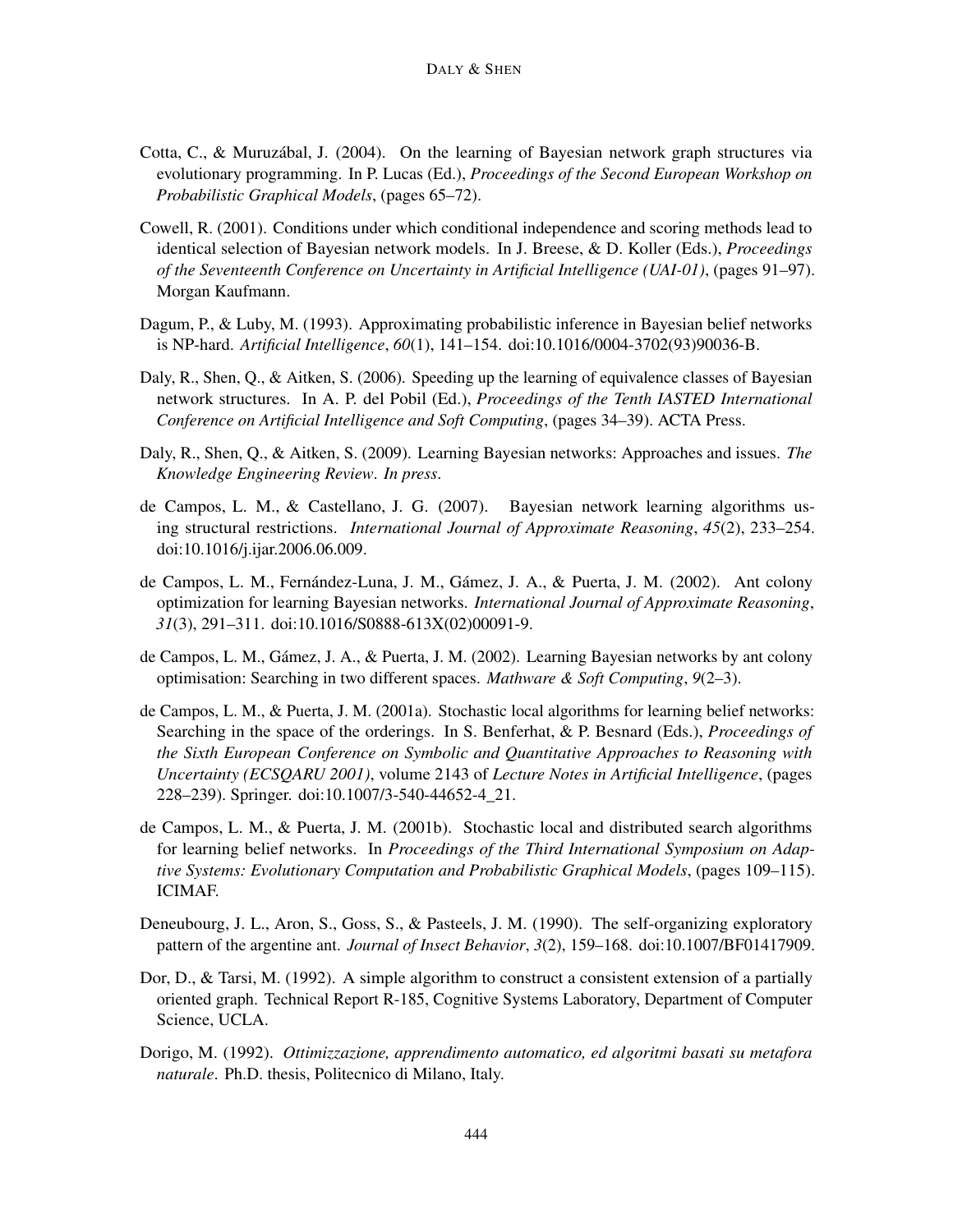- <span id="page-54-8"></span>Dorigo, M., & Di Caro, G. (1999). The ant colony optimization meta-heuristic. In D. Corne, M. Dorigo, & F. Glover (Eds.), *New Ideas in Optimization*, (pages 11–32). McGraw-Hill.
- <span id="page-54-10"></span>Dorigo, M., & Gambardella, L. M. (1997). Ant colony system: A cooperative learning approach to the traveling salesman problem. *IEEE Transactions on Evolutionary Computation*, *1*(1), 53–66. doi[:10.1109/4235.585892.](http://dx.doi.org/10.1109/4235.585892)
- <span id="page-54-9"></span>Dorigo, M., Maniezzo, V., & Colorni, A. (1996). The Ant System: Optimization by a colony of cooperating agents. *IEEE Transactions on Systems, Man, and Cybernetics Part B: Cybernetics*, *26*(1), 29–41. doi[:10.1109/3477.484436.](http://dx.doi.org/10.1109/3477.484436)
- <span id="page-54-4"></span>Dorigo, M., & Stützle, T. (2004). *Ant Colony Optimization*. The MIT Press.
- <span id="page-54-14"></span>Friedman, N., Nachman, I., & Pe'er, D. (1999). Learning Bayesian network structure from massive datasets: The "Sparse Candidate" algorithm. In H. Prade, & K. Laskey (Eds.), *Proceedings of the Fifteenth Conference on Uncertainty in Artificial Intelligence (UAI-99)*, (pages 206–215). Morgan Kaufmann.
- <span id="page-54-7"></span>Gambardella, L. M., & Dorgio, M. (2000). An ant colony system hybridized with a new local search for the sequential ordering problem. *INFORMS Journal on Computing*, *12*(3), 237–255. doi[:10.1287/ijoc.12.3.237.12636.](http://dx.doi.org/10.1287/ijoc.12.3.237.12636)
- <span id="page-54-11"></span>Gambardella, L. M., & Dorigo, M. (1995). Ant-Q: A reinforcement learning approach to the travelling salesman problem. In A. Prieditis, & S. J. Russell (Eds.), *Proceedings of the Twelfth International Conference on Machine Learning (ICML 1995)*, (pages 252–260). Morgan Kaufmann.
- <span id="page-54-2"></span>Glover, F. (1989). Tabu search—Part I. *ORSA Journal on Computing*, *1*(3), 190–206.
- <span id="page-54-3"></span>Glover, F. (1990). Tabu search—Part II. *ORSA Journal on Computing*, *2*(1), 4–32.
- <span id="page-54-5"></span>Heckerman, D. (1995). A tutorial on learning with Bayesian networks. Technical Report MSR-TR-95-06, Microsoft Research.
- <span id="page-54-6"></span>Heckerman, D., Geiger, D., & Chickering, D. M. (1995). Learning Bayesian networks: The combination of knowledge and statistical data. *Machine Learning*, *20*(3), 197–243. doi[:10.1023/A:1022623210503.](http://dx.doi.org/10.1023/A:1022623210503)
- <span id="page-54-0"></span>Heckerman, D., Mamdani, A., & Wellman, M. P. (1995). Real-world applications of Bayesian networks. *Communications of the ACM*, *38*(3), 24–26. doi[:10.1145/203330.203334.](http://dx.doi.org/10.1145/203330.203334)
- <span id="page-54-1"></span>Heckerman, D., Meek, C., & Cooper, G. (1999). A Bayesian approach to causal discovery. In C. Glymour, & G. F. Cooper (Eds.), *Computation, Causation, & Discovery*, (pages 141–165). AAAI Press.
- <span id="page-54-12"></span>Jensen, A. L. (1995). *A probabilistic model based decision support system for mildew management in winter wheat*. Ph.D. thesis, Dina Foulum, Research Center Foulum, Aalborg University.
- <span id="page-54-13"></span>Kayaalp, M., & Cooper, G. F. (2002). A Bayesian network scoring metric that is based on globally uniform parameter priors. In A. Darwiche, & N. Friedman (Eds.), *Proceedings of the Eighteenth Conference on Uncertainty in Artificial Intelligence (UAI-02)*, (pages 251–258). Morgan Kaufmann.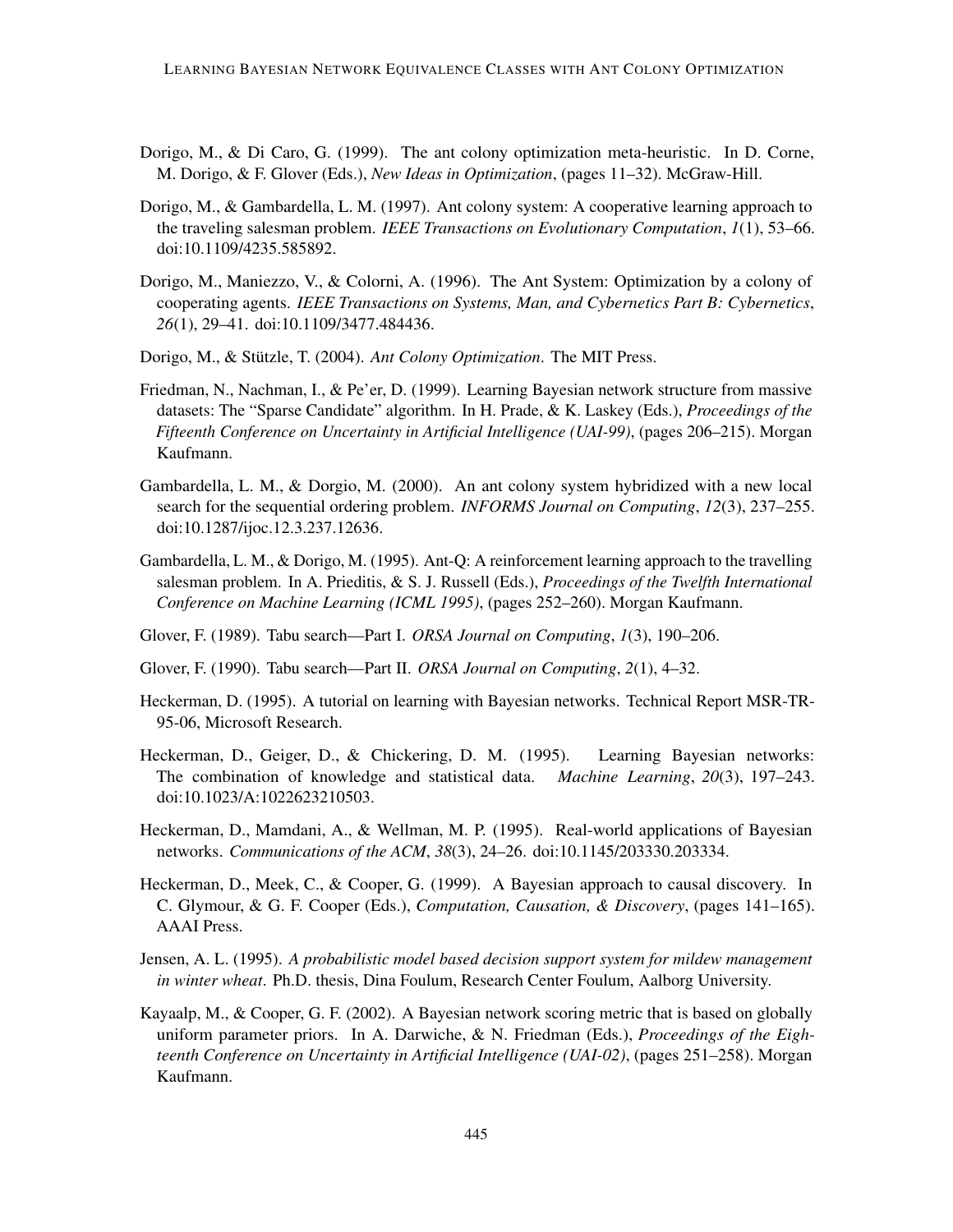- <span id="page-55-6"></span>Kirkpatrick, S., Gelatt, C. D., Jr., & Vecchi, M. P. (1983). Optimization by simulated annealing. *Science*, *220*(4598), 671–680. doi[:10.1126/science.220.4598.671.](http://dx.doi.org/10.1126/science.220.4598.671)
- <span id="page-55-9"></span>Kristensen, K., & Rasmussen, I. A. (2002). The use of a Bayesian network in the design of a decision support system for growing malting barley without use of pesticides. *Computers and Electronics in Agriculture*, *33*(3), 197–217. doi[:10.1016/S0168-1699\(02\)00007-8.](http://dx.doi.org/10.1016/S0168-1699(02)00007-8)
- <span id="page-55-2"></span>Kullback, S., & Leibler, R. A. (1951). On information and sufficiency. *The Annals of Mathematical Statistics*, *22*(1), 79–86. doi[:10.1214/aoms/1177729694.](http://dx.doi.org/10.1214/aoms/1177729694)
- <span id="page-55-4"></span>Levine, J., & Ducatelle, F. (2004). Ant colony optimisation and local search for bin packing and cutting stock problems. *Journal of the Operational Research Society*, *55*(7), 705–716. doi[:10.1057/palgrave.jors.2601771.](http://dx.doi.org/10.1057/palgrave.jors.2601771)
- <span id="page-55-5"></span>Maniezzo, V., & Colorni, A. (1999). The ant system applied to the quadratic assignment problem. *IEEE Transactions on Knowledge and Data Engineering*, *11*(5), 769–778. doi[:10.1109/69.806935.](http://dx.doi.org/10.1109/69.806935)
- <span id="page-55-10"></span>Microsoft Research (1995). Win95pts. A model for printer troubleshooting in Microsoft Windows 95.
- <span id="page-55-0"></span>Mitchell, M. (1996). *An Introduction to Genetic Algorithms*. MIT Press.
- <span id="page-55-12"></span>Moore, A., & Wong, W.-K. (2003). Optimal reinsertion: A new search operator for accelerated and more accurate Bayesian network structure learning. In T. Fawcett, & N. Mishra (Eds.), *Proceedings of the Twentieth International Conference on Machine Learning*, (pages 552–559). AAAI Press.
- <span id="page-55-7"></span>Mühlenbein, H. (1997). The equation for response to selection and its use for prediction. *Evolutionary Computation*, *5*(3), 303–346. doi[:10.1162/evco.1997.5.3.303.](http://dx.doi.org/10.1162/evco.1997.5.3.303)
- <span id="page-55-3"></span>Munteanu, P., & Bendou, M. (2001). The EQ framework for learning equivalence classes of Bayesian networks. In *Proceedings of the 2001 IEEE International Conference on Data Mining*, (pages 417–424). IEEE Computer Society. doi[:10.1109/ICDM.2001.989547.](http://dx.doi.org/10.1109/ICDM.2001.989547)
- <span id="page-55-8"></span>Munteanu, P., & Cau, D. (2000). Efficient score-based learning of equivalence classes of Bayesian networks. In D. A. Zighed, H. J. Komorowski, & J. M. Zytkow (Eds.), *Proceedings of the Fourth European Conference on the Principles of Data Mining and Knowledge Discovery (PKDD 2000)*, volume 1910 of *Lecture Notes in Computer Science*, (pages 96–105). Springer. doi[:10.1007/3-540-](http://dx.doi.org/10.1007/3-540-45372-5_10) [45372-5\\_10.](http://dx.doi.org/10.1007/3-540-45372-5_10)
- <span id="page-55-11"></span>Muruzábal, J., & Cotta, C. (2004). A primer on the evolution of equivalence classes of Bayesiannetwork structures. In X. Yao, E. Burke, J. A. Lozano, J. Smith, J. J. Merelo-Guervós, J. A. Bullinaria, J. Rowe, P. Tiňo, A. Kabán, & H.-P. Schwefel (Eds.), *Proceedings of the 8th International Conference on Parallel Problem Solving from Nature - PPSN VIII*, volume 3242 of *Lecture Notes in Computer Science*, (pages 612–621). Springer. doi[:10.1007/b100601.](http://dx.doi.org/10.1007/b100601)
- <span id="page-55-13"></span>Nielsen, J. D., Kočka, T., & Peña, J. (2003). On local optima in learning Bayesian networks. In C. Meek, & U. Kjærulff (Eds.), *Proceedings of the Ninteenth Conference on Uncertainty in Artificial Intelligence*, (pages 435–444). Morgan Kaufmann.
- <span id="page-55-1"></span>Ott, S., Imoto, S., & Miyano, S. (2004). Finding optimal models for small gene networks. In *Proceedings of the Ninth Pacific Symposium on Biocomputing*, (pages 557–567). World Scientific.